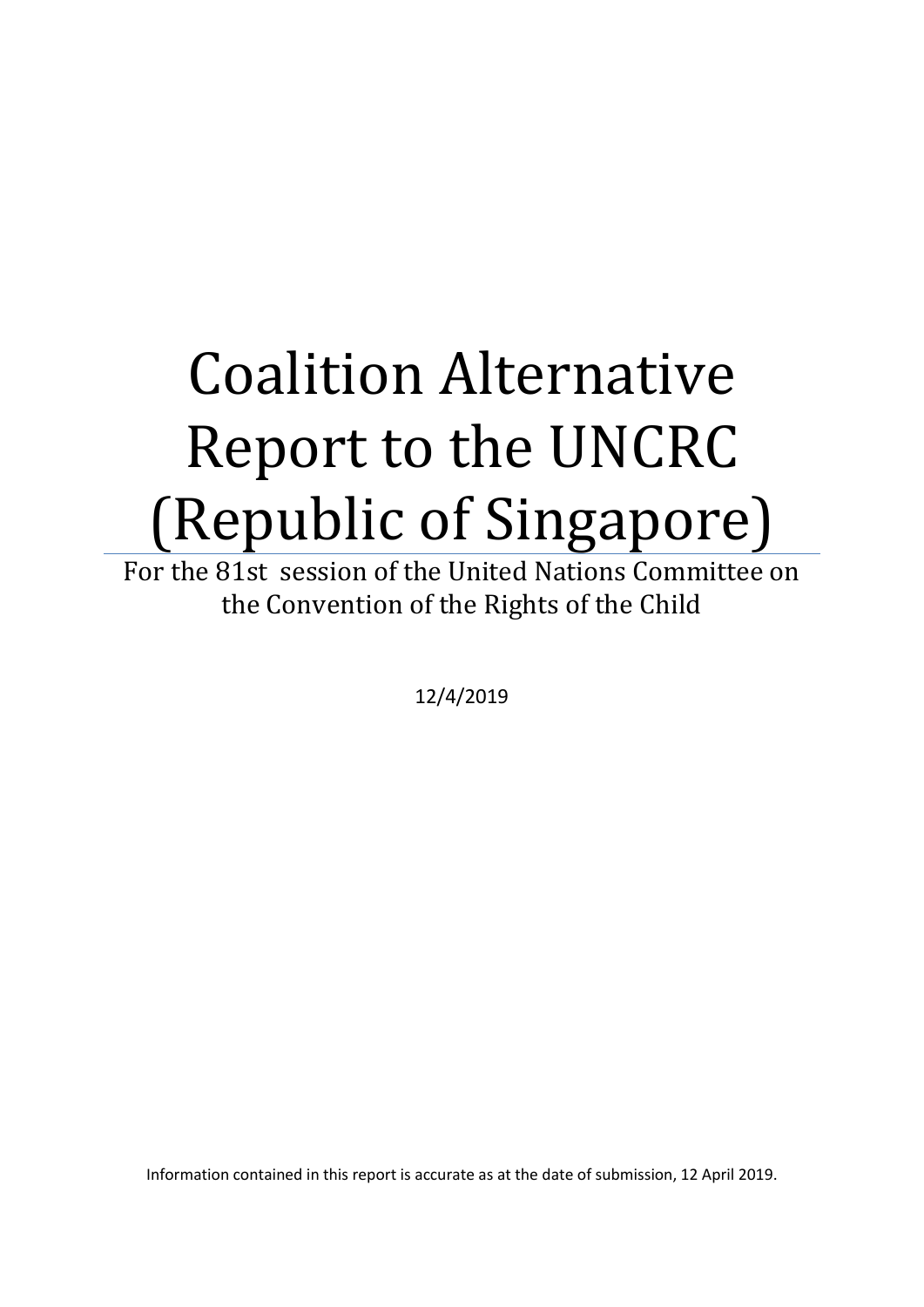## Contents

| Τ.        |                                                                                          |
|-----------|------------------------------------------------------------------------------------------|
| Α.        |                                                                                          |
| В.        |                                                                                          |
| C.        |                                                                                          |
| D.        |                                                                                          |
| Ε.        |                                                                                          |
| F.        |                                                                                          |
| ΙΙ.       |                                                                                          |
| III.      |                                                                                          |
| А.        |                                                                                          |
| В.        |                                                                                          |
| C.        |                                                                                          |
| IV.       |                                                                                          |
| А.        |                                                                                          |
| <b>B.</b> |                                                                                          |
| V.        |                                                                                          |
| А.        |                                                                                          |
| <b>B.</b> | Torture or other cruel, inhuman or degrading treatment or punishment, including corporal |
| VI.       |                                                                                          |
| Α.        | Family environment, parental guidance and parental responsibilities  27                  |
| <b>B.</b> |                                                                                          |
| C.        |                                                                                          |
| D.        |                                                                                          |
| VII.      |                                                                                          |
| Α.        |                                                                                          |
| <b>B.</b> |                                                                                          |
| C.        |                                                                                          |
| VIII.     |                                                                                          |
| А.        |                                                                                          |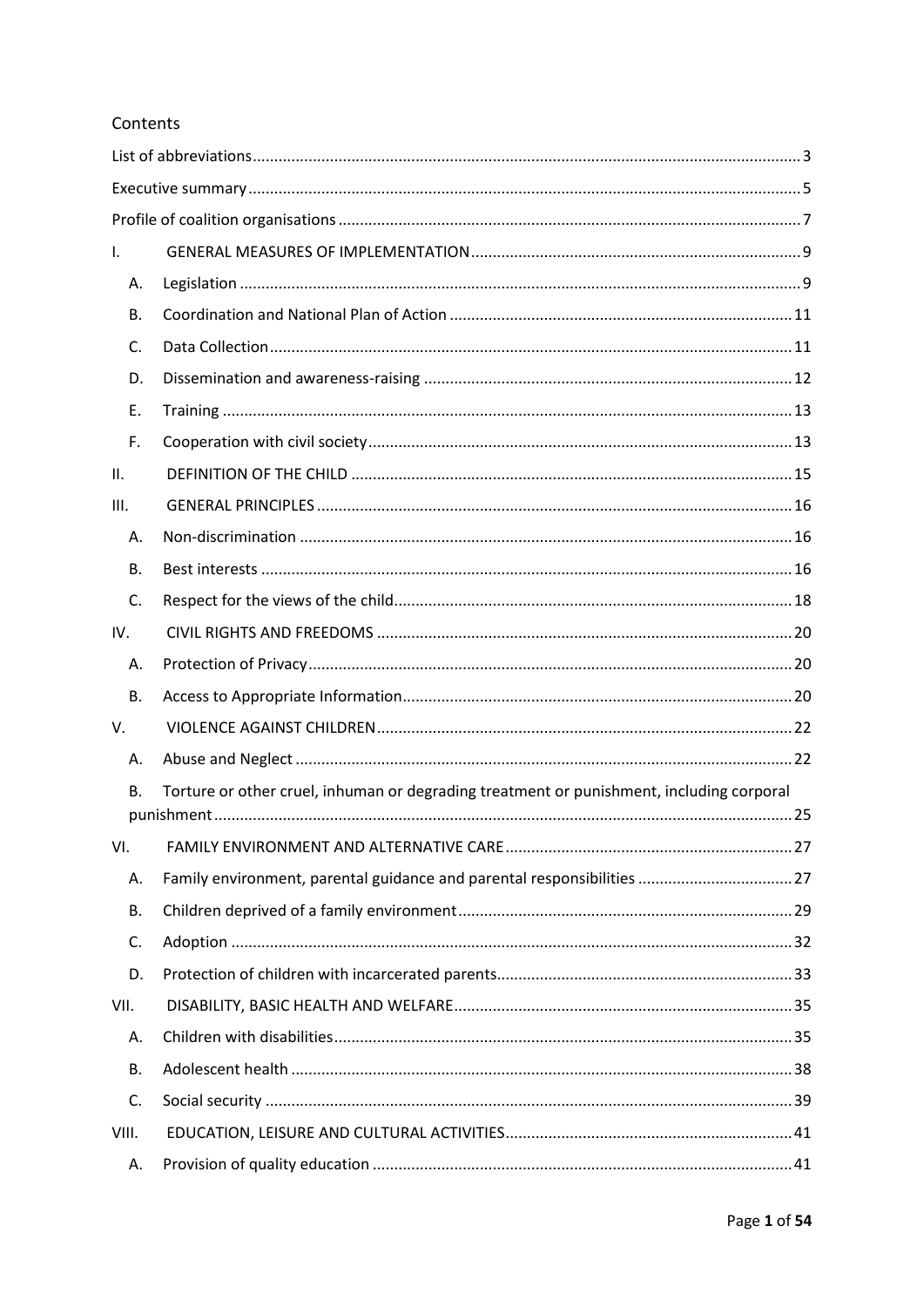Appendix 1—Proposed recommendations for the Concluding Observations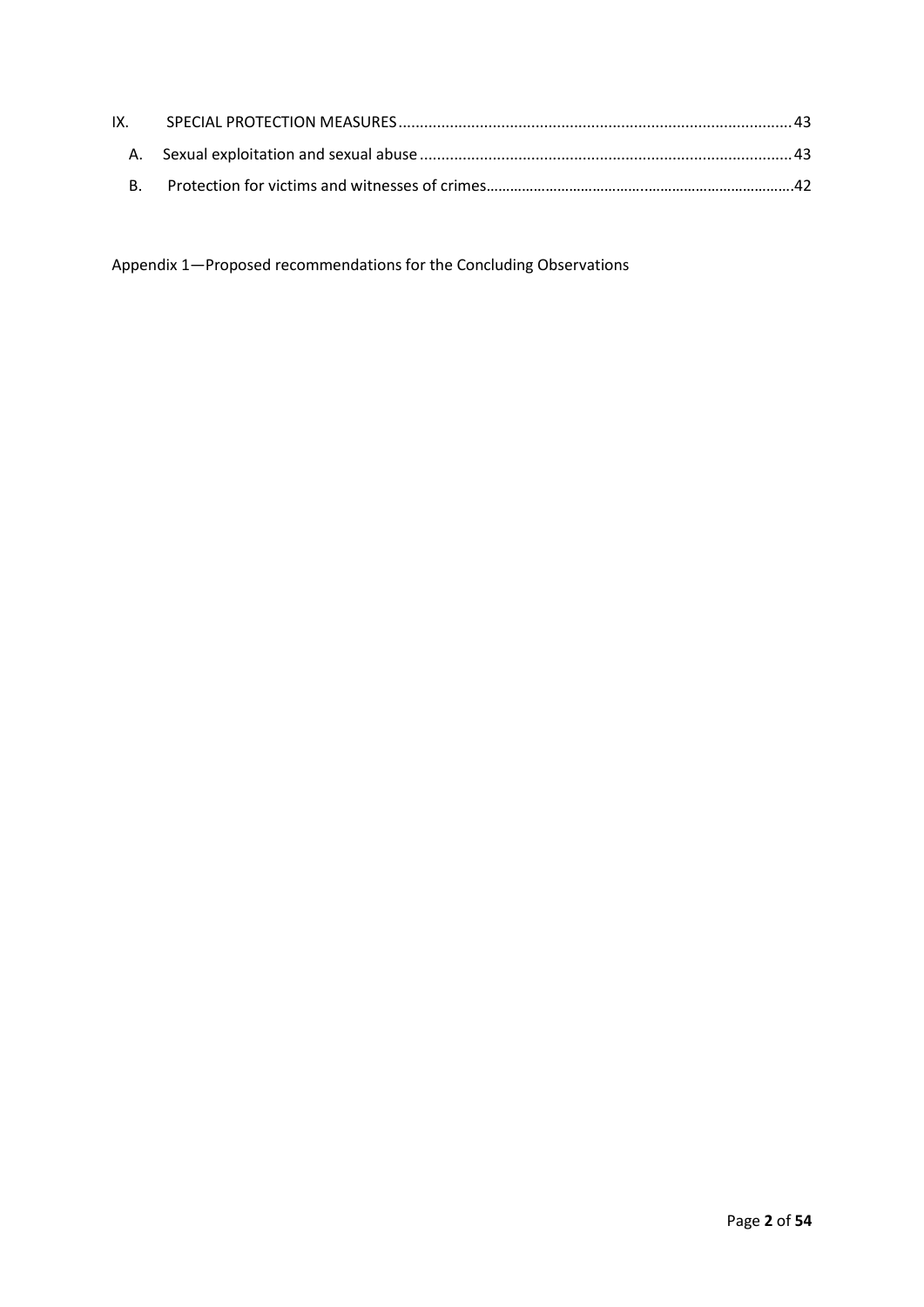## <span id="page-3-0"></span>**List of abbreviations**

| <b>AAYS</b>  | Appropriate Adult Scheme for Young Suspects           |
|--------------|-------------------------------------------------------|
| <b>ACA</b>   | Adoption of Children Act                              |
| <b>AED</b>   | <b>Allied Educator</b>                                |
| <b>BPC</b>   | <b>Beyond Parental Control</b>                        |
| CAM          | <b>Child Abuse Material</b>                           |
| <b>CE</b>    | <b>Compulsory Education</b>                           |
| <b>CP</b>    | <b>Child Protection</b>                               |
| <b>CPD</b>   | <b>Continuing Professional Development</b>            |
| <b>CPSC</b>  | <b>Child Protection Specialist Centre</b>             |
| <b>CRC</b>   | Convention on the Rights of the Child                 |
| CYP(s)       | Child/ Children and Young Person(s)                   |
| <b>CYPA</b>  | Children and Young Persons Act                        |
| <b>ECDA</b>  | Early Childhood Development Agency                    |
| <b>EIPIC</b> | Early Intervention Programme for Infants and Children |
| <b>FY</b>    | Fei Yue Community Services                            |
| <b>IASP</b>  | Internet Access Service Provider                      |
| LO           | <b>Licensing Officer</b>                              |
| <b>LTVP</b>  | Long-term Visit Pass                                  |
| <b>MDI</b>   | Multi-Disciplinary Interview                          |
| MP.          | <b>Member of Parliament</b>                           |
| <b>MSF</b>   | Ministry of Social and Family Development             |
| <b>NGO</b>   | Non-Governmental Organisation                         |
| <b>NMP</b>   | Nominated Member of Parliament                        |
| <b>PDPA</b>  | <b>Personal Data Protection Act</b>                   |
| SBB          | <b>Subject-Based Banding</b>                          |
| <b>SBH</b>   | Singapore Boys' Home                                  |
| <b>SCS</b>   | Singapore Children's Society                          |
| <b>SEN</b>   | <b>Special Educational Needs</b>                      |
| <b>SGH</b>   | Singapore Girls' Home                                 |
| <b>SMTA</b>  | Short-to-Medium Term Assistance                       |
| <b>SHINE</b> | <b>SHINE Children and Youth Services</b>              |
| <b>SPED</b>  | <b>Special Education</b>                              |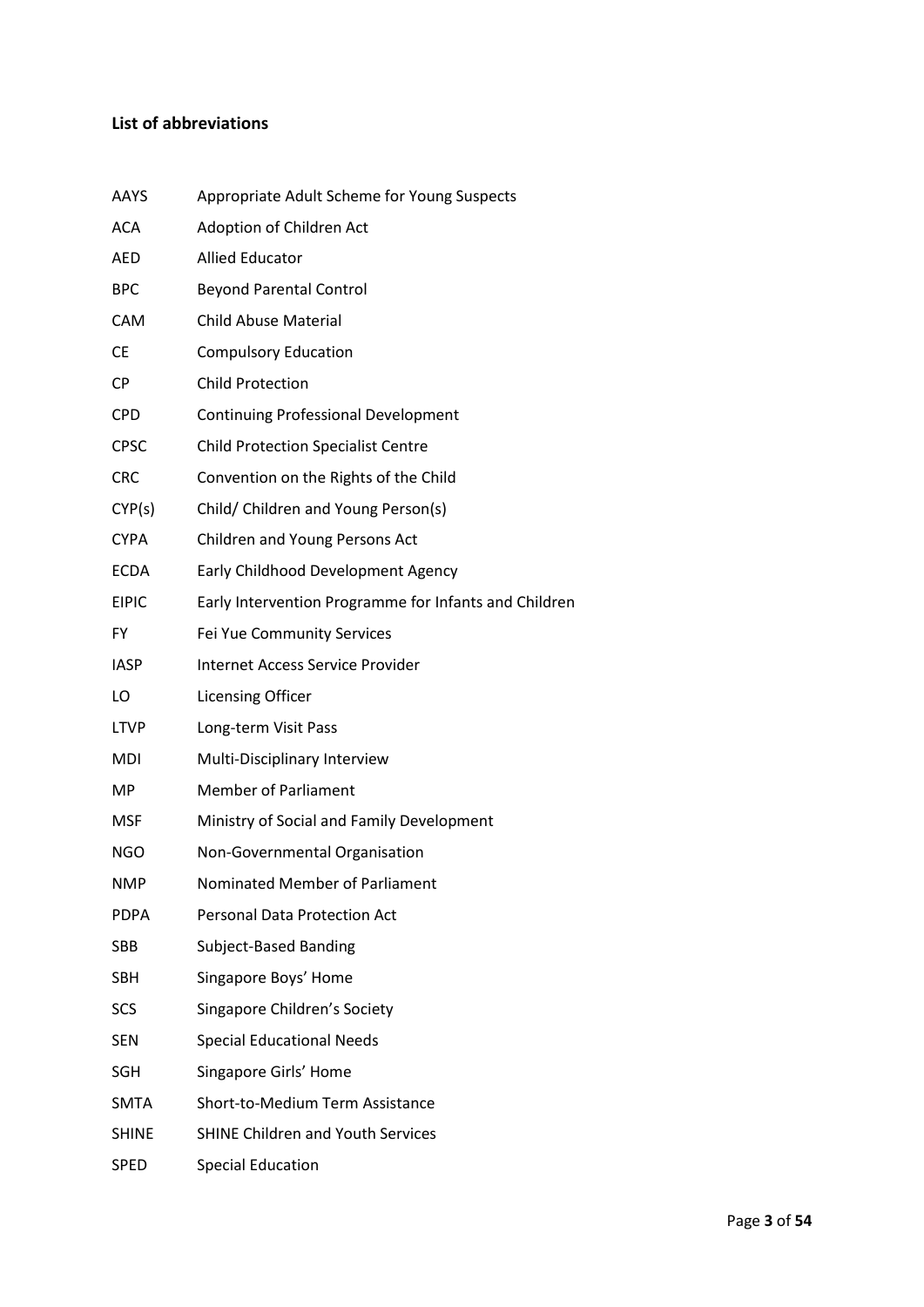- SSCC Special Student Care Centre
- SSSG Sector Specific Screening Guide
- VWSP Vulnerable Witness Support Programme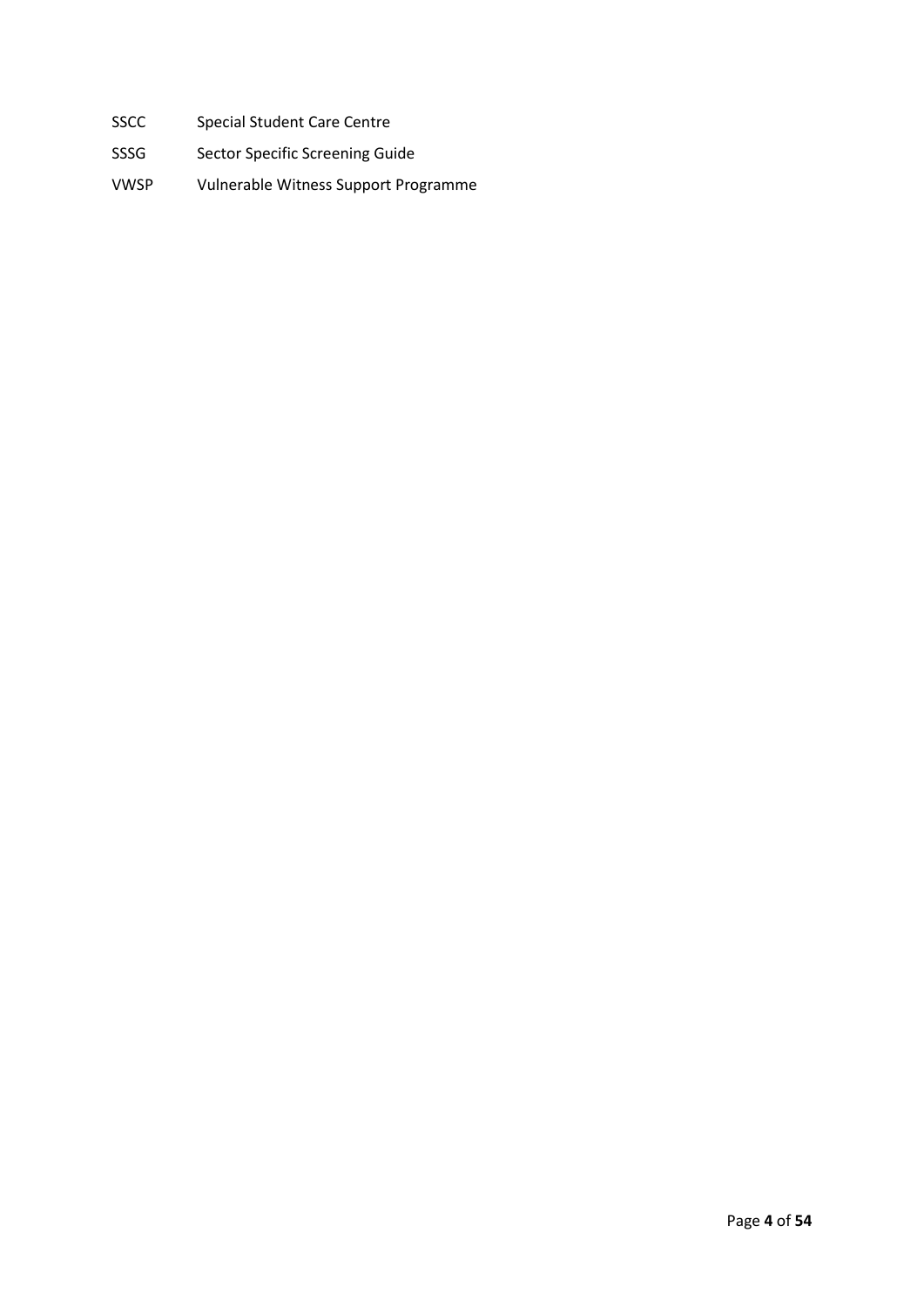#### <span id="page-5-0"></span>**Executive summary**

This alternative report is submitted by Fei Yue Community Services (FY), SHINE Children and Youth Services (SHINE) and Singapore Children's Society (SCS) to the Committee on the Rights of the Child for the consideration of Singapore's  $4<sup>th</sup>$  and  $5<sup>th</sup>$  periodic reports at its  $81<sup>st</sup>$  session.

#### *Methodology*

The structure of this report mirrors closely the State's periodic report. Inputs to this submission were informed by desk research, case file reviews, ground observations and consultations with social service practitioners. The NGO which has direct work involving a specific area led the discussion while the other two agencies tapped on the expertise of colleagues and partners in related domains to enrich our inputs. SCS consolidated the inputs and coordinated the writing of this report.

Where the State has noted or detailed the recent positive developments in its periodic report and in its response to the list of issues, we have not repeated them. Issues that needed clarification with the State and were reported to be work in progress are flagged up herein. In the course of writing this report, the State was forthcoming in providing information requested.

#### *Our report in short*

i. Political commitment- more robust legislative safeguards

The most significant change has been the strengthening of the legal framework for the protection, safety and well-being of children and young persons (CYPs). This is evident in the proposed amendments to the Penal Code and Children and Young Persons Act (CYPA), and follows other progressive measures introduced such as the inclusion of children with special educational needs (SEN) under the Compulsory Education (CE) Act and the continued strong support and resourcing for early childhood development and education.

#### ii. Roadmap

The Convention on the Rights of the Child (CRC) covers a lot of ground and operationalising it is an extensive and continuous undertaking. Going forward from this review, we hope to see the development of a clear road map that puts all stakeholders on the same page.

As national stakeholders— from the State, businesses, Non-Governmental Organisations (NGOs) to professions working with children— work at different levels through diverse modalities, a roadmap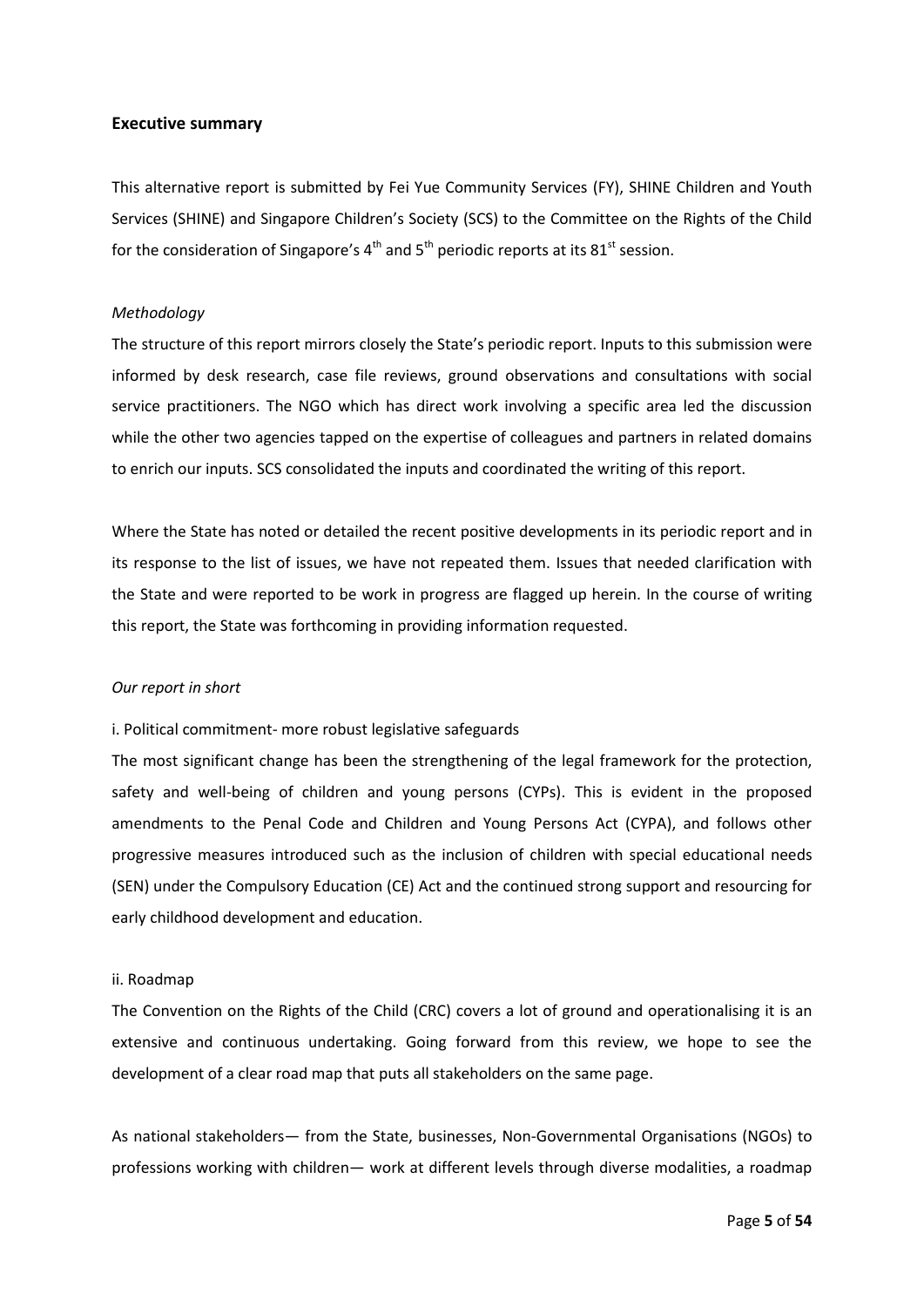will enable more coordinated action; determine responsibilities and resources; and initiate strategic actions. For example, knowing that there is not a substantial number of stateless children who are unable to access subsidies for basic services allows for targeted service delivery, avoids duplication among NGOs, and even takes some of the care and support burden off the State.

#### iii. Data and research

We note that the State has established [data.gov.sg,](https://data.gov.sg/) a one-stop public portal that holds datasets across 70 public agencies. This is a good start on the part of the State to coordinate data sharing. We look forward to the launch of the portal and its full suite of features.

Throughout this report, we also pointed to areas where more research would be helpful, including on corporal punishment as a form of discipline; the prevalence of child abuse and neglect; and on the efficacy of the Beyond Parental Control (BPC) programme.

#### iv. Gaps

This report also calls attention to certain gaps in legislation and regulation, such as in (i) adoption child-matching practices and (ii) temporary shelters for runaway youths without parental consent.

We acknowledge that shortcomings may sometimes arise due to operational kinks rather than policy gaps. For example, while efforts to safeguard children have been enhanced through the adoption of tools like the Sector Specific Screening Guide (SSSG), its implementation for professionals beyond the social service sector remains low.

Finally, the State should continue to encourage CYPs to express their views in matters that affect them. Building an enabling environment that ensures the meaningful participation of CYPs is critical to the formulation of policies and legislation and to identify the barriers to fulfilment. This will also enable CYPs to contribute positively to decisions that affect their own lives as well as their communities and wider society.

#### *Conclusion*

NGOs are equal partners in the implementation of the CRC. Planning for the next reporting cycle should commence soon after the completion of the current one. To this end, we look forward to the continuing working relationship with all stakeholders.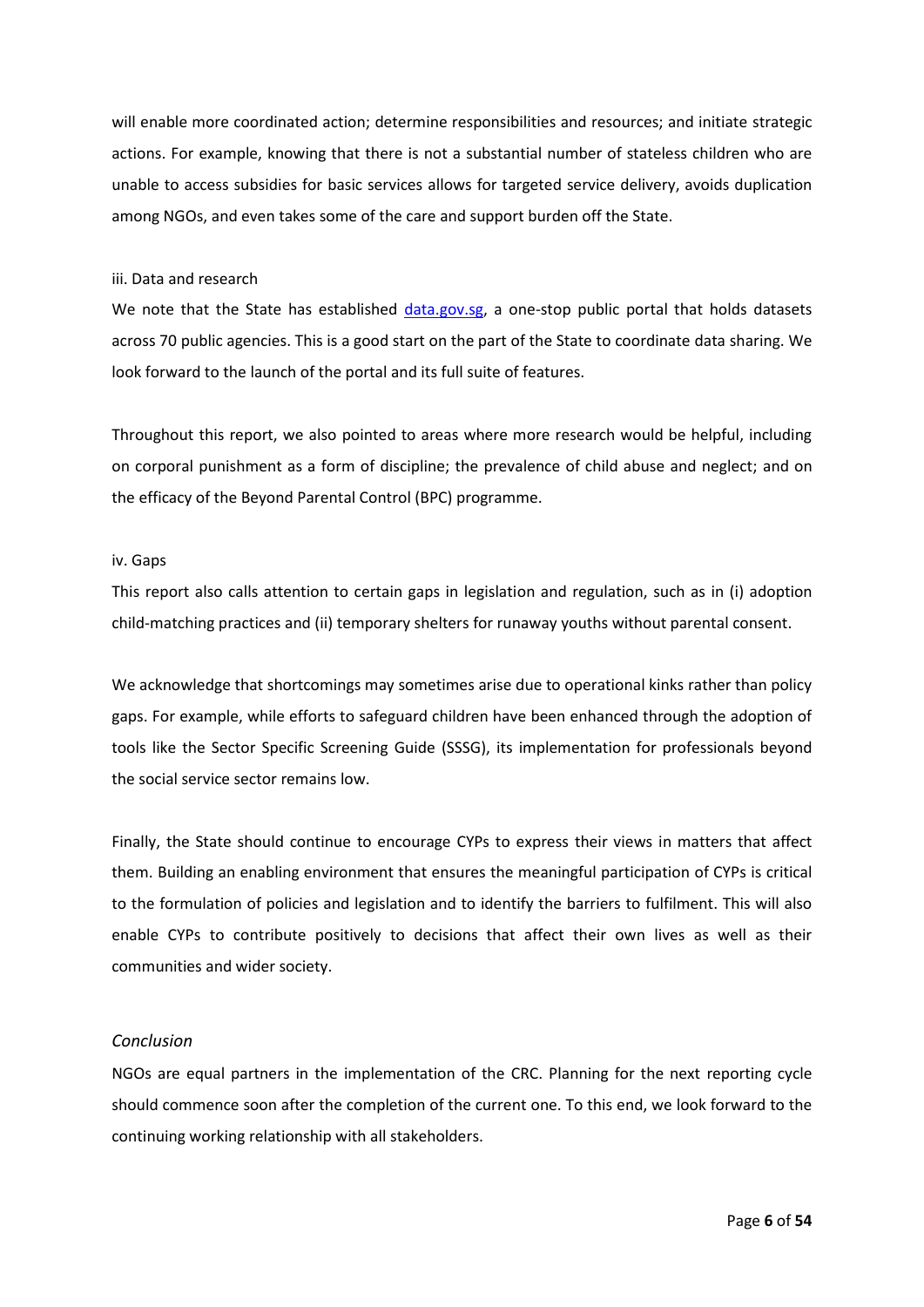## <span id="page-7-0"></span>**Profile of coalition organisations**

## **Fei Yue Community Services** [\(https://www.fycs.org/\)](https://www.fycs.org/)

Fei Yue Community Services was established in 1996. Our other entity, Fei Yue Family Service Centre, was started in 1991. Casework and counselling was the primary service offered. Today, both entities serve over 150,000 individuals and their families annually, and offer a wide range of services from family and community cohesion programmes, street youth outreach to home nursing for home-bound persons with chronic conditions or disabilities. Our beneficiaries include low-income or disadvantaged families, infants and children with special needs, couples looking to adopt children or to strengthen their marriages, prison inmates and their families, the active and vulnerable seniors, youth-at-risk, communities facing mental health conditions and challenges, and children who face domestic abuse.

- Contact person: Cheng Wen Shan | Assistant Director
- Contact details[: chengwenshan@fycs.org](mailto:chengwenshan@fycs.org) | +65 6819 9178

#### **SHINE Children and Youth Services** [\(http://www.shine.org.sg/\)](http://www.shine.org.sg/)

SHINE serves more than 5,000 young persons aged 5-21 every year. We aspire to develop their 5Cs' of competence, confidence and character; meaningful connections with their families and society and a sense of care towards others. Additionally, we strive to guide them to steer clear of crimes and keep them positively engaged in school.

Through our four centres strategically located across Singapore, our team of caring professionals work with families, schools, communities, corporations and government agencies to provide services to children and youths in the areas of educational psychology and social work.

- Contact person: Elizabeth Chia | Senior Research Executive
- Contact details[: elizabeth\\_tan@shine.org.sg](mailto:elizabeth_tan@shine.org.sg) | +65 6593 6458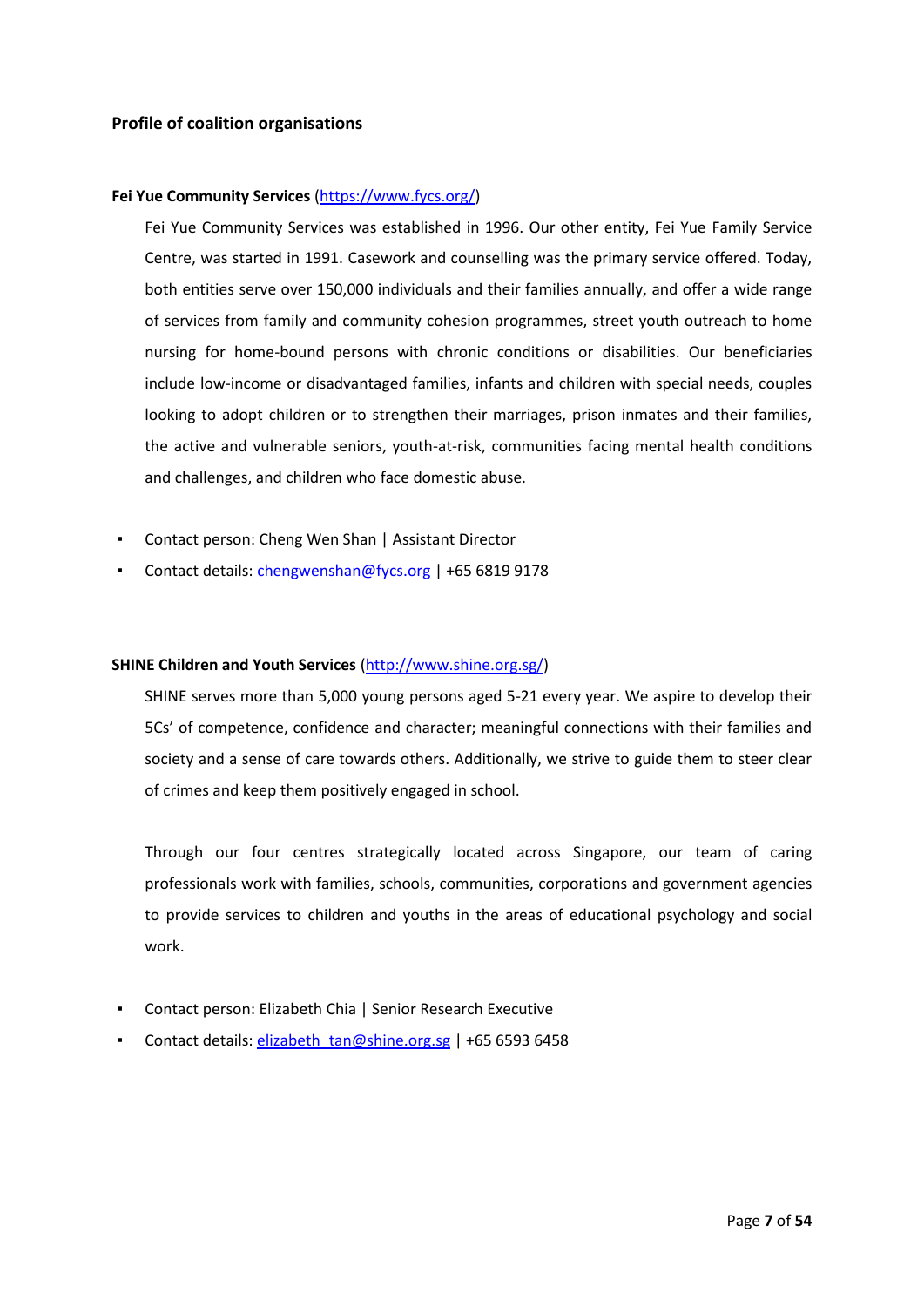## **Singapore Children's Society** [\(https://www.childrensociety.org.sg/\)](https://www.childrensociety.org.sg/)

Singapore Children's Society protects and nurtures children and youth of all races and religions. In 2018, the Society reached out to 78,433 children, youth and families in need. Established in 1952, our services have evolved to meet the changing needs of children.

Today, Children's Society operates 12 service centres island wide, offering services in the four categories of: Vulnerable Children and Youth, Children and Youth Services, Family Services, and Research and Advocacy.

- Contact person: Lin Xiaoling | Deputy Director, Advocacy and Research Department
- Contact details[: xllin@childrensociety.org.sg](mailto:xllin@childrensociety.org.sg) | +65 6358 0911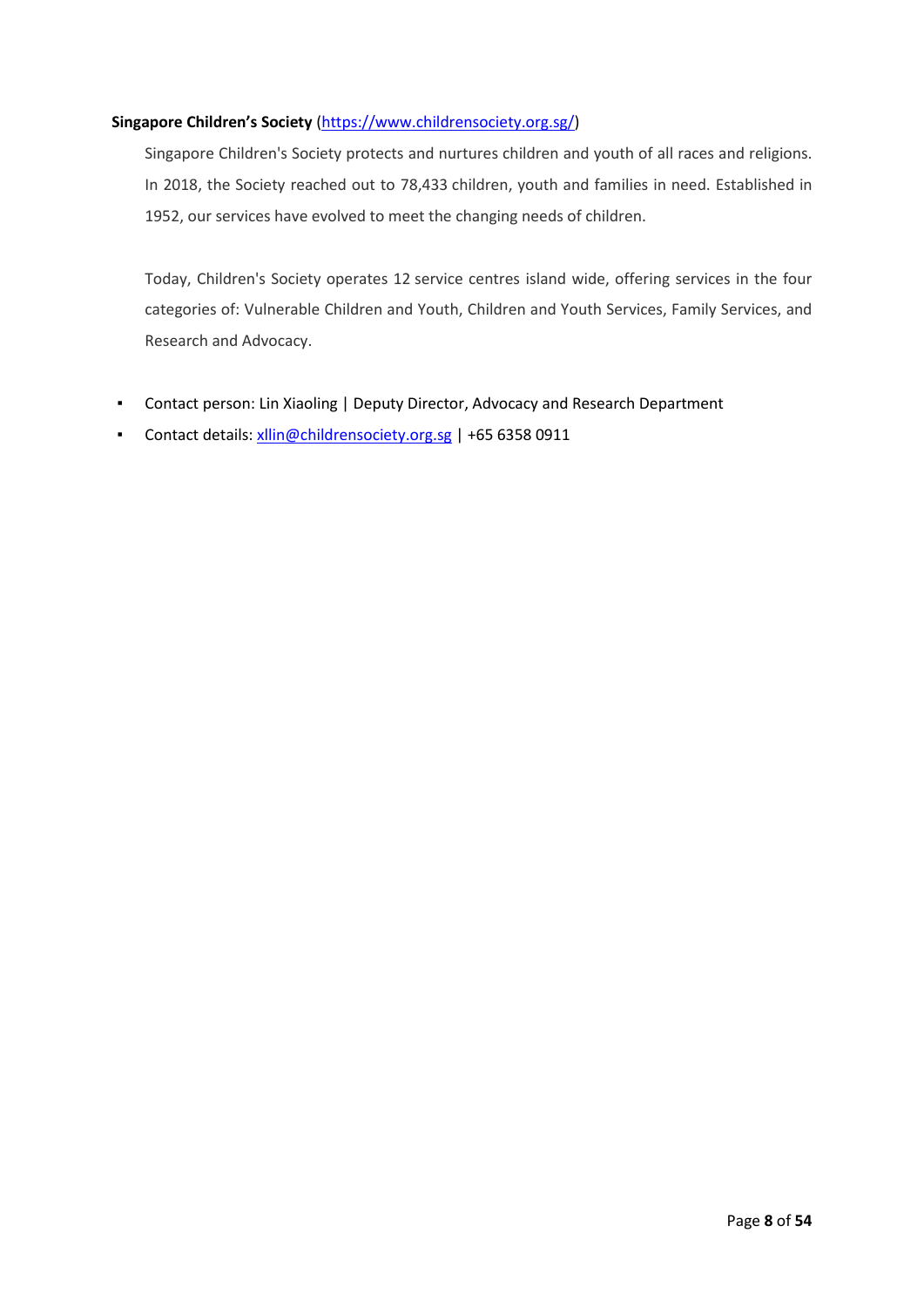## <span id="page-9-0"></span>I. GENERAL MEASURES OF IMPLEMENTATION

#### <span id="page-9-1"></span>**A. Legislation**

#### **Observation**

- 1. The State is in the midst of undertaking substantive amendments to the Penal Code. Among the wide-ranging reforms put forward, more protection has been recommended for vulnerable victims of violence and sexual exploitation, including children. In addition, amendments to the Women's Charter in 2016 have provided NGOs with the opportunity to reach out to parents facing disagreements in their divorce, thereby allowing NGOs better access, through the parents, to children who could be affected by acrimonious divorce proceedings.
- 2. These are positive steps forward in ensuring that the principles and provisions of the CRC are more deeply embedded in the domestic legal system, as recommended in the committee's concluding observations (CRC/C/SGP/CO/2-3).

#### *Adoption*

1

3. Child adoption is primarily regulated by the Adoption of Children Act (ACA). FY, one of the State's accredited agencies for Home Study Reports<sup>1</sup>, has encountered service users who spoke of their experiences with adoption agencies which bring in children from neighbouring countries for "viewing" as a prelude to an eventual adoption. These children may be in the care of complete strangers, with the care period ranging from hours to days. In extreme cases, there is a "trial period" for prospective adoptive parents to "try out" adopting a child. Such practices pose a risk to the welfare and safety of these children. FY has highlighted to the State the need to strengthen the regulation of adoption practices and the issue is being looked into.

 $1$  A Home Study Report is a comprehensive investigation to assess if families are eligible to adopt a child. See <https://www.msf.gov.sg/Adoption/Pages/Apply-for-Home-Study-Report.aspx>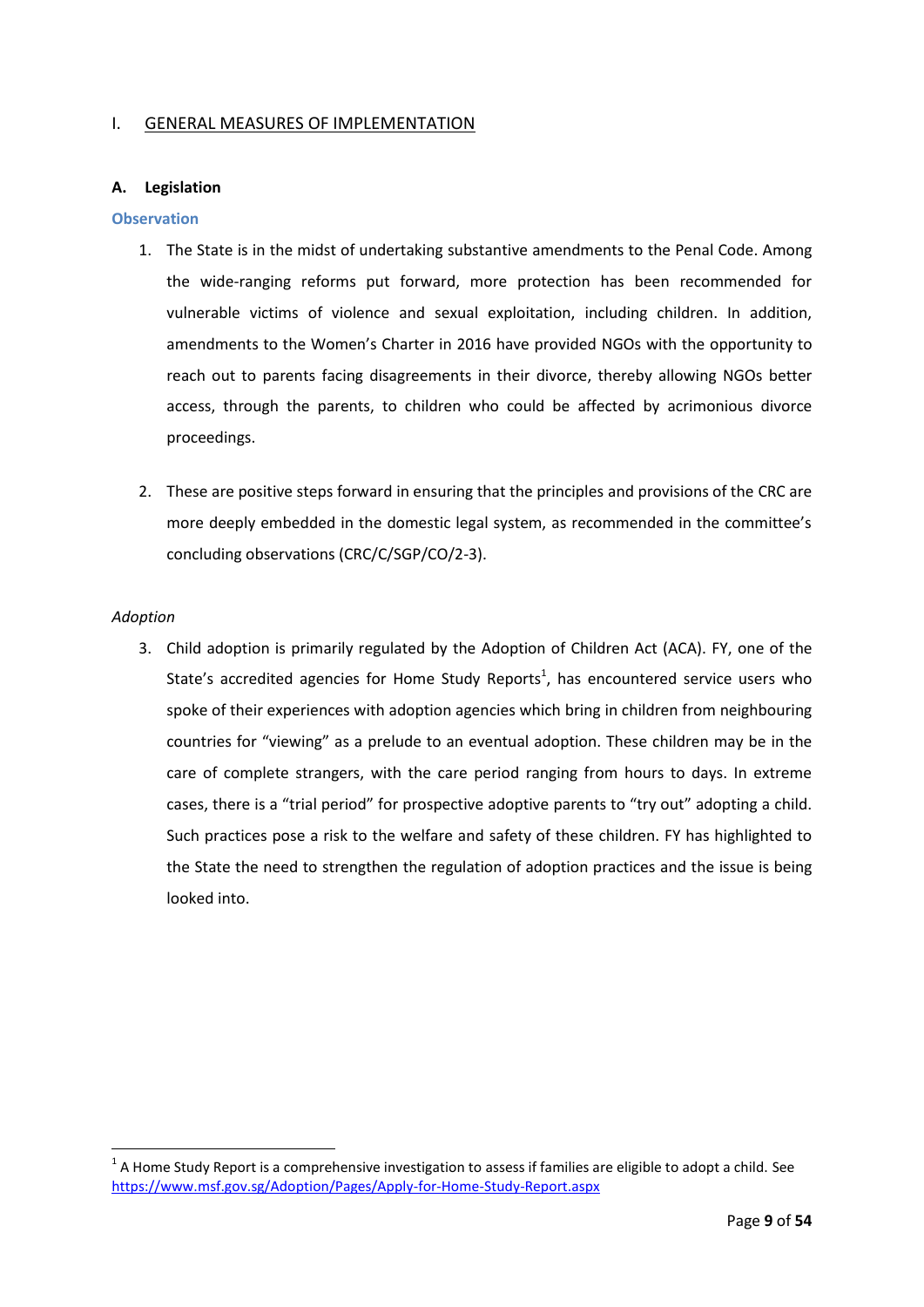## *Runaway youths*

4. There is no legislation that allows NGOs to provide safe temporary shelters for runaway youths without first seeking parental consent. A study done in 2009 highlighted that about 600 youths run away from home annually when confronted with issues such as conflicts with parents and/or siblings, and at times family violence<sup>2</sup>. FY's case study in Box 1 illustrates the challenges faced by NGOs working with runaway youths.

#### **Box 1. Jane**

*Jane, 15, ran away from home because of conflicts in her family. She had stayed away from home for nine months when youth workers from FY first came into contact with her at a street outreach activity. She was hanging out with a group of youths whom the youth workers were following up on.*

*The youth workers learnt that Jane had been asking friends and strangers for money and food, and she had been sleeping in public parks or playgrounds. On a "lucky" day, she would get to sleep over at her friends' place or the homes of men she met.*

*As the youth workers could not provide a safe place for Jane to reside that evening, they tried to persuade her to go home for safety reasons. Jane did not want to, neither would she disclose her family member's contact details. The youth workers struggled over whether to call the police as they did not want to jeopardise the very thin working alliance with Jane. They also cannot ascertain if Jane was telling lies to test if she could trust them, or if she was suffering from mental health conditions. The youth workers stayed with Jane that evening until she found a female friend who was willing to take her in for the night.*

*The youth workers met Jane again the next day and established sufficient rapport with her for Jane to reveal that she had been raped on three separate occasions by young adults she had met at shopping malls, and she was worried that she might be pregnant. The youth workers tried to convince Jane to make a police report and seek medical attention but she refused for fear that the police may send her home. The youth workers consulted with the Child Protective Service and the police. Unfortunately no concrete actions could be taken as all the youth workers had were Jane's words.*

*Without a temporary place to house Jane while they explore intervention options, the youth workers lost touch with her. They learnt later that Jane was admitted into a State-run residential home for girls.*

## **Recommendations**

1

5. Adoption: We welcome the State's current review of the ACA; we hope that it could look into regulating existing matching practices.

<sup>&</sup>lt;sup>2</sup> Lana Y.L. Khong. 'Runaway youths in Singapore: Exploring demographics, motivations, and environments'', *Children & Youth Services Review*, 31 (2009), 125-139.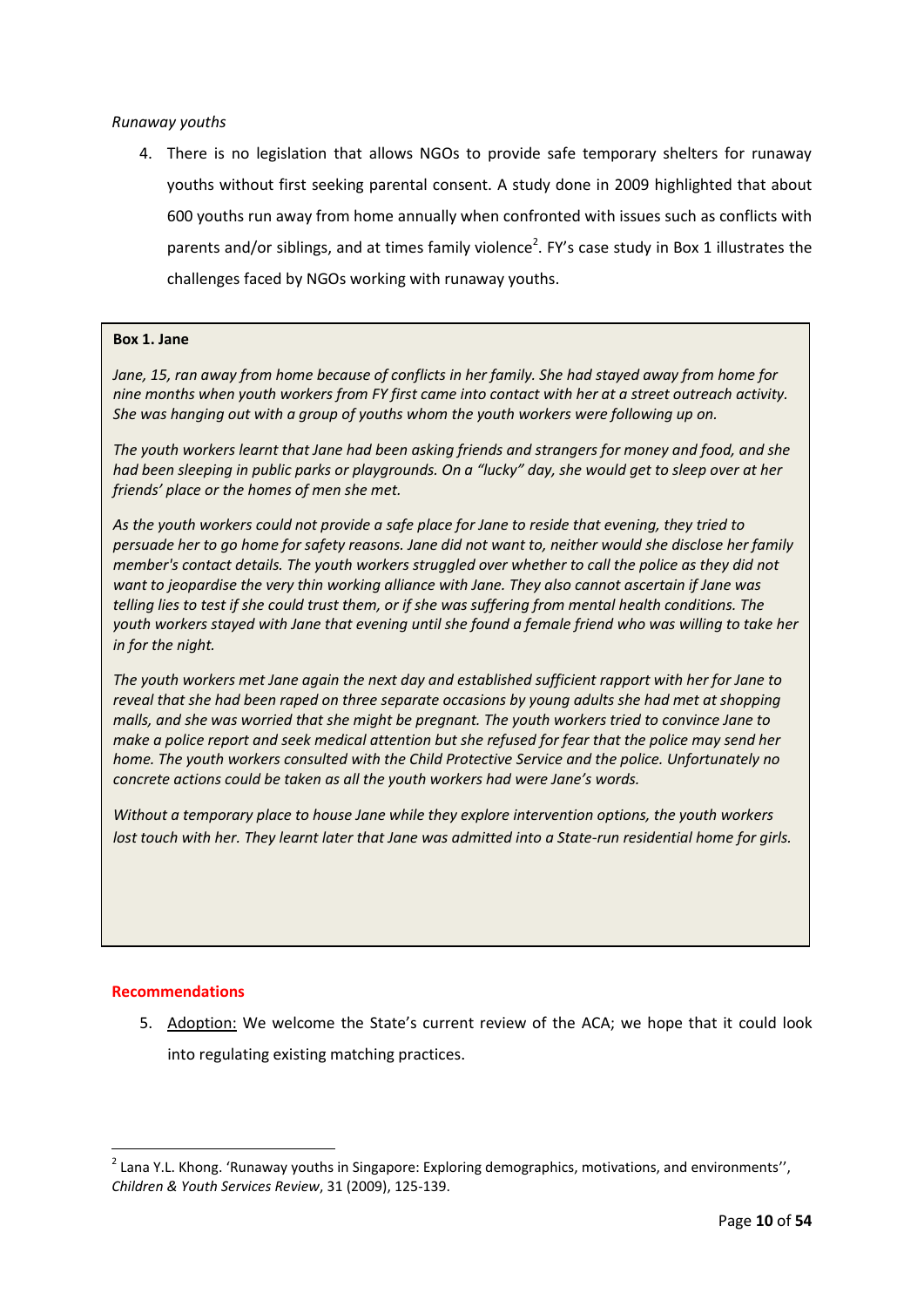6. Runaway youths: The State could look into enacting a legislation to allow NGOs to place runaway youths in temporary shelters. Provisions similar to the "Runaway and Homeless Youth Act" in the U.S. will be helpful.

## <span id="page-11-0"></span>**B. Coordination and National Plan of Action**

#### **Observation**

7. We note that government agencies are already accountable to meeting measurable and time-bound targets. However, as the CRC covers a lot of ground, the absence of a national plan of action for child rights makes it difficult for NGOs to appreciate the scope, progress and impact of Singapore's policies relating to children.

#### **Recommendation**

8. We urge the State to consider developing an action plan to serve as a roadmap for the advancement of child well-being to guide NGOs, businesses and professions working with children. The roadmap could lay out strategic directions and key milestones to guide these stakeholders who work at different levels through diverse modalities in aligning their services with the broader picture, resulting in a more coordinated effort.

#### <span id="page-11-1"></span>**C. Data Collection**

#### **Observation**

9. The State shares data through [data.gov.sg,](file://10.20.40.2/PublicEdu/Advocacy/Current%20Issues/UNCRC_4%20&%205%20Periodic%20Report/data.gov.sg) giving useful data relating to child health development indicators and child abuse investigation statistics. However, as this portal is currently in its public beta stage, we are not sure if requests for additional data which is currently not captured on the portal will be a feature of this system. We have written in to check and will update the Committee on this.

## **Recommendations**

1

10. We hope that the State will formulate more child well-being indicators consistent with the CRC and collect data that will allow better insights into the state of our children's well-being. For example, the United States' National Survey of Children's Health<sup>3</sup> examines positive and strengths-based indicators such as how often a child is read to, and whether the child participates in organised activities/ lessons in school, on top of child health indicators.

 $3$  NSCH is backed by the US' Department of Health and Human Services. See NSCH's web portal at [http://childhealthdata.org/.](http://childhealthdata.org/)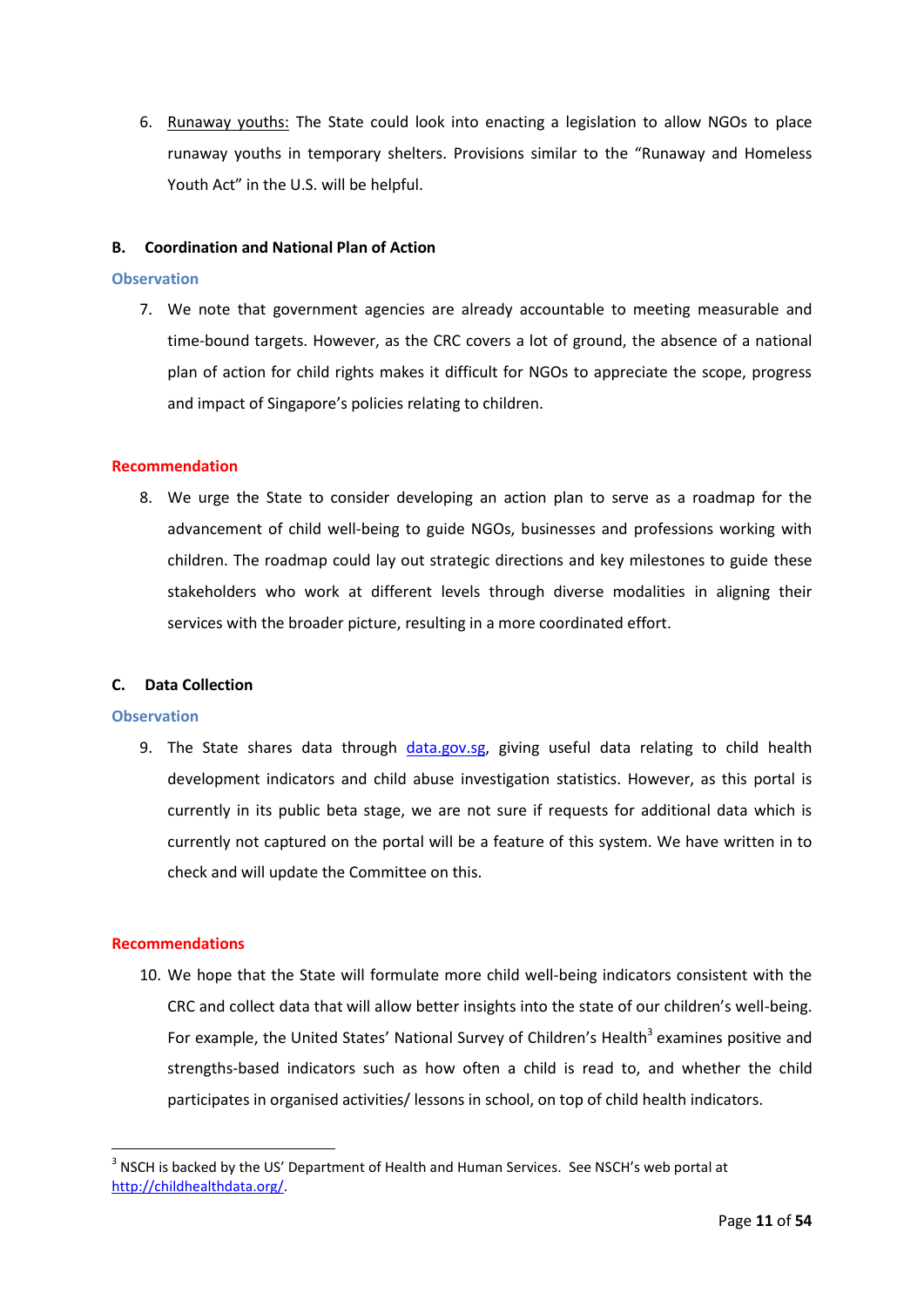- 11. Examples of child well-being indicators we hope to see include:
	- Data on attempted suicide by CYPs. We note that an inter-agency research workgroup chaired by the Institute of Mental Health has embarked on a study of suicides, suicidal and self-harming behaviours in CYPs. This data would facilitate NGOs' interventions with CYPs who experience suicide ideation.
	- Data on children's educational engagement. Data on school attendance, CYP's sense of belonging to the school and participation in co-curricular activities will help practitioners to better understand the issues encountered by CYPs in school.
	- Data on mainstream CYP's learning disabilities, disaggregated by type of disability. Having a detailed breakdown of the overall data on CYPs with learning disabilities will inform the prevalence of each learning disability, thereby helping NGOs make resource allocation decisions, identify issues in service outreach and prevent duplication of services.
- 12. We hope that there will eventually be procedures clearly spelt out with regard to requests for additional data not found on [data.gov.sg.](https://data.gov.sg/)

## <span id="page-12-0"></span>**D. Dissemination and awareness-raising**

#### **Observation**

13. The State has generated awareness of the CRC over the years. However, the appreciation of child rights can be improved. For instance, an all girls' high school was embroiled in a recent controversy when, during a routine attire check, a female teacher had unbuttoned a few of the girls' uniforms to check the colour of their bra straps<sup>4</sup>. While these checks were carried out to ensure adherence to the school's policy on dress codes, which states that students are allowed to wear only white or beige undergarments, the actions raised issues on the lack of respect for children's privacy.

#### **Recommendation**

1

14. More can be done to help parents, caregivers, as well as the general public, understand what child rights entail and, more importantly, how they can be put into practice. Specifically, public education can focus on illustrating how adults can weave child rights into their everyday lives. Such resources can be presented as bite-sized practical tips. In addition,

<sup>4</sup> Choo Yun Ting, "[Nanyang Girls' High apologises after attire check made students 'feel uncomfortable'](https://www.straitstimes.com/singapore/education/nanyang-girls-apologises-after-attire-check-made-students-feel-uncomfortable)*", The Straits Times*, 29 January 2019.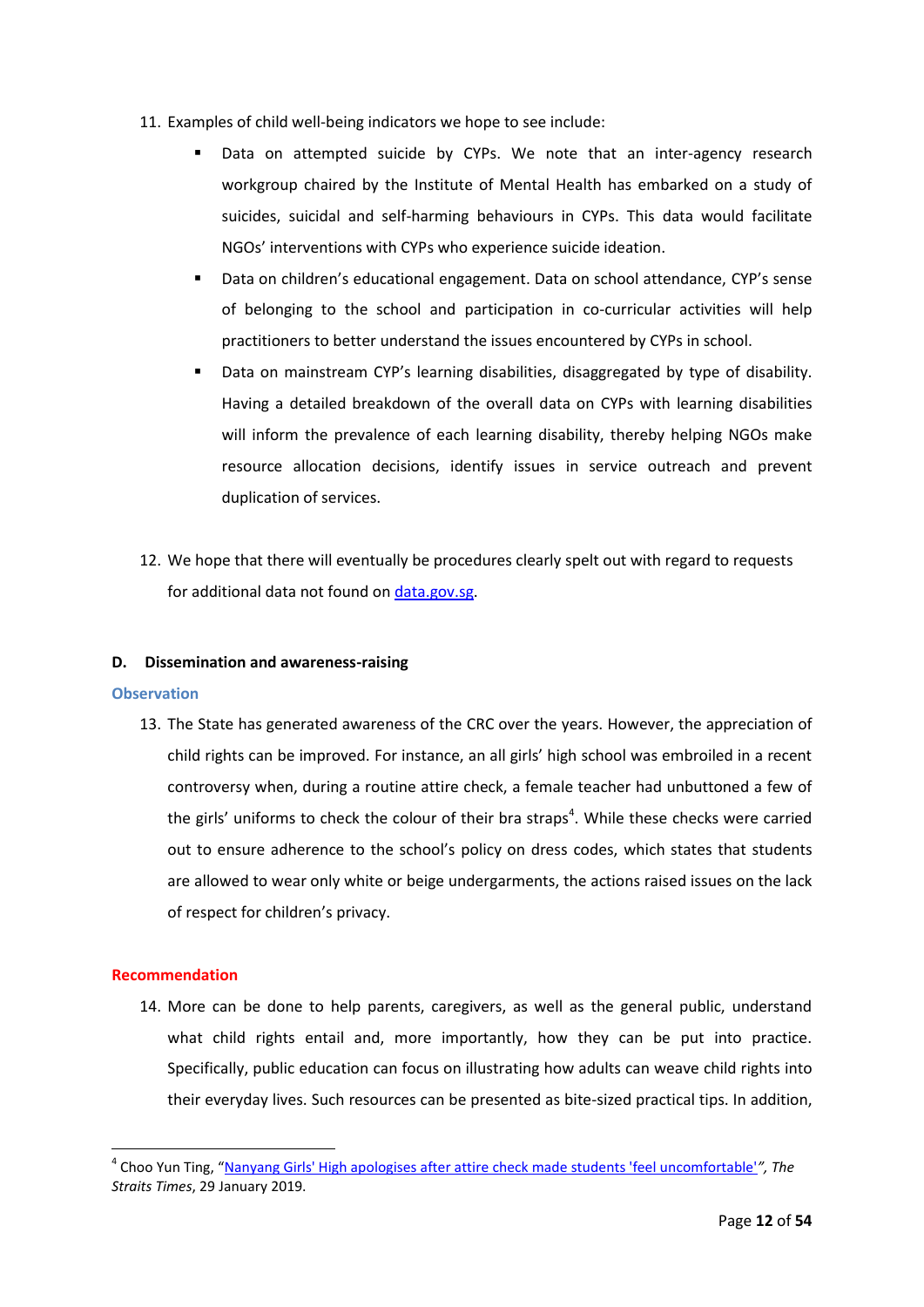the Social Service Institute<sup>5</sup> can look into the provision of training on child rights for practitioners.

#### <span id="page-13-0"></span>**E. Training**

#### **Observation**

- 15. Child protection training has been implemented for different sectors working directly with children. However, we observe that more can be done for professions outside of the social service sector.
- 16. For instance, SCS has observed that within the pre-school sector, not all teachers are equipped with the knowledge and skills to identify and respond to children who have care and protection needs. The relevant training is neither mandatory as part of their early childhood training, nor is it part of their continuing professional development (CPD). Beyond training, there needs to be support by way of supervision or mentoring on the processes and structures for reporting suspected abuses. (See paragraphs 39, 42-45, 48-49)

#### **Recommendation**

17. Adequate training and capacity building, as part of CPD, would enable different professions to flag up suspected child abuse or family violence concerns. Further support could be put in place for trained professionals to consult with or seek supervision from when the need arises.

#### <span id="page-13-1"></span>**F. Cooperation with civil society**

#### **Observation**

18. Overall, there is cooperation between the State and civil society, for instance, the public consultations on the recent proposed legislative changes to the CYPA and the Penal Code, as well as briefings for NGOs to better understand child rights.

#### **Recommendation**

1

19. We look forward to a systematic collaboration by way of better engagement and follow through on the reporting cycle of the CRC. For instance, immediately after this reporting

<sup>&</sup>lt;sup>5</sup>The Social Service Institute is the human capital development arm of Singapore's National Council of Social Services.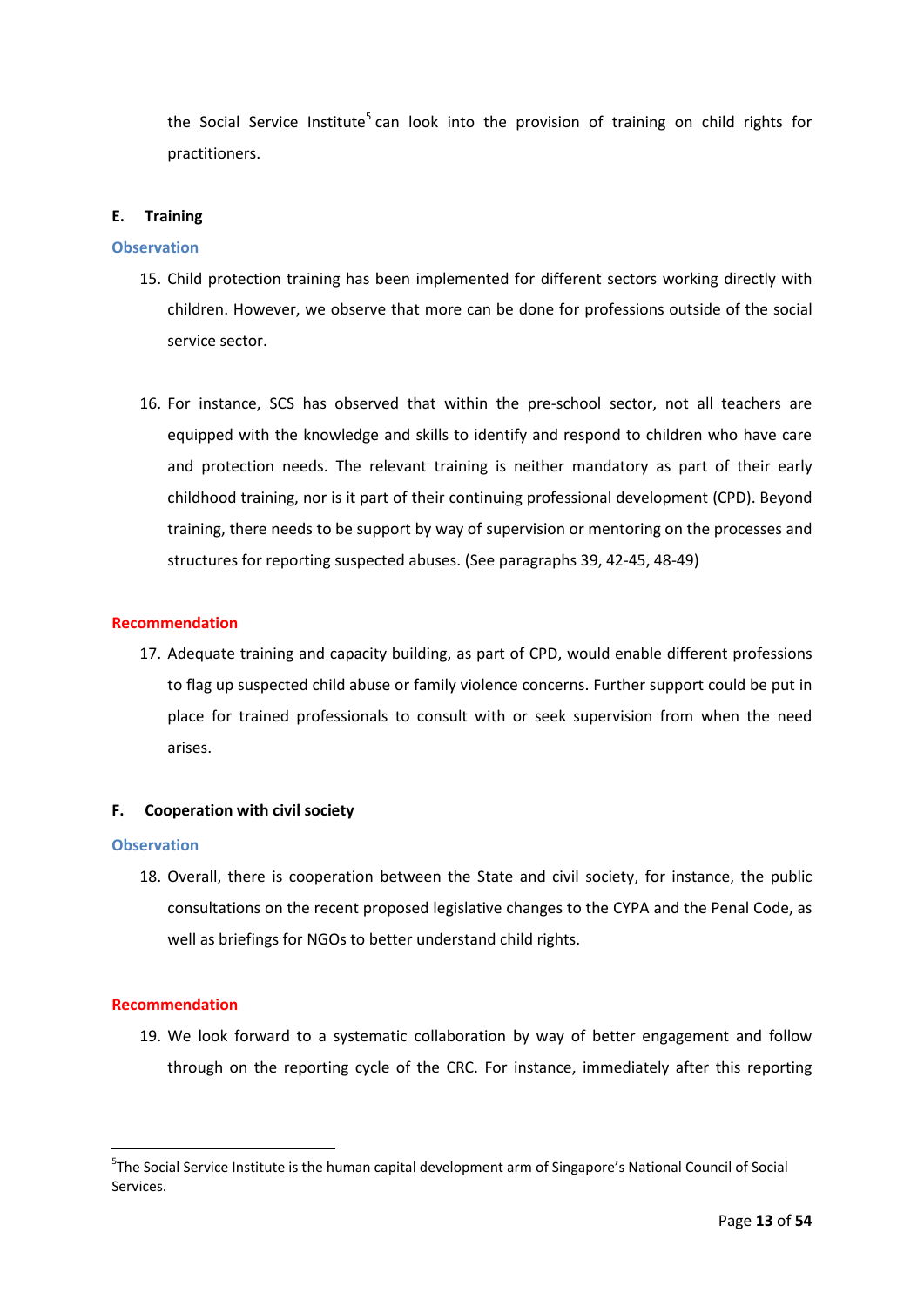cycle, the State and NGOs could work together on the concluding observations in preparation for the next cycle. Mid-term reviews would be helpful.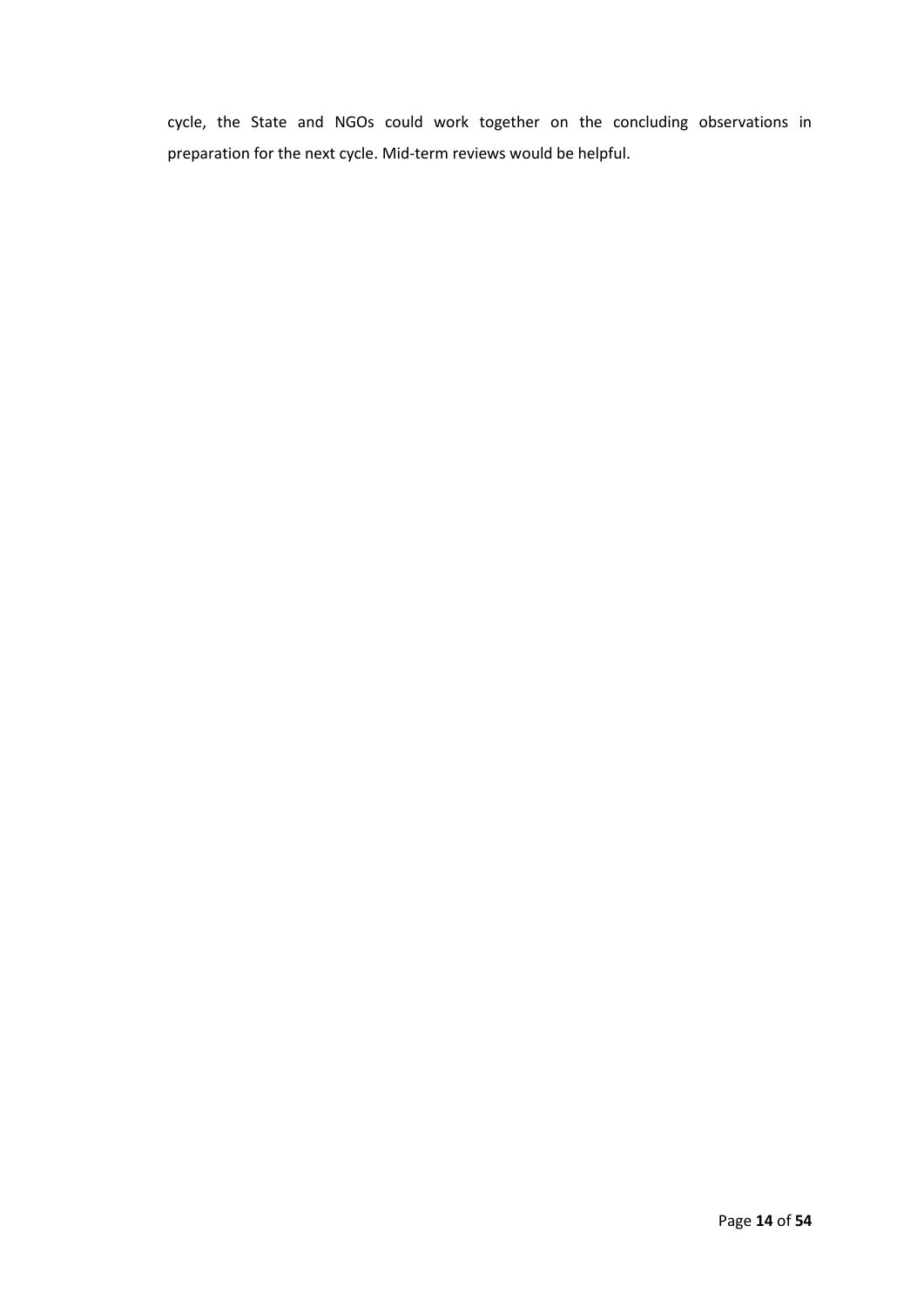## <span id="page-15-0"></span>II. DEFINITION OF THE CHILD

## **Observation**

20. The State has taken necessary steps to harmonise the definition of the child in line with the CRC. One of the recommendations the Penal Code Review Committee has made is to increase the age-ceiling for the protection of minors, from 16 to 18 years old. This also mirrors the proposed amendments under the CYPA (2011), which extends the age limit to cover young persons below 18. These changes ensure the care and protection of this group of young persons.

## **No recommendation**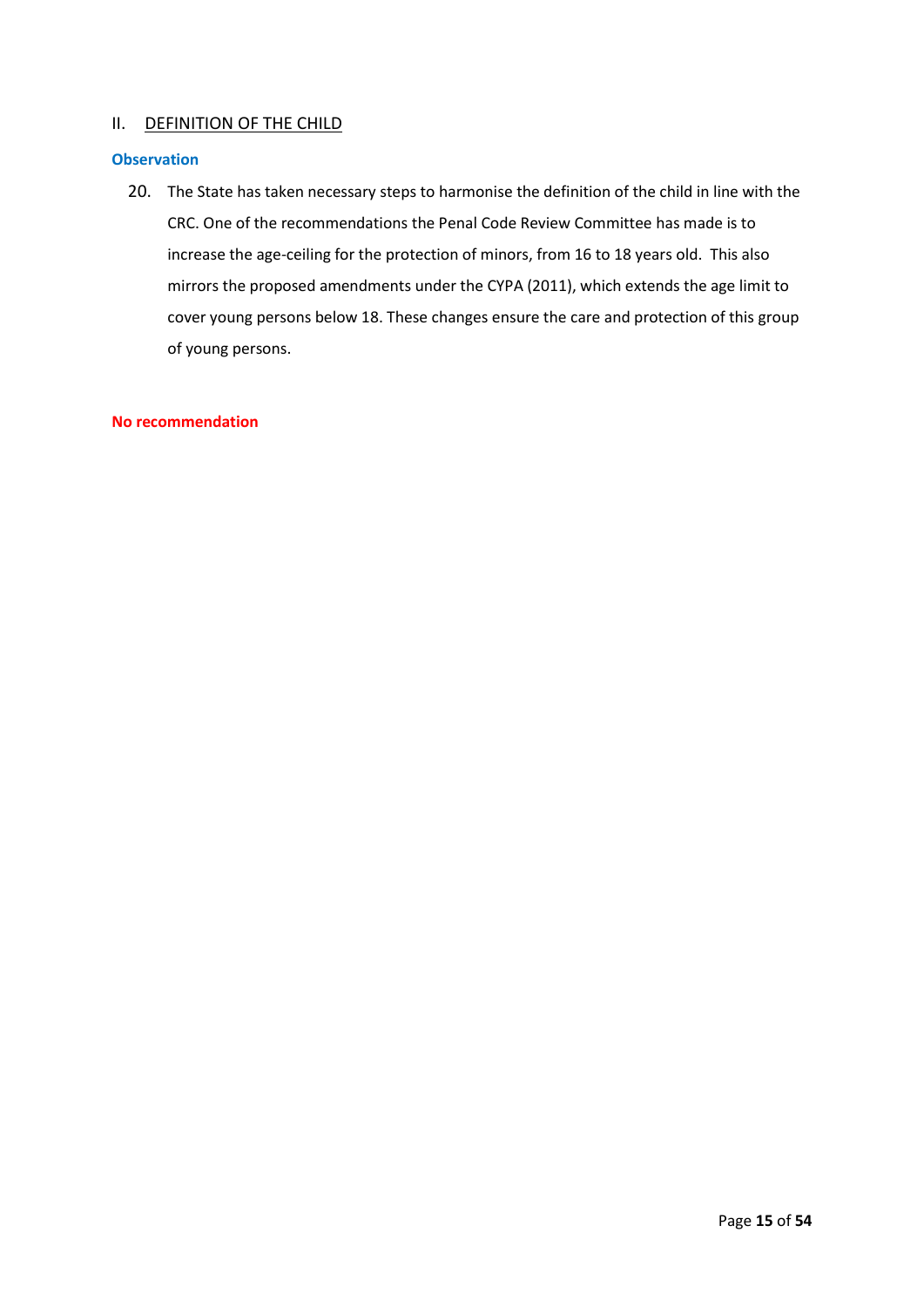## <span id="page-16-0"></span>III. GENERAL PRINCIPLES

#### <span id="page-16-1"></span>**A. Non-discrimination**

#### **Observation**

#### *Children who are non-Singaporean*

- 21. In Singapore, approximately one in three marriages is between a Singaporean and a nonresident<sup>6</sup>. FY encounters quite a number of local spouses seeking to adopt their foreign spouses' children from a previous marriage. Many of them are from low- and middleincome families and cannot afford international school fees or foreign student fees at local schools for their prospective step-children. Moreover, since the CE Act does not apply to this group of children, some remain unschooled until their adoption gets approved and they are granted citizenship. This process could take up to two years.
- 22. A check with the State revealed that as at 31 December 2018, the number of stateless children aged 16 and below without permanent residency status stands at approximately 31*.*  The costs of services for education and medical treatment, for example, are high and may be a challenge for parents to adequately provide for these children.

#### **Recommendations**

- 23. We acknowledge that it may not be tenable for the State to provide the same resources to these children as it does for Singaporean children. The State could explore working with NGOs and corporate entities to support these children to meet their education, mental and physical health needs.
- 24. To ensure judicious allocation of resources, eligibility criteria can be clearly spelt out.

## <span id="page-16-2"></span>**B. Best interests**

#### **Observation**

1

#### *Child-sensitive interviewing procedures*

25. SCS was given to understand that the Police, together with the Ministry of Social and Family Development (MSF) and the KK Women's and Children's Hospital are piloting a multidisciplinary interview (MDI) process for young victims of sexual offences. The MDI model integrates interviews by various agencies into one and co-locates the interview as well as

<sup>&</sup>lt;sup>6</sup>Ministry of Social and Family Development, *Reply to Parliamentary Question: Statistics on Transnational [Marriages](https://www.msf.gov.sg/media-room/Pages/Statistics-on-transnational-marriages.aspx)*, 3 July 2017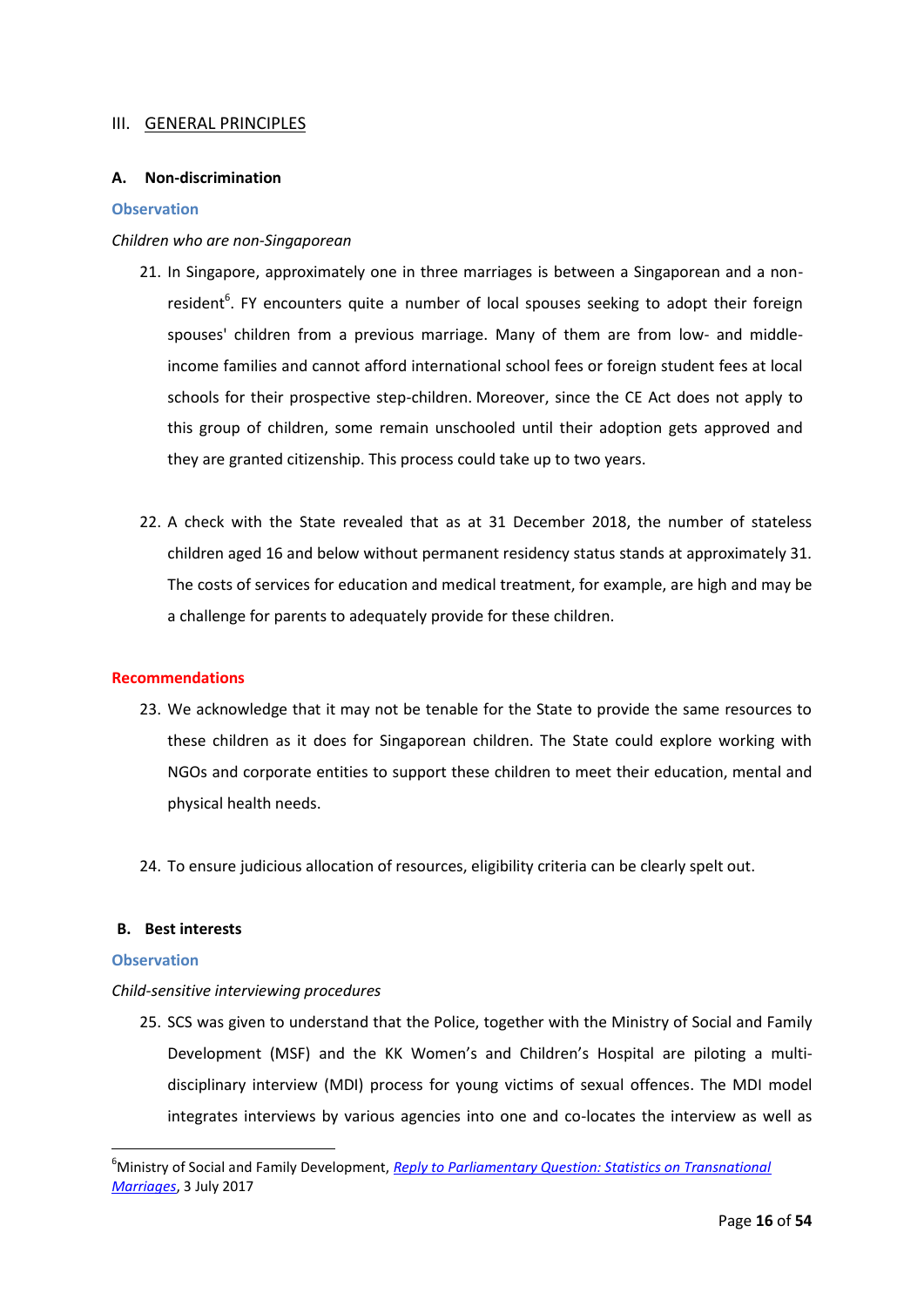forensic and medical examinations at the hospital. The intent of this initiative is to reduce the trauma faced by child victims from having to travel to different locations to recount the incidents of abuse to different professionals. The MDI model was initiated in June 2018 and is currently still in its pilot phase. The three agencies involved will be assessing its efficacy before deciding if it should be scaled up.

#### *Media*

26. There is another area whereby the State can play a bigger role in safeguarding the best interests of the child—the media (see Box 2).<sup>7</sup>

#### **Box 2. Channel News Asia programme on inequality and class**

*In October 2018, a documentary about class divide in Singapore was aired on the local news outlet, Channel NewsAsia. Children and youths were interviewed on their views about the issue as part of the documentary. One of the youths, whose comments were edited out of context, became the target of backlash online after the documentary was released.*

27. SCS wrote in to Channel NewsAsia to express our concerns and to offer our help in supporting the children who may have been affected by the production. To date, we have not heard from them.

## *CYPs in residential facilities*

1

28. In reference to the State's replies to the list of issues (CRC/C/SGP/Q/4-5/Add.1), we would like to call attention to paragraph  $21d -$  on how the revisions to the CYPA on the use of physical force and restraints will allow for more effective management of CYPs in our residential facilities<sup>8</sup>. We caution that if this is not carried out with proper safeguards, authority may be abused, and harm done to residents<sup>9</sup>. In April 2019, the State had advised revisions to the Standards of Care for the governing board of residential homes to review such cases at least once in three months.

<sup>7</sup> See articles published on online news outlet[s Mothership a](https://mothership.sg/2018/10/singaporeans-empathise-normal-tech-student/)nd [Rice Media.](http://ricemedia.co/current-affairs-features-cna-regardless-of-class-too-perfect-dug-deeper/)

 $^8$  Amongst others, the proposed amendments (i) enable licensed CYP Homes to de-escalate conflicts among residents and to prevent residents from causing self-harm or injury to others, through safe intervention methods and use of reasonable physical force, if necessary; (ii) allow the appropriate use of restraints by the Government-run Homes to prevent residents from escaping, or causing self-harm or injury to others, beyond just emergency situations.

<sup>9</sup> Kelly Ng, "[2 Pertapis staff face 11 charges for alleged child abuse](https://www.todayonline.com/singapore/pertapis-childrens-home-staff-charged-child-abuse)*", Today*, 23 April 2015.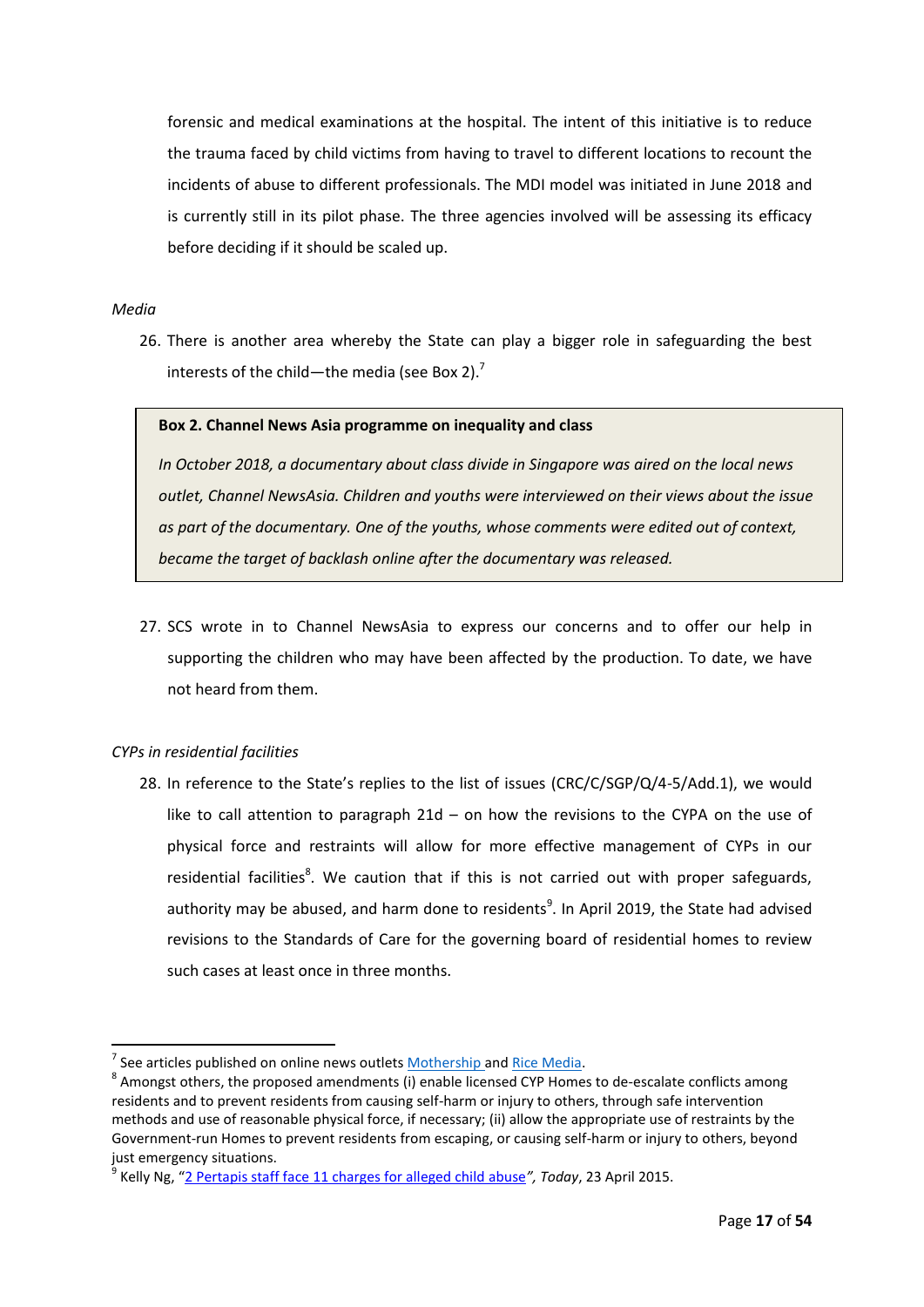#### **Recommendations**

- 29. Child-sensitive interviewing procedures: We would like for the State to provide updates on the progress and outcomes of the MDI model currently piloted for child sexual abuse victims. If the pilot outcomes are positive, the State could extend this model to all cases involving child victims.
- 30. Media: Guidelines should be put in place to minimise the risk of harm when conducting media interviews with CYPs, especially if the interviews are carried out in the context of social research. Such guidelines should clearly define the ethical considerations so that this vulnerable population is not put through unnecessary distress. An example is the guidelines that UNICEF has developed<sup>10</sup> to assist journalists in interviewing and reporting on children. These include the need to avoid questions and comments that are judgemental, insensitive or that may potentially expose the child to embarrassment. CYPs participating in media interviews should also be provided with avenues to seek redress when necessary.
- 31. CYPs in residential facilities: We would urge for documentation to be maintained and for national statistics to be published each year on the incidence of physical force and restraint. This includes disaggregated data on the circumstances of CYPs subjected to restraint and the reasons for restraint.

## <span id="page-18-0"></span>**C. Respect for the views of the child**

#### **Observation**

32. We note in paragraph 38 of the State's replies to the list of issues (CRC/C/SGP/Q/4-5/Add.1) that it consults with CYPs and promotes their voices through various national and regional platforms, such as the Pre-University Seminar, Youth Conversations and SGfuture engagement series. The State places importance on these platforms and they usually involve key officials. The REACH consultation portal is another channel through which the State engages CYPs in policy and legislative matters.

## **Recommendations**

**.** 

33. We would like to know how inputs from CYPs at these forums and dialogue sessions inform future practice and policymaking. These would include efforts to evaluate the quality and impact of CYPs' participation; if CYPs understand what has been the outcome from their

<sup>&</sup>lt;sup>10</sup> See UNICEF's [reporting guidelines.](https://www.unicef.org/media/media_tools_guidelines.html)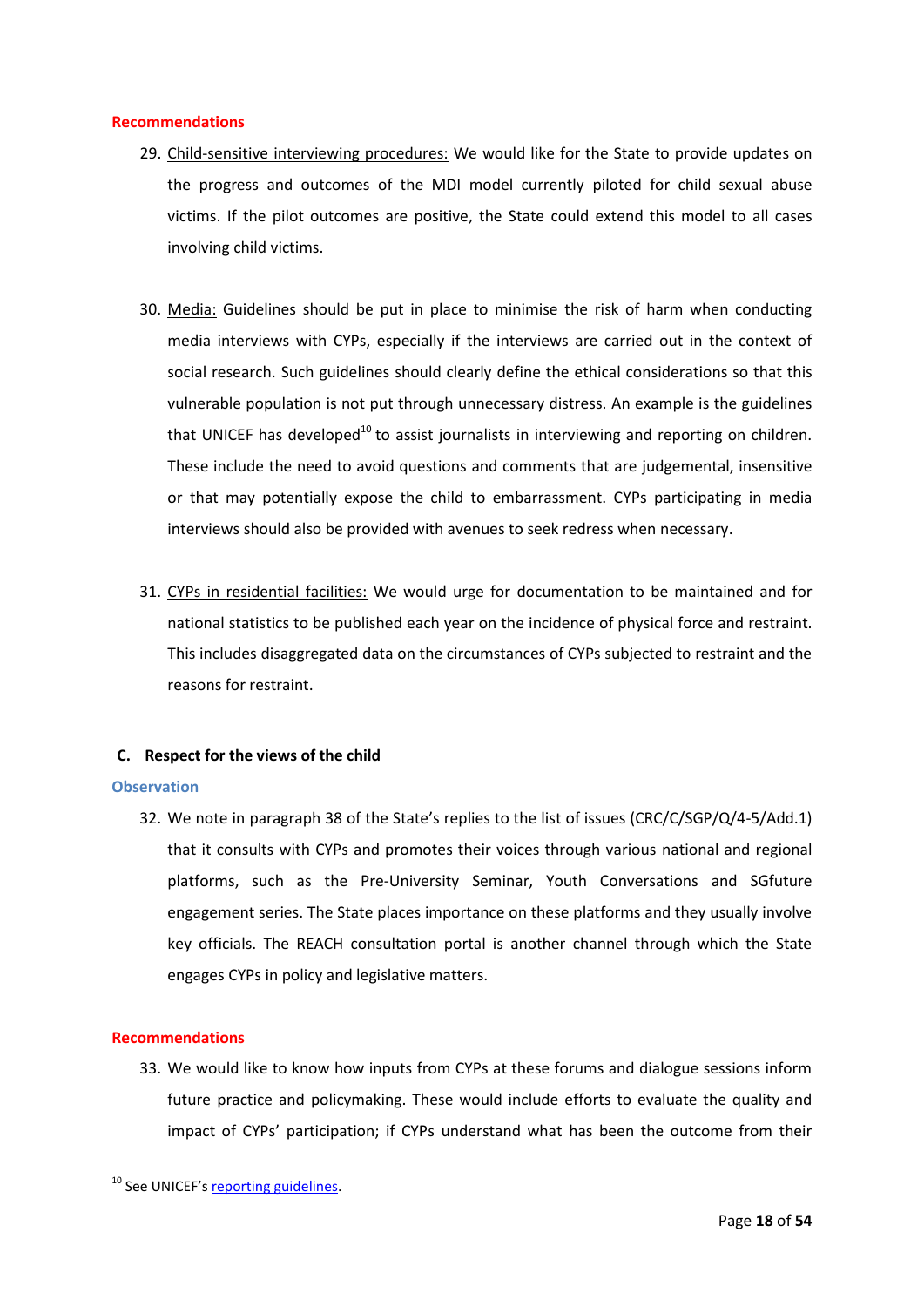participation; and how their contribution has been used, among others. For example, while SCS organises a biennial Singapore Children's Forum, we acknowledge that more can be done in terms of follow-up to ensure that the children's views are taken up in concrete and meaningful ways.

34. More efforts can be channelled to make information on laws and policies that concern and impact CYPs in a language that can be easily understood by them. This will encourage CYPs to participate more actively on the REACH consultation portal.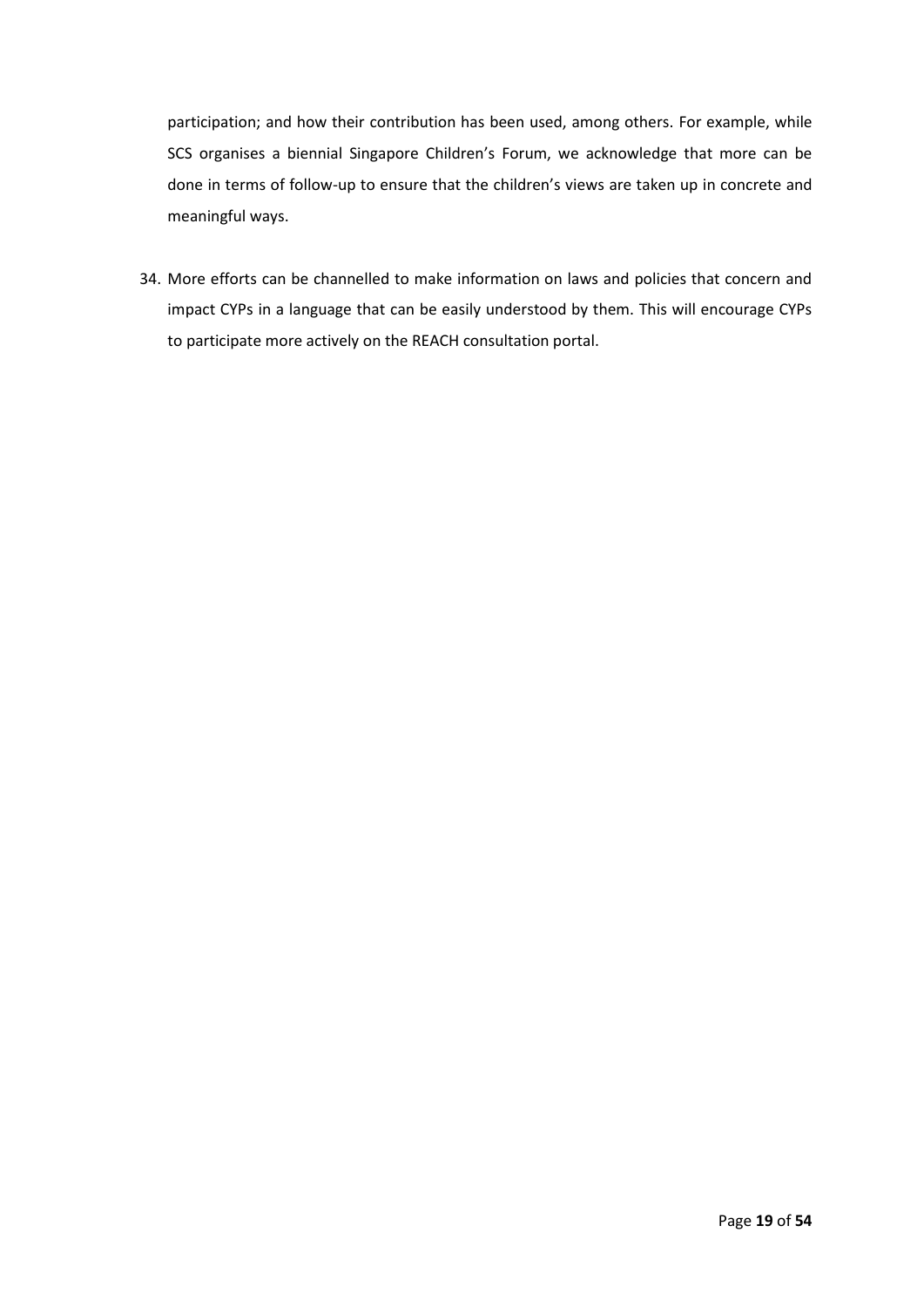## <span id="page-20-0"></span>IV. CIVIL RIGHTS AND FREEDOMS

## <span id="page-20-1"></span>**A. Protection of Privacy**

#### **Observation**

35. Generally, protection of CYPs' privacy is still an evolving area of work. In specific circumstances, however, measures have been implemented, such as when a CYP is undergoing police investigations or in court processes. In 2012 when the Personal Data Protection Act (PDPA) was enacted, academics<sup>11 12</sup> and politicians<sup>13</sup> alike pointed out that there is no special provision to protect the personal data of CYPs. Right now, examples of good practices are but only suggestions in the advisory guidelines on the PDPA $^{14}$ . As CYPs become more active participants in the digital world, laws around the world have tried to keep up to safeguard their privacy. Examples include the Children's Online Privacy Protection Act (1998) in the United States and the EU General Data Protection Regulation implemented just last year.

#### **Recommendation**

36. It has been seven years since the PDPA was enacted, and it could be timely for the State to re-examine the need to include the protection of CYPs' privacy in our legislation.

#### <span id="page-20-2"></span>**B. Access to Appropriate Information**

#### **Observation**

**.** 

37. There are classification guidelines for films and video games to protect children from access to inappropriate content. However, content on the internet remains largely unregulated as the State adopts a "light-touch approach"<sup>15</sup>. Internet filtering services are optional. The onus is on parents to supervise their children's access to the internet, yet not all parents are equally informed or have the ability to do so. It is a tough act to balance children's right to access information and the need to safeguard them.<sup>16</sup>

<sup>&</sup>lt;sup>11</sup> Simon Chesterman, ['How best to protect children online'](https://law.nus.edu.sg/about_us/news/2012/ST131012.pdf), *The Straits Times*, 13 October 2012. <sup>12</sup> Warren B Chik. 'The Singapore Personal Data Protection Act and an assessment of future trends in data

privacy', *Computer Law and Security Review*, 29, 5 (2013), 554-575.  $^{13}$  Singapore Hansard (2012) Parliament No. 12, Session No. 1, Volume No. 89, Sitting No. 8

<sup>&</sup>lt;sup>14</sup>See [https://www.pdpc.gov.sg/-/media/Files/PDPC/PDF-Files/Legislation-and-Guidelines/ch-7--](https://www.pdpc.gov.sg/-/media/Files/PDPC/PDF-Files/Legislation-and-Guidelines/ch-7---dataactivitiesminors-(20180831).pdf) [dataactivitiesminors-\(20180831\).pdf](https://www.pdpc.gov.sg/-/media/Files/PDPC/PDF-Files/Legislation-and-Guidelines/ch-7---dataactivitiesminors-(20180831).pdf)

<sup>&</sup>lt;sup>15</sup> The Info-[communications Media Development Authority's approach](https://www.imda.gov.sg/regulations-licensing-and-consultations/content-standards-and-classification/standards-and-classification/internet) to Internet regulation also involves encouraging industry self-regulation and promoting media literacy and cyber wellness through public education. Internet Access Service Providers are required to block access to only a limited number of websites as a symbolic statement of the Singapore community's stance against undesirable content online.

<sup>&</sup>lt;sup>16</sup> Lindsey Beaver . 'A paediatrician exposes suicide tips for children hidden in videos on YouTube and YouTube [Kids'](https://www.washingtonpost.com/technology/2019/02/24/pediatrician-exposes-suicide-tips-children-hidden-videos-youtube-youtube-kids/?noredirect=on&utm_term=.3d3dcb7e229b), *The Washington Post*, February 24, 2019.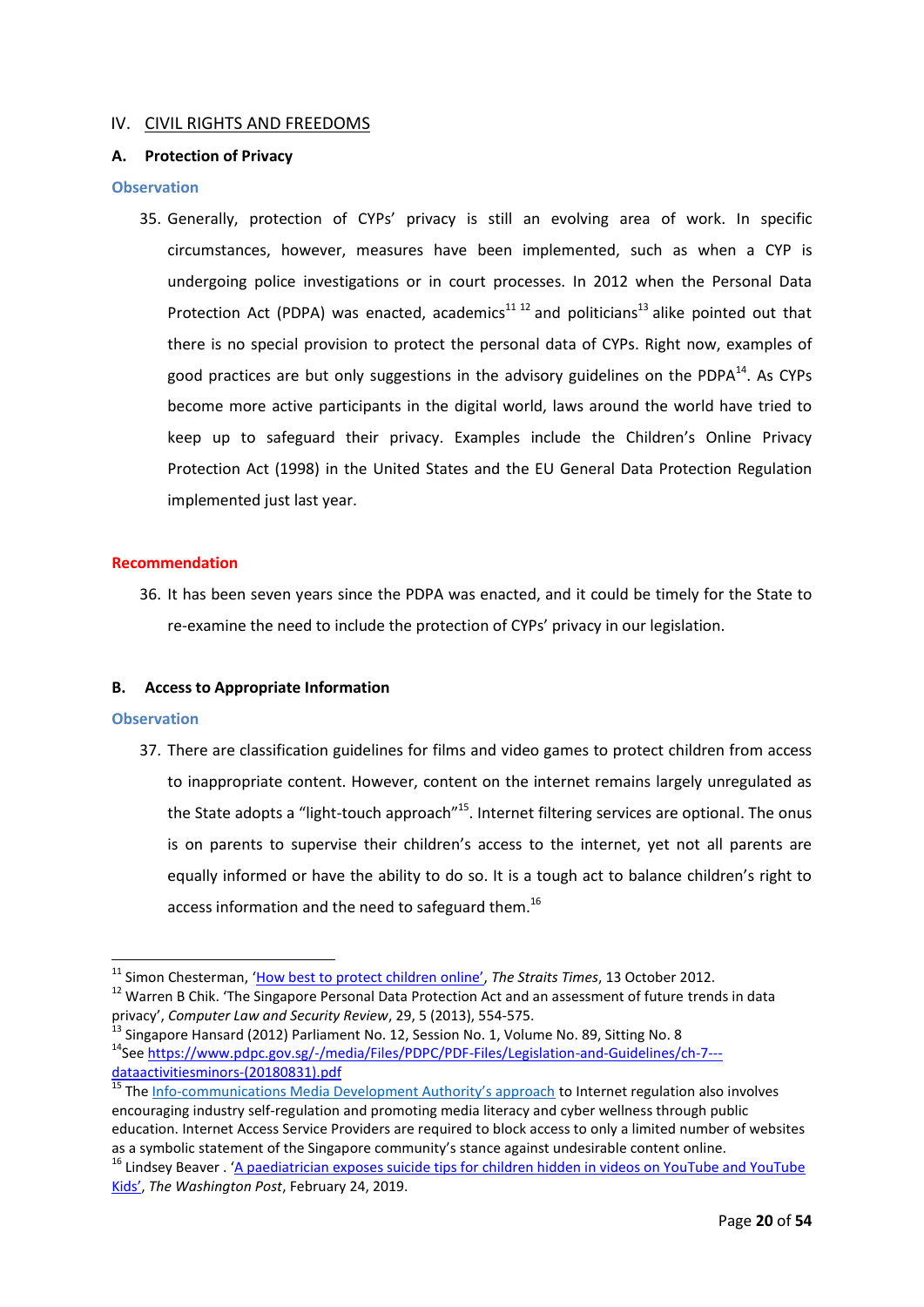## **Recommendation**

1

38. The State could enhance the existing Internet Code of Practice for local Internet Access Service Providers (IASPs). At present, IASPs typically deny access to websites only when directed by the State to do so. A stronger system would be one where the IASPs are obliged to report undesirable content to the State whenever they are aware that their service have been used to access or distribute such content $^{17}$ .

<sup>&</sup>lt;sup>17</sup>These best practices are adapted from The Protection Project and International Centre for Missing and Exploited Children's [Child Protection Model Law.](https://www.icmec.org/wp-content/uploads/2015/10/Annotated_CP_Model_Law_Jan_2013_Final_w_cover.pdf)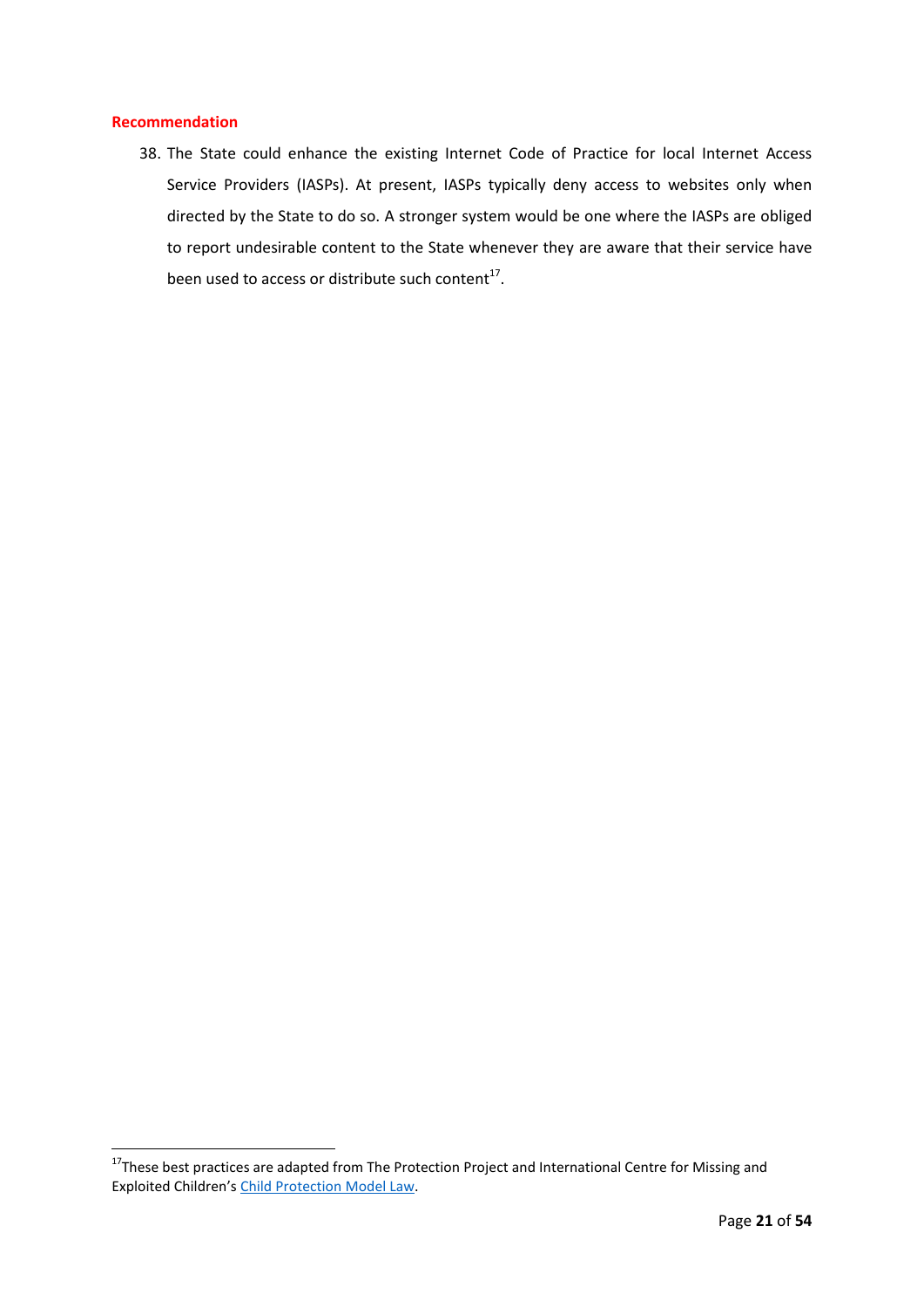## <span id="page-22-0"></span>V. VIOLENCE AGAINST CHILDREN

## <span id="page-22-1"></span>**A. Abuse and Neglect**

#### **Observation**

1

## *Sector Specific Screening Guide (SSSG)*

39. The State reported that the SSSG<sup>18</sup> was introduced to help frontline professionals detect and manage child abuse concerns. There are currently three versions of the SSSG— for the healthcare, social service and education sectors. Following the implementation of the SSSG, FY's Child Protection Specialist Centre  $(CPSC)^{19}$  has observed an increase in the accuracy of child protection case referrals, mainly from hospitals and community-based social service agencies. On the other hand, SCS' experience is that the dissemination and usage of the SSSG are not as effective in the early childhood sector (see Box 3).

#### **Box 3. Sector Specific Screening Guide**

*The SSSG has been rolled out in the early childhood sector since early 2016. In May 2017, SCS conducted an online survey to find out how prepared pre-school educators are in managing child abuse and neglect concerns. All pre-schools in Singapore, and educators whom we had previously worked with were invited to participate in this survey. A total of 336 educators responded, and close to 62% of them were in management positions, such as centre leaders. Our key findings indicated that:* 

- *27.1% of respondents are aware of the SSSG.*
- *Child protection training as part of CPD, as opposed to pre-service training, was shown to be more effective in providing educators with the knowledge on how to deal with suspected abuse cases.*
- *35% of respondents had received child protection training as part of their CPD, and the mean number of training hours was less than 2.6.*

*Though derived from a small convenience sampling, the findings from this survey provided an insight into some of the challenges that pre-school educators face in child protection issues. We shared our survey findings with the State in July 2017, with two recommendations to (i) put in place a more robust child protection training framework, and (ii) formalise a dedicated team within the regulatory body overseeing the early childhood sector to attend to abuse concerns raised by the centres. The State replied that these are work in progress.*

<sup>&</sup>lt;sup>18</sup> The Sector Specific Screening Guide (SSSG) and the Child Abuse Reporting Guide (CARG) are evidence-based tools under the Structured Decision Making System. The SSSG is used by frontline professionals who have contact with children on a regular basis. It guides professionals on whether an identified concern should be discussed with someone in the organisation who is more familiar with child protection issues. Within each organisation, trained professionals undertake the use of the CARG, which is used to guide the decision on whether to report a concern to Child Protective Service, take alternative action or take no action.

<sup>&</sup>lt;sup>19</sup> Established since 2013, CPSCs are appointed and funded by the State to look into child protection issues in the community and provide home-based interventions. CPSCs focus on low to moderate risk cases.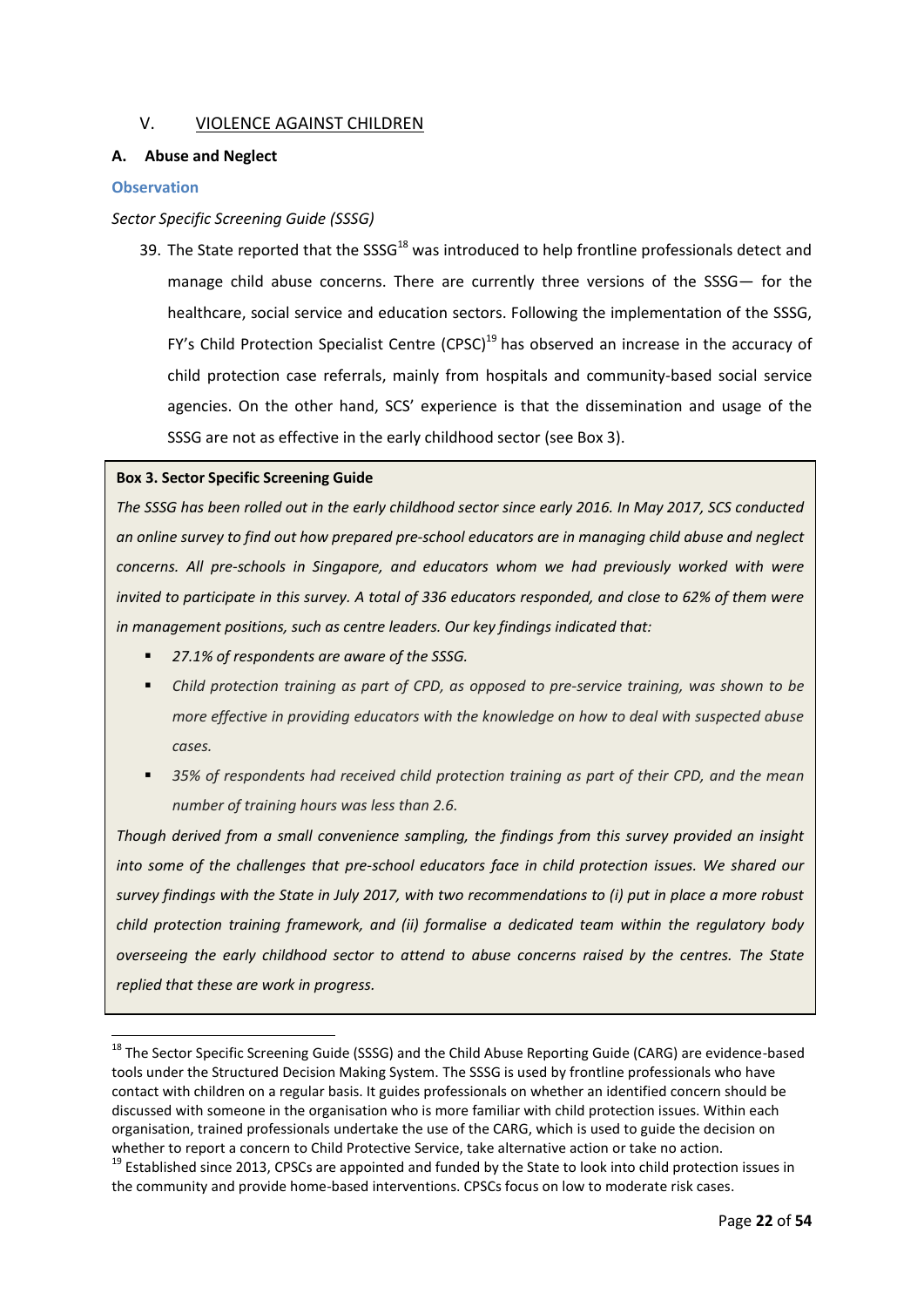#### *Public education on abuse prevention*

- 40. The State report made reference to the child sexual abuse prevention programme that SCS has been conducting for pre-school children since 2011. To some extent, this programme plugs an existing gap in informing young children about prevention strategies. However, we have only managed to reach out to about 10,000 children over the last eight years—a small percentage of the total cohort of children in the early childhood years as each age cohort has about 39,000 children<sup>20</sup>.
- 41. In FY's work with children with developmental delays, we noticed that there is a lack of resources that focus on empowering these children to speak up against abuse. Children who are non-verbal or have difficulties with verbal communication are exceptionally vulnerable.

## *Mandatory reporting of abuses*

- 42. We appreciate the State's stand on how enhancing the capabilities of frontline professionals could be more effective than instituting mandatory reporting. We also recognise that social service practitioners are generally adequately trained to manage suspected abuse. We are not sure if the same can be said of other professionals who regularly come into contact with children. As elaborated in Box 3, pre-school educators still lack the knowledge and skills in dealing with suspected abuse, and SCS had encountered situations when cases were not promptly attended to, or were mismanaged as a result.
- 43. There are clear protocols for reporting child abuse concerns in the early childhood sector. Pre-school centre principals are required to notify their licensing officer (LO) at the Early Childhood Development Agency (ECDA).<sup>21</sup> The LO has the discretion to then request that the centre assess the concern using the SSSG. However, principals who are not familiar with the SSSG have shared that the assessment can be intimidating and they are often not given much guidance in the process. This is made worse if the LO in charge of their centre is relatively junior and inexperienced.

**.** 

<sup>20</sup> Department of Statistics Singapore, *[Birth and Fertility](https://www.singstat.gov.sg/find-data/search-by-theme/population/births-and-fertility/latest-data)*, 2018.

<sup>&</sup>lt;sup>21</sup> ECDA serves as the regulatory and developmental authority for the early childhood sector in Singapore, overseeing all aspects of children's development below the age of six, across both kindergartens and child care centres.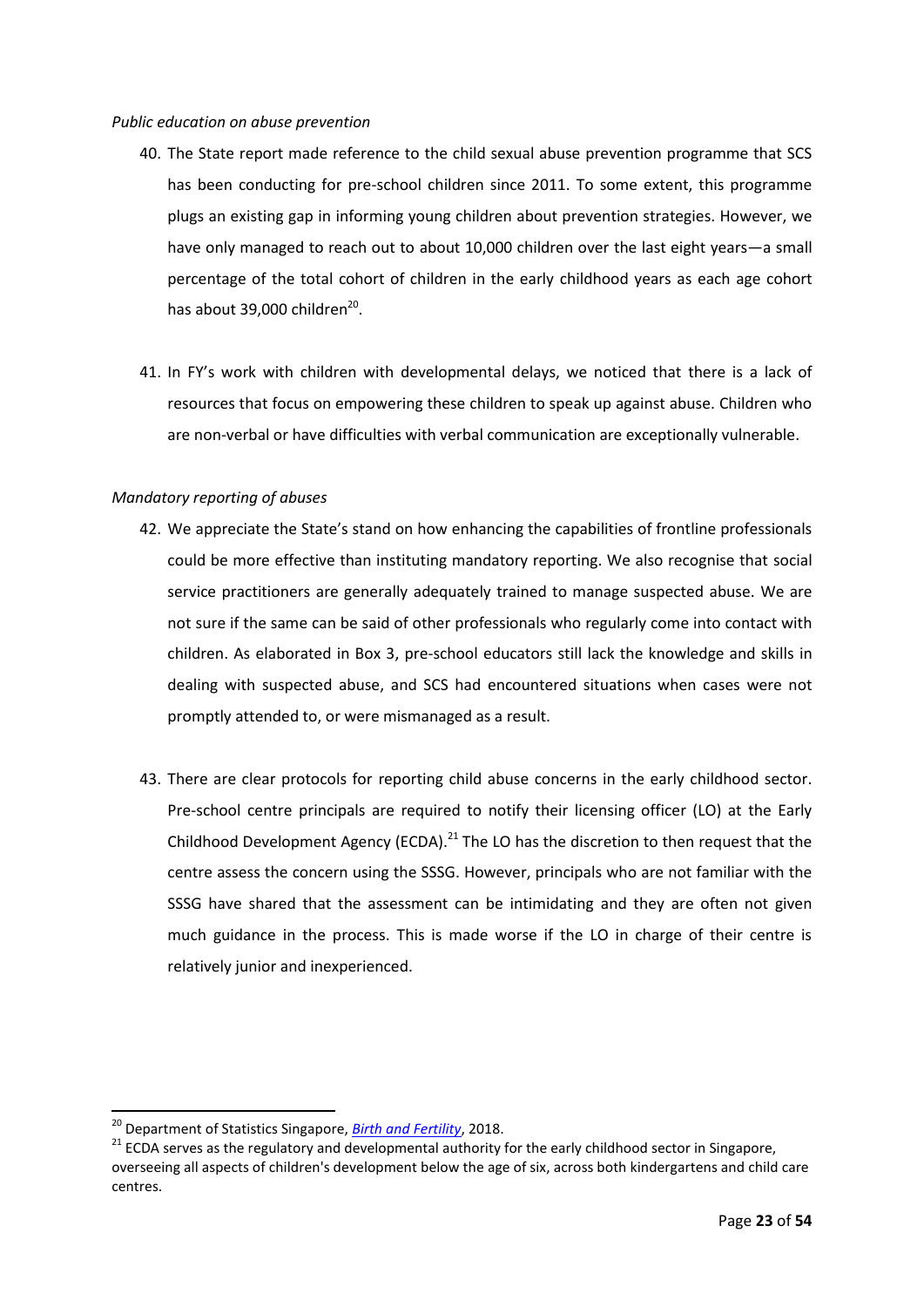#### **Recommendations**

- 44. Sector Specific Screening Guide: More coordinated efforts could be directed at generating awareness about the SSSG and its use among early childhood educators through cyclical structured briefings and trainings. Child protection training could also be included as a CPD course to ensure that pre-school educators are kept updated.
- 45. The State could consider evaluating the effectiveness of information dissemination and usage of the SSSG in the sectors that it has been rolled out to, if this is not already being done. This would help plug gaps in sectors where dissemination and skills training are found to still be lacking.
- 46. Public education on abuse prevention: Priority could be given to sustainable, upstream work in protecting our young children against sexual abuse. Such education could be integrated into the pre-school curriculum to ensure that all young children are taught the necessary protective skills. It also has to be built on and carried through in an age-appropriate manner through a child's primary and secondary school years. As the child grows older, the focus could shift to sensitising them to safety issues online, including sexual grooming.
- 47. The State could develop suitable resources for children with developmental delays. These can guide educators and help professionals in equipping these children with strategies to sound the alarm when the need arises.
- 48. Mandatory reporting of abuses: More resources could be channelled towards the training of professionals outside of the social service sector to enable them to better manage suspected abuse. CPD is a possible platform.
- <span id="page-24-0"></span>49. Feedback from educators suggests that child protection training within ECDA needs to be more rigorous so that better support can be provided to pre-school educators.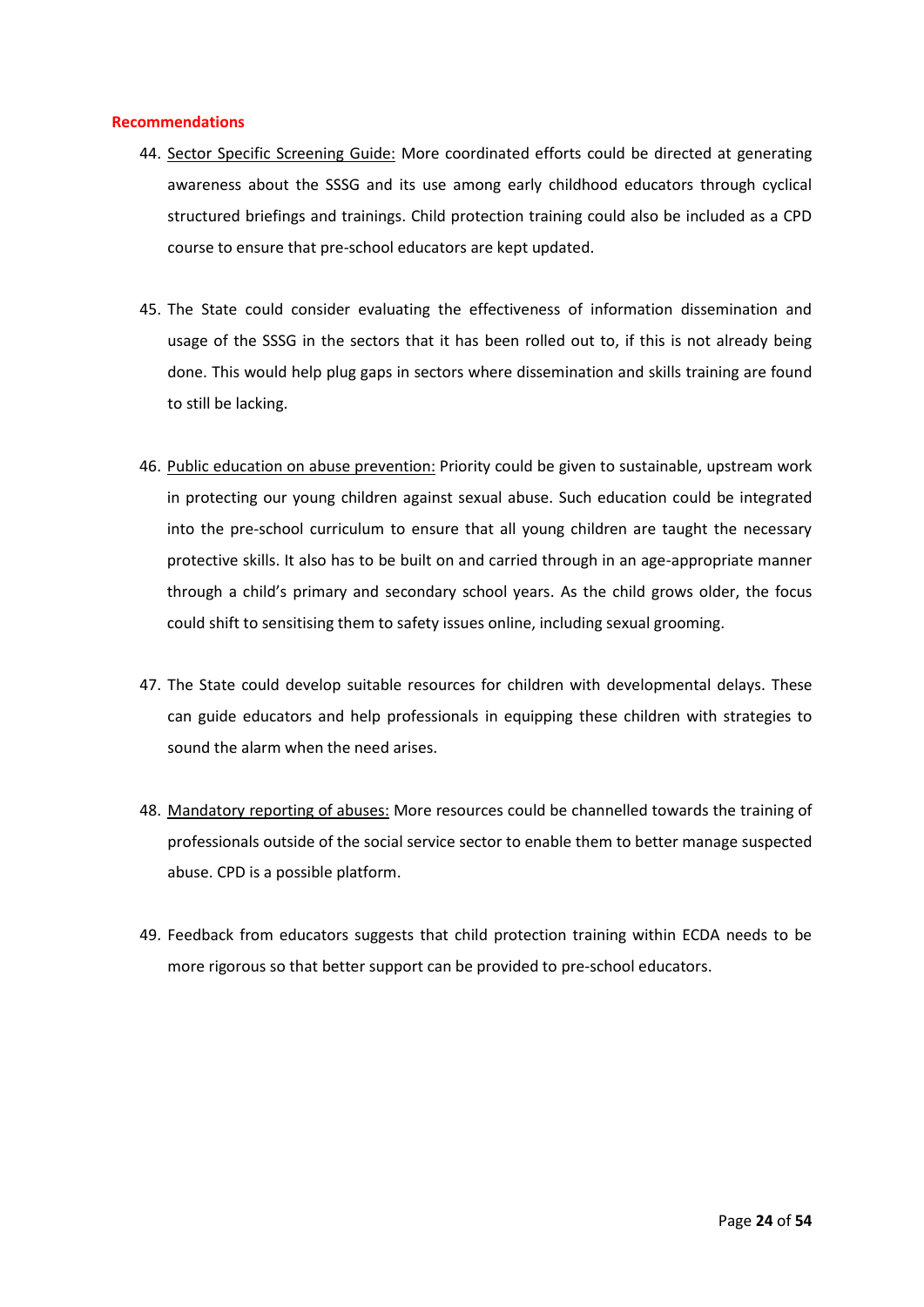# **B. Torture or other cruel, inhuman or degrading treatment or punishment, including corporal punishment**

#### **Observation**

#### *Corporal punishment*

- 50. In reference to paragraphs 36 and 37 of the State's replies to the list of issues (CRC/C/SGP/Q/4-5/Add.1), we agree that the rights and role of parents in caring for and disciplining their children must be respected. The reasonable use of corporal punishment is still practiced in families as well as in schools and institutions (as a last resort). A common observation when presented with research findings on the detrimental effects of corporal punishment is the limited applicability to the local context.
- 51. For parents who require parenting guidance, Triple P and Signposts are examples of parenting programmes which offer alternative parenting approaches. However, there is a group of low-income caregivers who need such skills, but are often unable to attend these group sessions because of the conflicting schedules. FY has a home-based family life education programme. Although it is resource-intensive, a home-based approach has been effective in engaging these caregivers in our experience.

#### *Research*

52. Where child abuse is concerned, only data on intra-familial<sup>22</sup> child abuse investigations is accessible in the public domain. Data on extra-familial child abuse investigations are not published. We also do not know if the State collects nationally-representative data on the prevalence of child abuse and other types of violence against CYPs. Hence, we are not privy to the full extent of the problem of child abuse and neglect in Singapore. Based on paragraph 15 in Annex B of the State report, the priority areas for the National Child Protection Research Agenda appear to focus on child abuse in the context of the child welfare system.

#### **Recommendations**

**.** 

53. Corporal punishment: In-depth research on the prevalence, effectiveness and impact of corporal punishment on children in Singapore would be most helpful.

<sup>&</sup>lt;sup>22</sup> The cases that the MSF's Child Protective Service handles involve CYPs who are abused by a family member (intrafamilial abuse). If the perpetrators are strangers or non-family members, the police will investigate these as criminal cases.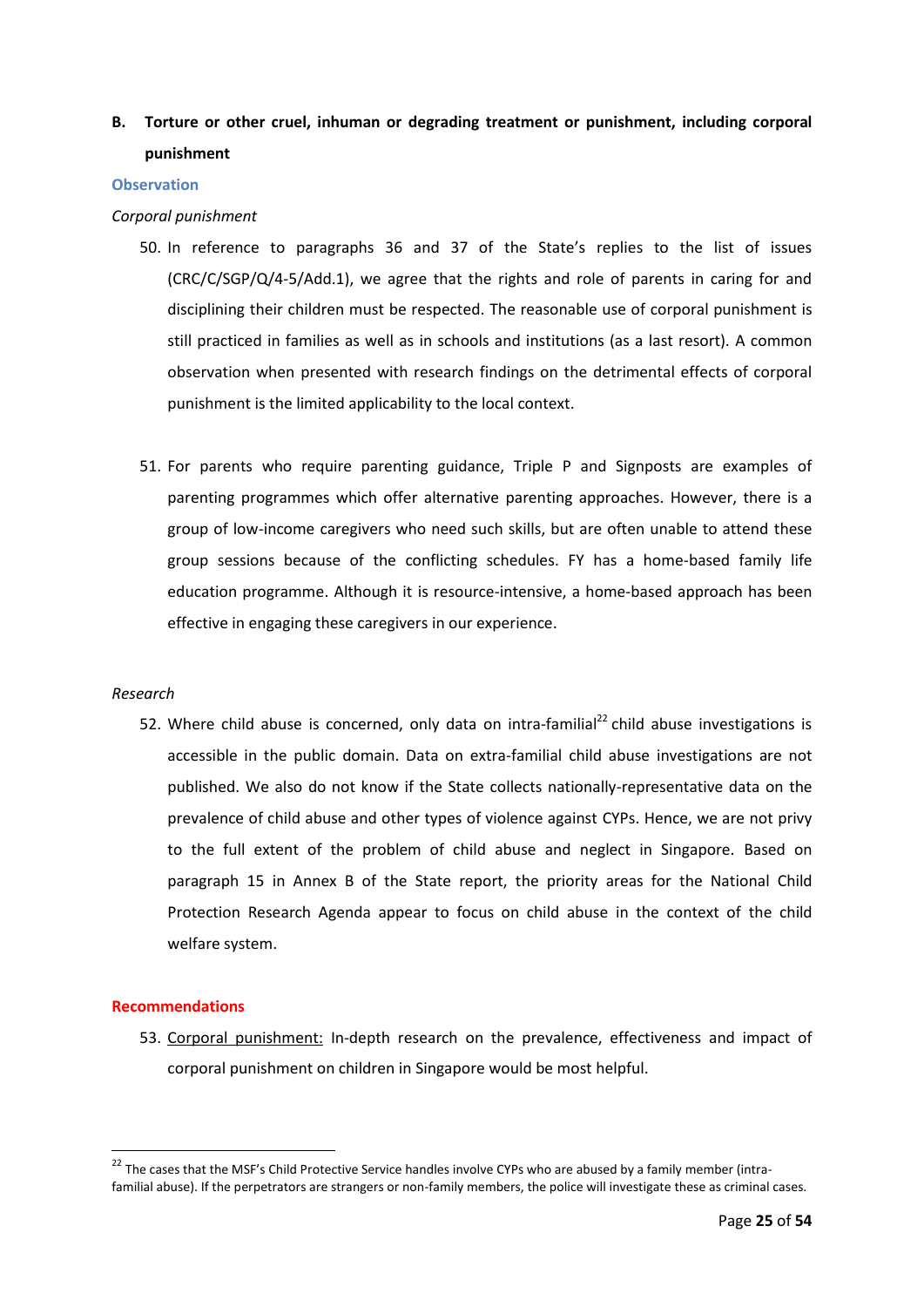- 54. The State could consider funding a variety of parent education programmes which vary in their delivery timings and locations. This will expand the reach to all parents who require parenting guidance, especially those who are unable to attend the regular parenting programmes due to long working hours or family commitments. This would scale up efforts to engage caregivers who would benefit from them.
- 55. Research: The State could consider collecting data on the prevalence of child abuse and neglect, if this is not already being done. If such data is available, the State could share this to help NGOs prioritise their service focus.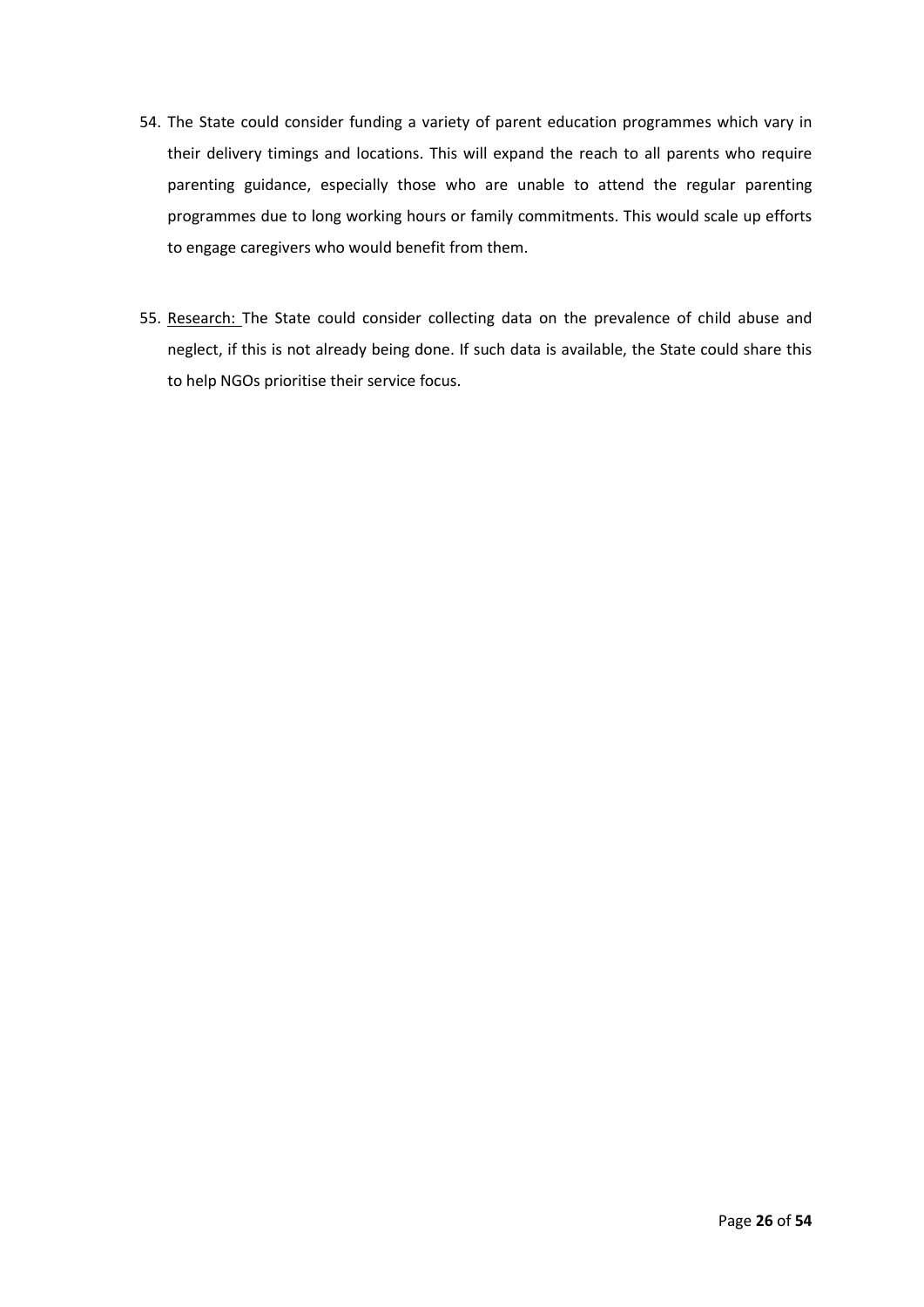## <span id="page-27-0"></span>VI. FAMILY ENVIRONMENT AND ALTERNATIVE CARE

## <span id="page-27-1"></span>**A. Family environment, parental guidance and parental responsibilities**

## **Observation**

## *Infant/ child care subsidies*

- 56. In Singapore, children of pre-school age can choose to attend a child care centre or a kindergarten. Child care centres provide full day care from 7am to 7pm and the academic curriculum complements the care component. Kindergartens typically run three to four hours programmes which focus on academic learning, and they do not provide routine care for the children.
- 57. To ensure that every child has a good start, subsidies are put in place to help defray child care expenses. As subsidies for infant and child care are tied to the mother's working status $^{23}$ , this pose a problem for some families whose mothers cannot take up employment due to family circumstances. At the 2019 Budget debates in March, the State introduced several measures to support non-working mothers (see Table A).<sup>24</sup>

|                                                                                                                              |                                               | <b>Before March 2019</b> | <b>After March 2019</b>                                                                                                              |
|------------------------------------------------------------------------------------------------------------------------------|-----------------------------------------------|--------------------------|--------------------------------------------------------------------------------------------------------------------------------------|
| 1. Working Mother                                                                                                            | Monthly basic subsidy                         | USD \$221-\$442          | USD \$221-\$442                                                                                                                      |
|                                                                                                                              | Monthly additional<br>subsidy                 | USD \$325-\$398          | USD \$325-\$398                                                                                                                      |
| 2. Non-working Mothers on<br>"Special Approval" appeal                                                                       | Monthly basic subsidy                         | USD \$110                | USD \$221-\$442                                                                                                                      |
| cases:                                                                                                                       |                                               |                          | Duration of support:<br>- Extended from 3 months                                                                                     |
| Mothers looking for<br>a job                                                                                                 |                                               |                          | to 6 months (for mothers<br>looking for a job)                                                                                       |
| Mothers who<br>require child care<br>services for older<br>child/children, while<br>caring fulltime for<br>the younger child |                                               |                          | - Extended till younger child<br>is 24 months from the<br>current 18 months (for<br>mothers needing to care for<br>younger children) |
| aged 24 months and<br>below                                                                                                  | Means-tested<br>monthly additional<br>subsidy | <b>USD \$0</b>           | Up to a maximum of USD<br>\$325-\$398                                                                                                |

**Table A. Infant and child care subsidies**

**.** 

 $^{23}$  A working mother is defined as working at least 56 hours a month.

<sup>24</sup> Ministry of Social and Family Development, *[Better Support For Parents Of Preschoolers And](https://www.msf.gov.sg/media-room/Pages/Better-Support-for-Parents-of-Preschoolers-and-the-Early-Childhood-Sector.aspx) The Early [Childhood Sector,](https://www.msf.gov.sg/media-room/Pages/Better-Support-for-Parents-of-Preschoolers-and-the-Early-Childhood-Sector.aspx)* Fact Sheet (Singapore, 2019).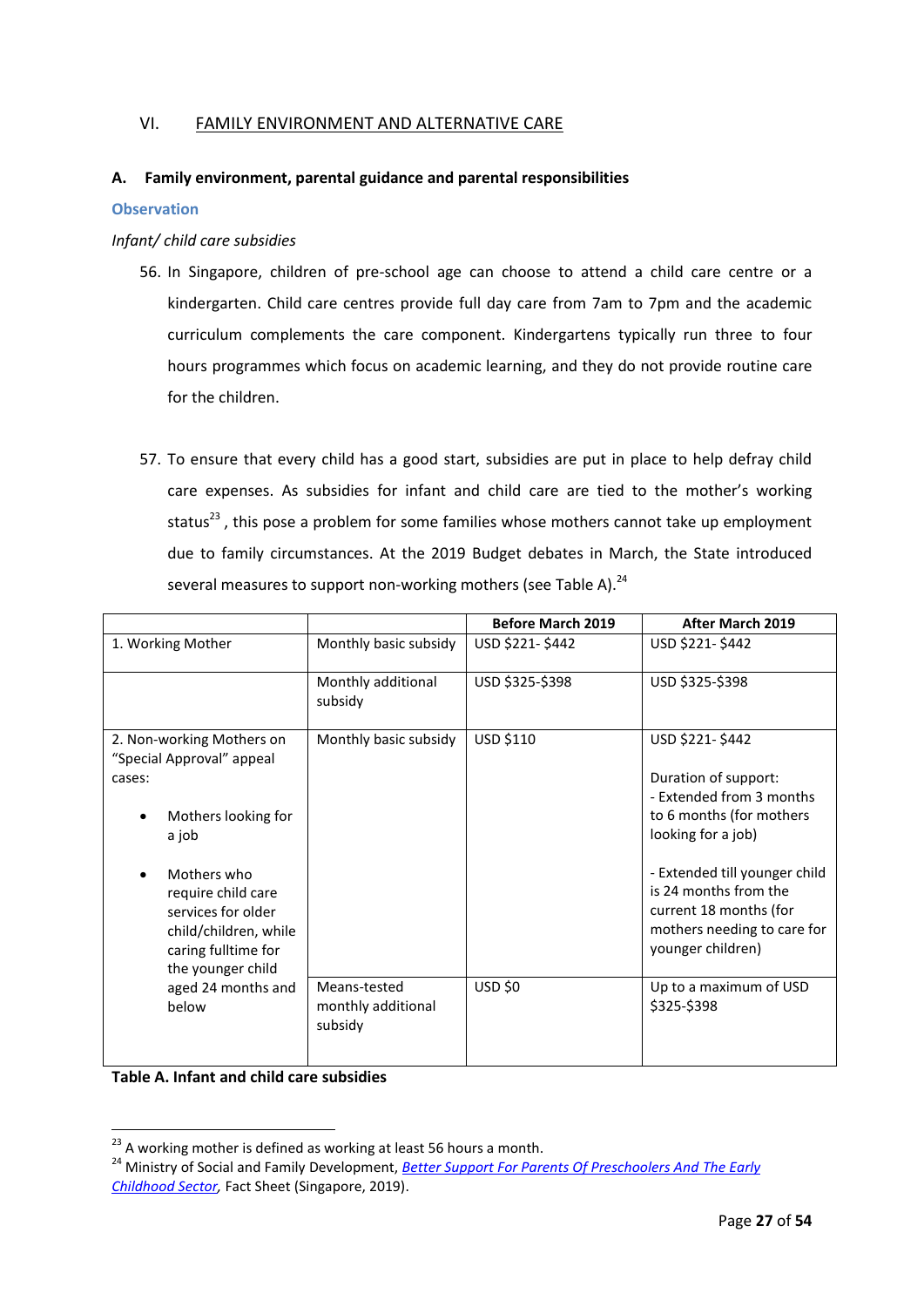58. Illustrated in Table A, the enhanced support ("Special Approval" appeal cases) is a vast improvement to the previous subsidy framework as it recognises the structural barriers that women, especially low-income mothers, encounter in seeking employment or re-entry into the workforce.

#### *Parental leave schemes*

- 59. Mothers who adopt a child younger than a year old are eligible for adoption leave. This paid leave has been increased from 4 to 12 weeks since 1 July 2017. It has been helpful as this allows for adoptive mothers to strengthen their bonds with their young adopted children.
- 60. However, the provision does not cover mothers who adopted children older than one year. Older adopted children have different needs from the younger ones and the capacity of older children to form relationships may be impacted by their earlier years' experiences. Therefore, they may need more time for adjustments and to develop trust and attachment.

## *Bi-national families*

- 61. For the interest of children in bi-national families, it is increasingly important to involve stakeholders who are positioned to address immigration-related, social and familial issues they face. The challenges encountered by these families are usually more multifaceted than Singaporean families.
- 62. From FY's ground experience, caseworkers have observed that the stability of the family and the well-being of the children can be adversely impacted when disruptions such as divorce, family violence and spousal incarceration occur. For example, a non-Singaporean spouse may be compelled to return to his/her home country as the citizen spouse may withdraw sponsorship of the Long-term Visit Pass (LTVP). He/ She may also stay on in the marriage in spite of the threat of recurring family violence, out of fear that the offending spouse may stop sponsoring the LTVP.<sup>25</sup>

#### **Recommendations**

1

63. Infant/ child care subsidies: The enhanced support continues to preclude some mothers who do not meet the eligibility criteria. These include those who experience long-term illness, are disabled, have an incarcerated partner or other extenuating circumstances such as needing

<sup>&</sup>lt;sup>25</sup> In instances where the citizen spouse is incarcerated, caseworkers observe that renewal of LTVP has generally been facilitated by immigration authorities.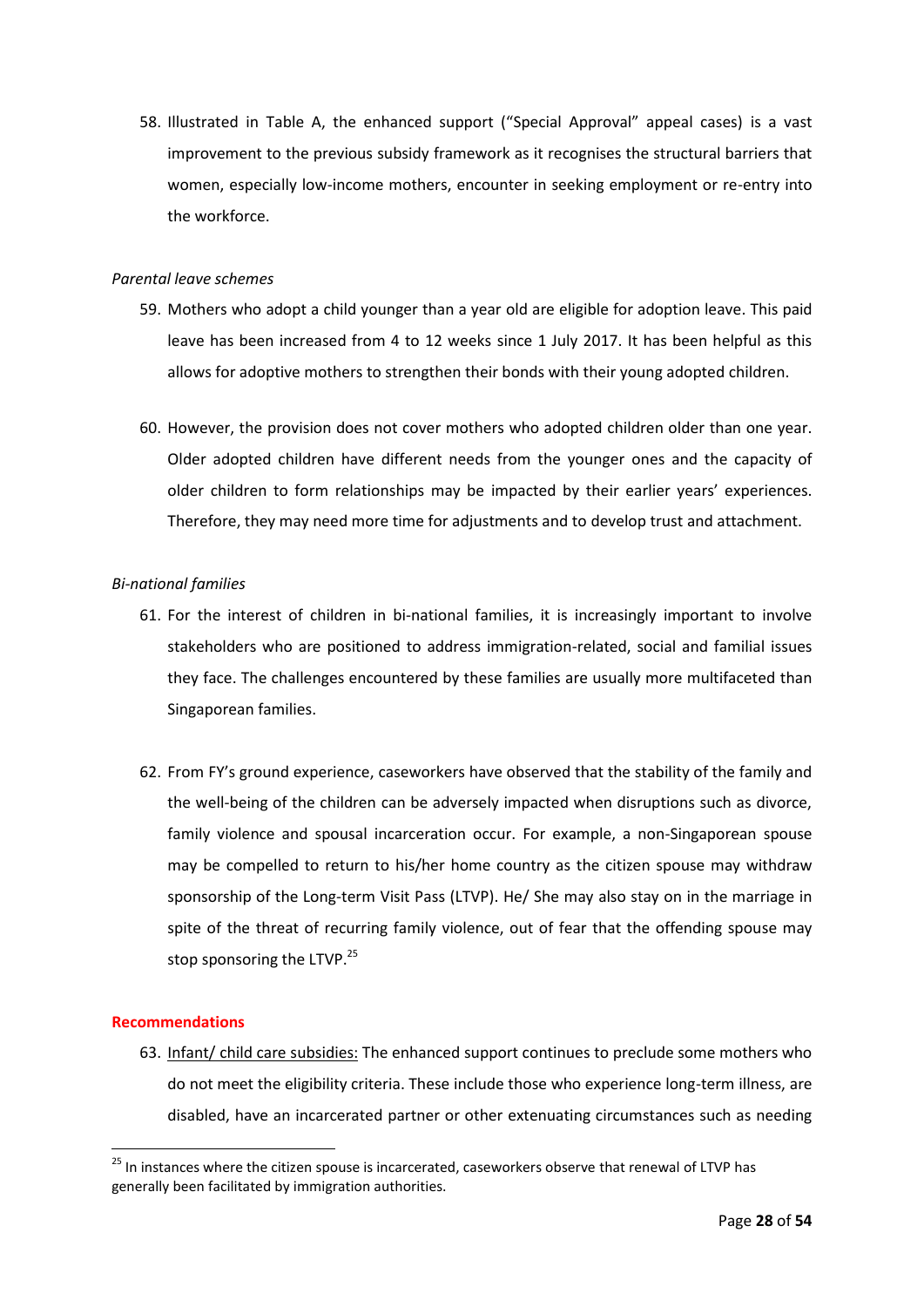to care for other dependants in the family.<sup>26</sup> For families who are unable to access the enhanced subsidy support or require even further financial assistance, child and infant care affordability concerns remain.<sup>27</sup>

- 64. Parental leave schemes: We recommend for adoption leave to include mothers who are adopting children older than a year.
- 65. Bi-national families: The State could consider forming an inter-agency operations team to advise and work with NGOs to help bi-national families resolve and navigate the complex issues faced by these families. This will also provide a single contact point for NGOs/ binational families.

#### <span id="page-29-0"></span>**B. Children deprived of a family environment**

#### **Observation**

**.** 

#### *Beyond Parental Control*

- 66. The Committee had in its 2011 concluding observations (CRC/C/SGP/CO/2-3) expressed "deep concern" at the State's BPC programme, that CYPs between eight and 16 years old can be placed in settings that are the same as youth offenders, and that the system may be punitive rather than enabling.
- 67. Following a BPC review conducted by a multi-agency committee in 2013, some of its recommendations to improve the system have been put in place. For example, the Youth Court is now more sensitive to the placement of CYPs during the safe custody period when the social investigation report is being prepared. Instead of sending the CYP to the Singapore Boys' Home (SBH) and Singapore Girls' Home (SGH),<sup>28</sup> there have been at least one occasion when the Judge had called for the CYP to remain in his/her home when it was assessed that conditions are suitable.
- 68. In February 2019, the State called for a public consultation on the proposed changes to the CYPA, which may change the current provisions governing the BPC programme. Some proposed amendments include changing the terminology of BPC and mandating parents to

<sup>26</sup> AWARE, *"[Why Are You Not Working? Low-income mothers explain challenges with work and care](https://www.aware.org.sg/reports/)",* 2018.

<sup>&</sup>lt;sup>27</sup> While they have the option to apply for a "one-time grant" to cover the initial start-up costs for registration (uniforms, mattress/bedding covers, insurance as well as material fees), a deposit amounting to a month's fees is additionally required and may be costly.

<sup>&</sup>lt;sup>28</sup> Both these Homes are high security homes for young offenders.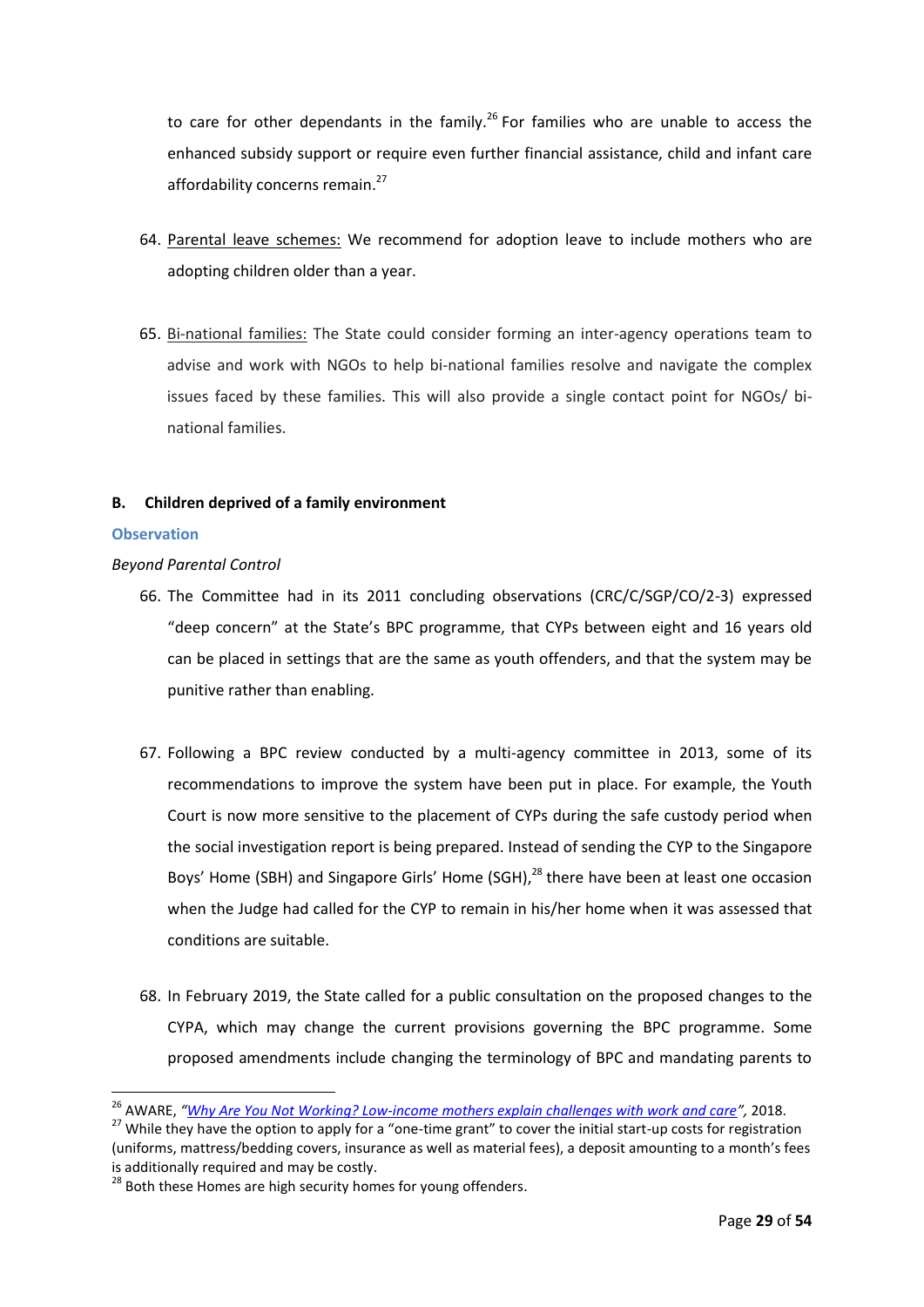attend pre-BPC diversion programme. The intentions of these recommendations are to frame BPC as more CYP-centric; to emphasise the role of families in the BPC programme; and to empower the Court to make a decision in the best interest of the CYPs.

69. In the course of SCS' work with parents who have filed a BPC complaint, we realised that many of them are stressed and experienced caregiver fatigue in parenting their CYP, some of whom may present with developmental/mental health conditions. Having the CYP remain in the natural home environment may not be the most effective or helpful as the parent and child may constantly trigger each other and strain their already poor relationship.

## *Singapore Girls' Home and Singapore Boys' Home*

- 70. MSF publishes the number of young offenders and non-offenders in our SGH and SBH.<sup>29</sup>
- 71. Whilst the SBH houses more offenders than non-offenders, the proportion of residents is grossly reversed in SGH (see Table B).<sup>30</sup> Between 2012 and 2018, SGH has housed more nonoffenders than offenders, with the year 2018 recording the highest proportion of nonoffenders either on Child Protection (CP) Orders or BPC Orders.

| Home                               | Case Types                                            | 2012          | 2013          | 2014          | 2015          | 2016          | 2017          | 2018          |
|------------------------------------|-------------------------------------------------------|---------------|---------------|---------------|---------------|---------------|---------------|---------------|
|                                    | Offender                                              | 29            | 45            | 33            | 29            | 26            | 13            | 12            |
| <b>Singapore Girls' Home (SGH)</b> | Non-<br><b>Offender</b><br>(% of total<br>population) | 35<br>(54.7%) | 49<br>(52.1%) | 53<br>(61.6%) | 52<br>(64.2%) | 68<br>(72.3%) | 30<br>(69.8%) | 40<br>(76.9%) |
|                                    | <b>Total</b>                                          | 64            | 94            | 86            | 81            | 94            | 43            | 52            |

**Table B. Breakdown of offenders and non-offenders in SGH**

**.** 

<sup>&</sup>lt;sup>29</sup> The statistics can be found here[: https://www.msf.gov.sg/research-and-data/Research-and-Statistics/Pages/MSF-Youth-](https://www.msf.gov.sg/research-and-data/Research-and-Statistics/Pages/MSF-Youth-Homes-New-Admissions.aspx)[Homes-New-Admissions.aspx](https://www.msf.gov.sg/research-and-data/Research-and-Statistics/Pages/MSF-Youth-Homes-New-Admissions.aspx)

<sup>&</sup>lt;sup>30</sup>Ministry of Social and Family Development, [MSF Youth Homes: New Admissions,](https://www.msf.gov.sg/research-and-data/Research-and-Statistics/Pages/MSF-Youth-Homes-New-Admissions.aspx) 2019.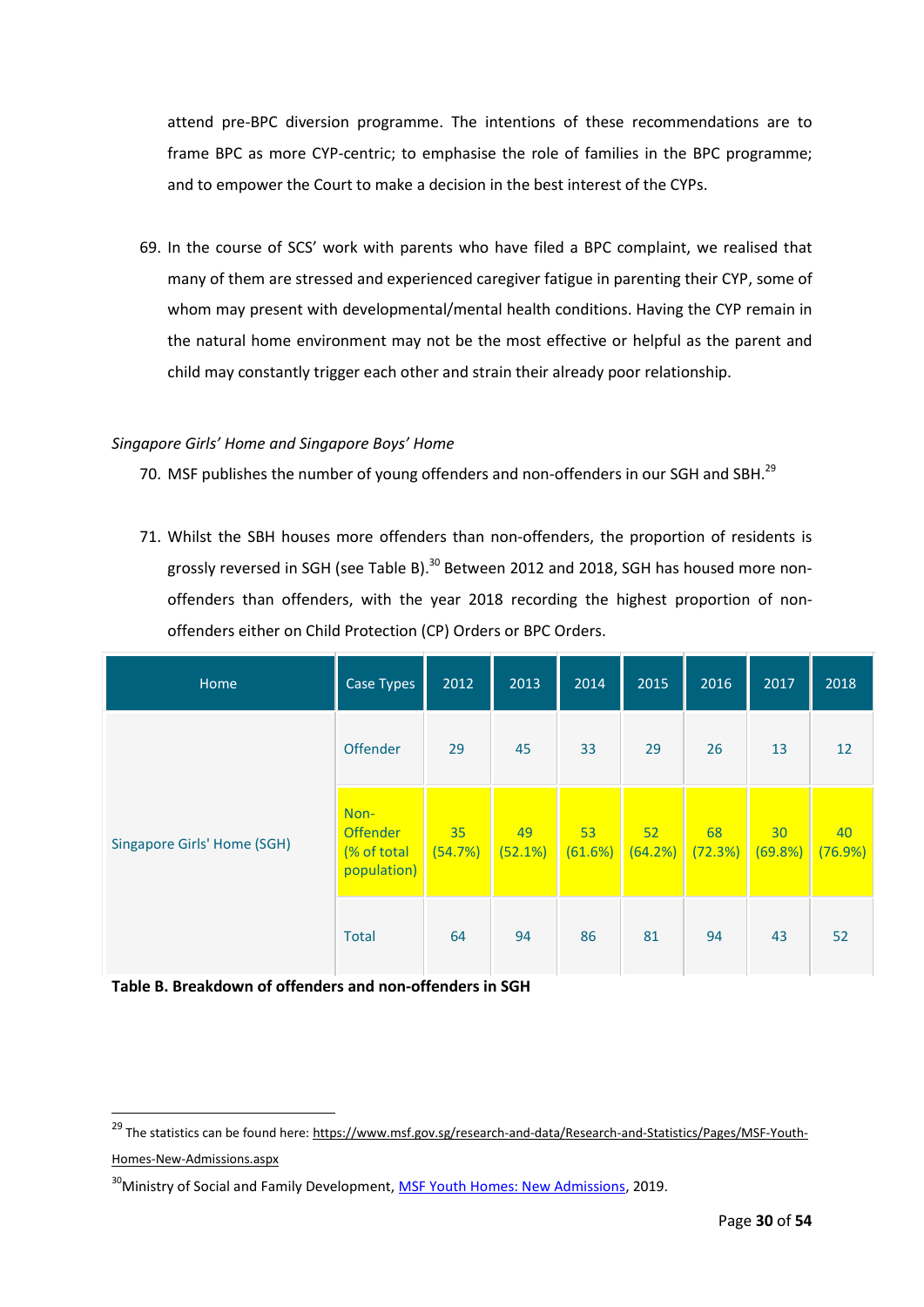#### *Family preservation and reunification*

72. Singapore values the principle of family preservation and reunification, and seeks to enable children to remain safely in, or return to, their families where possible. This, however, may not be viable in some instances due to safety reasons despite repeated efforts. In some of these cases, children may remain in State care for a long time as permanency planning timeline is currently not legislated. The State does recognise this issue and is actively looking for ways to reduce the length of time a child remains in State care. The State is also examining whether a legislation change is necessary to facilitate permanency planning.

#### **Recommendations:**

- 73. Beyond Parental Control: The State could have regular meetings with all stakeholders to ensure that they appreciate the purpose of the BPC programme; this will enable accurate referrals. In addition, more research on the efficacy of the BPC programme and its impact on CYPs should be conducted.
- 74. SCS has given our feedback on the BPC programme to the State in the public consultation that closed on 21 March 2019. Our recommendations are as follows:
	- i. Adopting an appropriate terminology that highlights the responsibility of the parents— We find that the proposed term "children in need of statutory supervision" still carries the connotation that the child is at fault and is to be blamed. Some suggestions are: "Supplementary Parental Guidance Order", "Statutory Family Support" or "Statutory Family Guidance". These suggested terms would highlight the importance of shared responsibilities between parents/caregivers and children in correcting the CYP's misbehaviour.
	- ii. Allowing the Court to mandate attendance at a family programme before a complaint can be filed. This would ensure that CYPs who can be helped with community-based resources do not have to be subjected to the harshness of the BPC programme.
	- iii. Consider alternative placements during the safe custody period, rather than for the CYP to be placed in SBH or SGH. These alternative placement options can include kin care or the CYP Homes that currently take in BPC cases.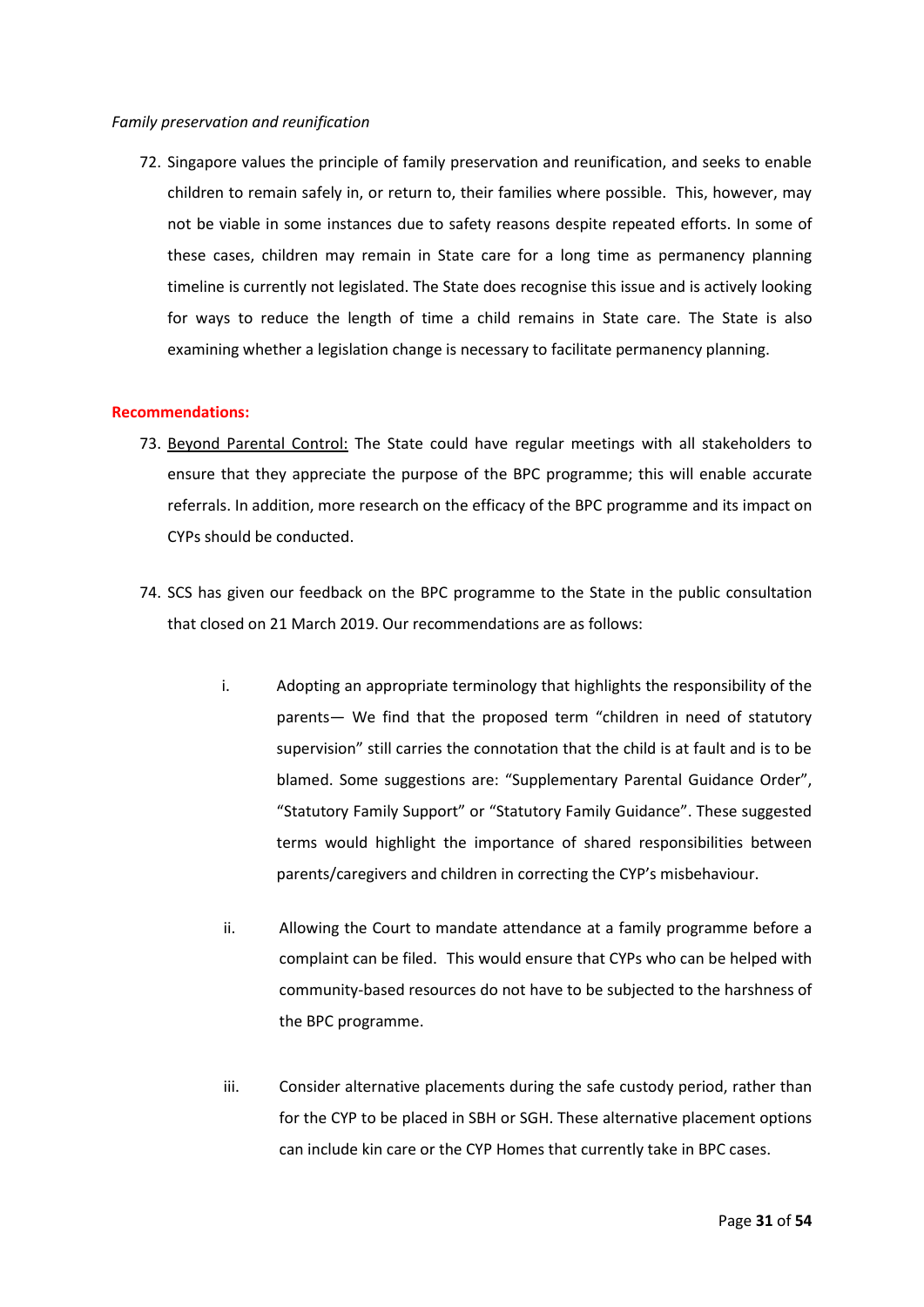- iv. Keep the offender and non-offender populations (BPC and CP cases) in the SBH and SGH separate to avoid non-offenders being negatively influenced by offenders, if this is not already being done.
- v. Ensure that programming and interventions cater to the specific needs of the BPC population and are distinct from treatment provided to the youth offender population. This should apply both during the safe custody period and after the court order.
- vi. For parents who are experiencing caregiver fatigue and parenting stress, look into offering parents some respite.
- 75. Singapore Girls' Home and Singapore Boys' Home: With the SGH housing more nonoffenders, it is necessary that different programmes are offered to cater to the nonoffending population. Although MSF will be introducing more diversion programmes to prevent offenders from entering the system, it would take time for its efficacy to show. The State could share its evaluation findings when available.
- 76. Family preservation and reunification: We support and await the State's examination of permanency planning for children in State care.

## <span id="page-32-0"></span>**C. Adoption**

## **Observation**

- 77. Compulsory pre-adoption briefing allow prospective adopters to better understand the process, eligibility criteria as well as the adoptive parents' responsibilities. The briefing provides important information to prospective adopters about the children's needs and it allows NGOs an opportunity to address the concerns of prospective adoptive parents, if any.
- 78. There are different kinds of adoption in Singapore and each type of adopters would face different issues. For instance, a couple looking at step-child adoption may be more interested to hear about blended family challenges whereas a couple contemplating relative-child adoption may have questions on disclosure issue. The current universal preadoption briefing has its limitations in addressing the needs of different types of adopters adequately.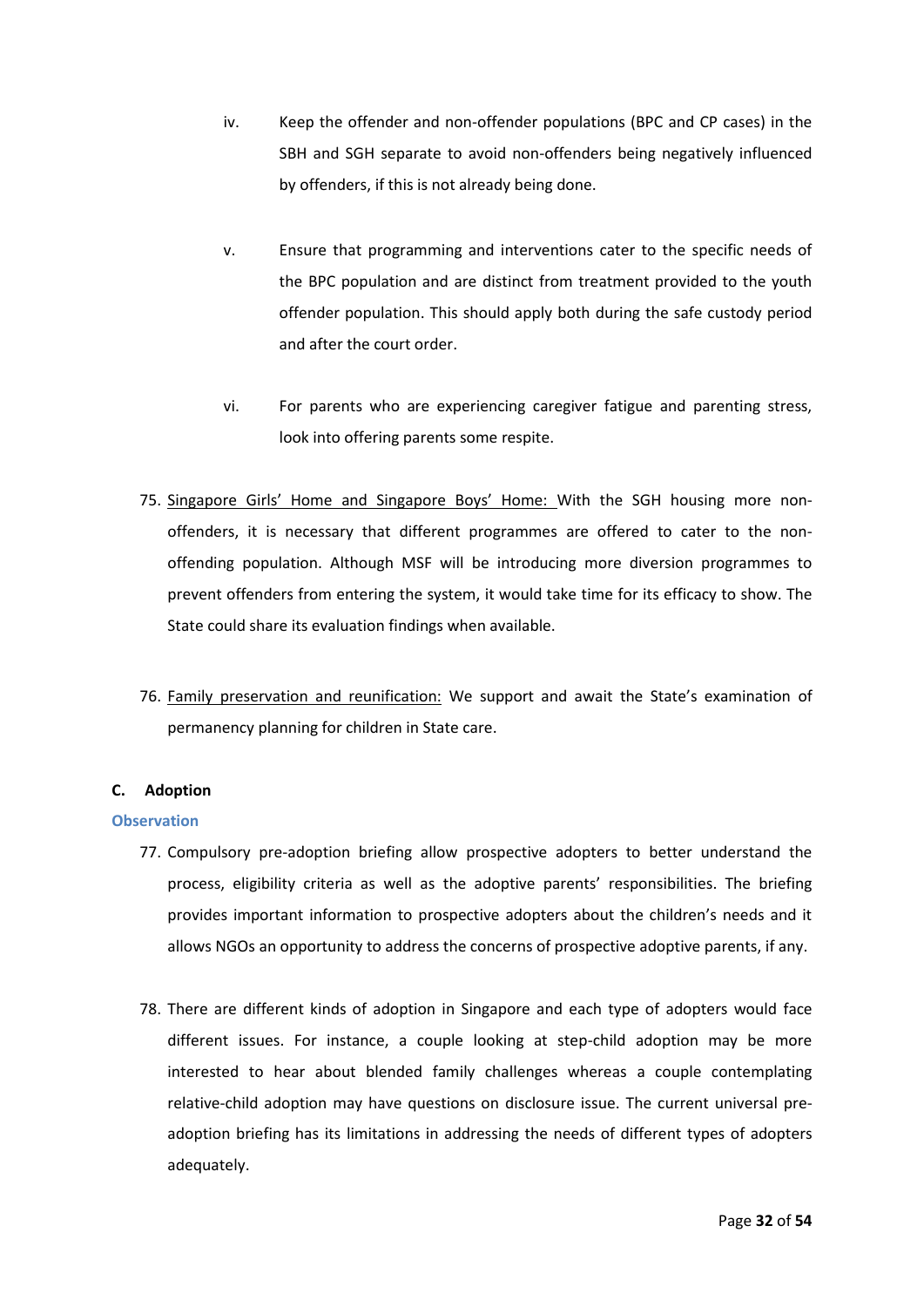## **Recommendation**

79. We urge the State to consider conducting pre-adoption briefing by specific adoption types to better cater to the needs each entails.

#### <span id="page-33-0"></span>**D. Protection of children with incarcerated parents**

#### **Observation**

80. As at December 2017, the State was reported to have 815 inmates with children under the age of  $16$ .<sup>31</sup> There are community agencies providing services such as befriending and mentoring, structured family programmes and tele-visit facilities to children experiencing parental incarceration. However, we are concerned about (i) the care arrangement of these children; (ii) children who witnessed the arrest of their parents and whether the immediate follow-up support is adequate; and (iii) children whose parents are sentenced to the death penalty.

#### **Recommendations**

**.** 

- 81. There is a need to assess the alternative care arrangements of children whose parent(s) are incarcerated. At the same time, more support ought to be put in place for caregivers so that they can better manage their responsibilities. For example, a mother known to FY asked her single male friend to care for her four young sons aged between three and eight when she was incarcerated. The four children were abandoned at FY subsequently as the caregiver was unable to cope.
- 82. We urge the State to look into police procedures to limit trauma exposure for children during arrest. Children who have witnessed their parent's arrest should be referred immediately for support.
- 83. For children whose parent has been sentenced to the death penalty, the State could trigger an alert to relevant NGOs so that timely support can be offered to the families. More importantly, this will ensure that the children's well-being are being looked into<sup>32</sup>. They could take the form of therapeutic intervention or emotional support.

<sup>31</sup> Rahimah Rashith, "[Support for kids of imprisoned parents](https://www.straitstimes.com/singapore/courts-crime/support-for-kids-of-imprisoned-parents)*", The Straits Times*, June 12, 2018

<sup>&</sup>lt;sup>32</sup> For example, when the CE Act was first enacted in 2003, the State appointed SCS to approach families whose children were not attending or registered for school. This cushions the resentment that these families may have against the State.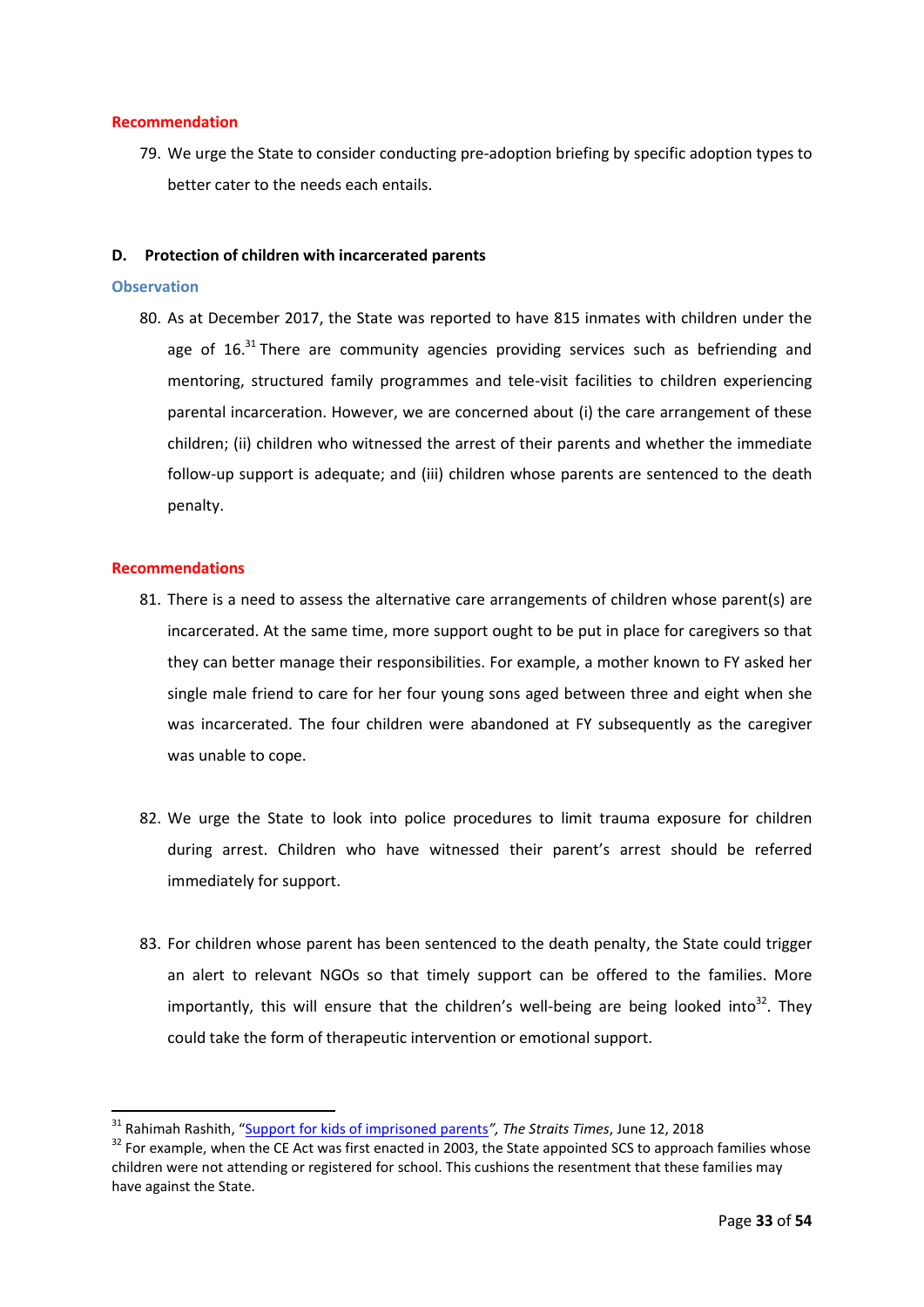84. Help avenues, e.g. in-school counselling and pastoral care, programmes and services available in the community, can be more widely publicised. Publicity and dissemination of help resources could be done in community clubs, on social media, or on the school bulletin boards. Publicity materials have to also be worded with care as the stigma associated with incarceration might deter affected families and children from seeking help.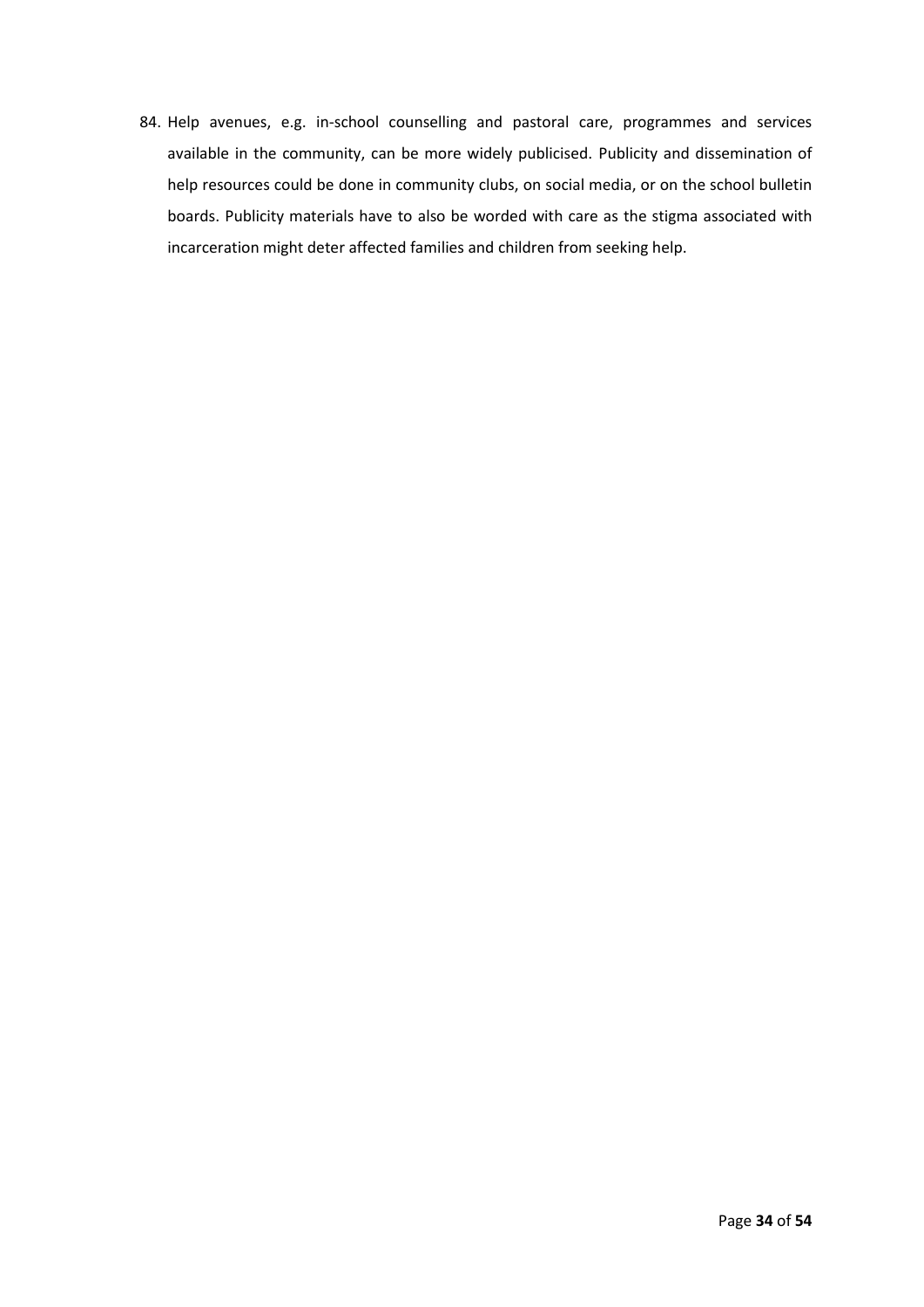## <span id="page-35-0"></span>VII. DISABILITY, BASIC HEALTH AND WELFARE

## <span id="page-35-1"></span>**A. Children with disabilities**

#### **Observation**

1

#### *Support for children with developmental needs*

- 85. The State is enhancing its support for children under seven with developmental needs. Currently, there are very limited pre-school options for children with moderate to severe needs. For instance, as at December 2017, Kindle Garden, an inclusive pre-school which takes in mainstream children and children with mild to severe developmental needs, had a waiting list of 100 children with developmental needs<sup>33</sup>. It is also estimated that 70% of all children presenting with moderate to severe developmental needs do not attend pre-school because of the severity of their needs or a lack of pre-school places.<sup>34</sup> The State is looking into better integrating this group of children into pre-schools.<sup>35</sup>
- 86. The VWO Transport Subsidy is a tiered transport subsidy scheme offered by the State. It assists low- to middle-income families with children with developmental needs in defraying the transport cost between their homes and the Early Intervention Programme for Infants and Children (EIPIC) centres<sup>36</sup>. At the onset, families have to pay a one month nonrefundable deposit and the first month's transport fees. As the State reimburses up to 80% of the first month's transport fees only in the middle of the following month, finances can be tight for low-income families like Mary's, a client of FY (see Box 4).

<sup>&</sup>lt;sup>33</sup> Shelina Ajit Assomull, <u>'Inclusive pre-[school Kindle Garden caters to children of different needs'](https://www.straitstimes.com/singapore/education/catering-to-children-of-different-needs)</u>, *The Straits Times*, 18 December 2017

<sup>34</sup> Ho, Lai Yun, *[Building an inclusive early childhood intervention ecosystem in Singapore 1988 to 2017](https://www.childrensociety.org.sg/resources/ck/files/Building%20an%20Inclusive%20Early%20Childhood%20Intrvention%20Ecosystem%20in%20Singapore%201988-2017%2016th%20HaridasMemorial%20Lecture%202018%20%20HOLAIYUN_.pdf)* for the 16<sup>th</sup> [Haridas Memorial Lecture Singapore](https://www.childrensociety.org.sg/resources/ck/files/Building%20an%20Inclusive%20Early%20Childhood%20Intrvention%20Ecosystem%20in%20Singapore%201988-2017%2016th%20HaridasMemorial%20Lecture%202018%20%20HOLAIYUN_.pdf) (Department of Child Development, KK Women's and Children's Hospital, 2018)

<sup>35</sup> Amelia Teng, '[Move to have a more inclusive pre-school education](https://www.straitstimes.com/singapore/education/move-to-have-a-more-inclusive-pre-school-education)', *The Straits Times*, 11 April 2019.

<sup>&</sup>lt;sup>36</sup> EIPIC seeks to equip infants and young children with developmental needs with improved motor, communication, social, self-help and cognitive skills.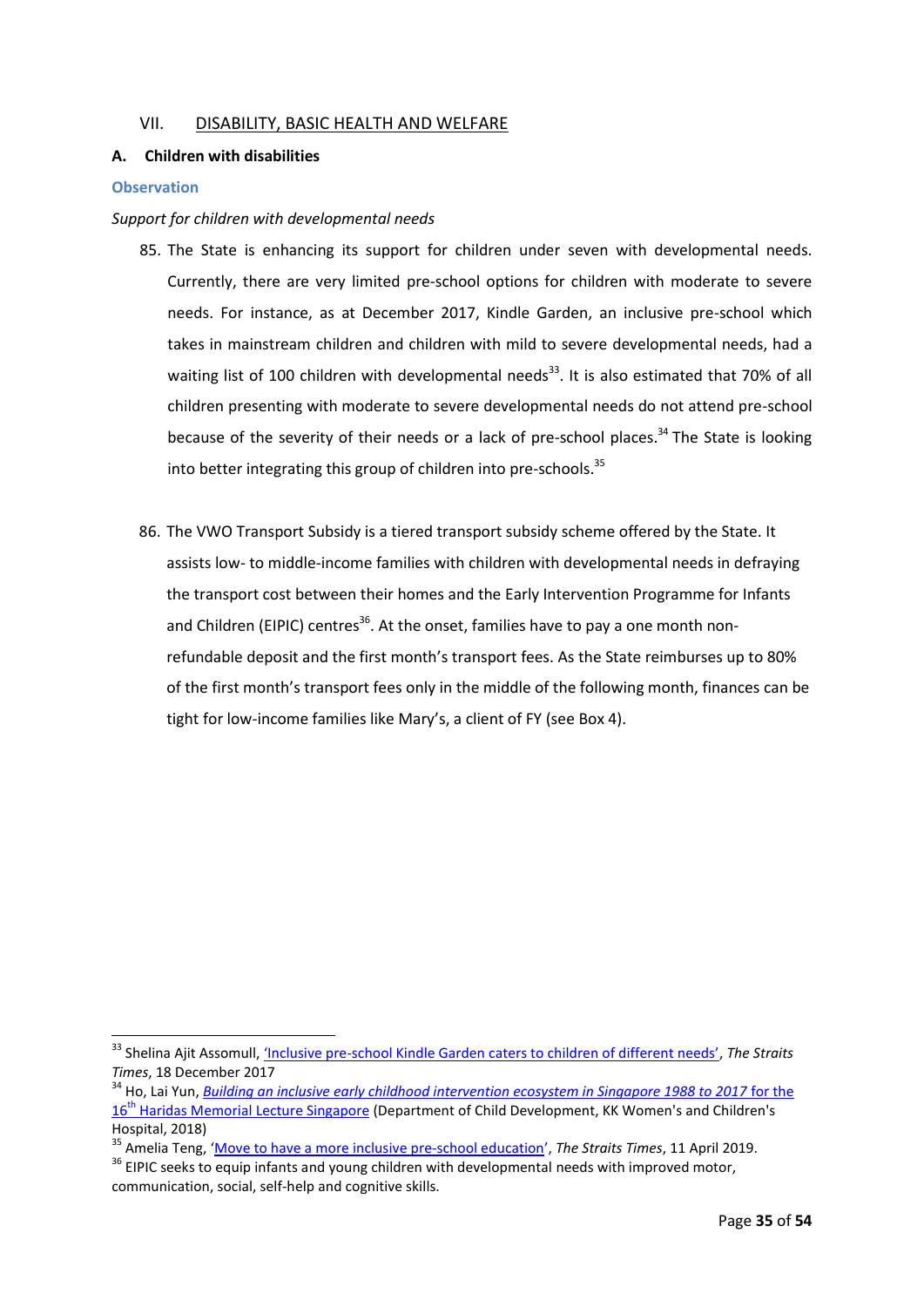#### **Box 4. Mary**

*Four-year-old Mary is diagnosed with Autism Spectrum Disorder. Her father has been certified unfit for work for nine months due to his mental health condition. Her mother is a homemaker and she is the main caregiver to Mary and her two younger siblings. The family is currently supported by the State's financial assistance*  scheme, wherein monthly utilities and home rental cost are fully covered. In addition, a monthly cash grant of US\$815 is provided for six months. The table illustrates the cash outflow of Mary's family:

| <b>Month</b>                                   |     | <b>Transport fees</b>                             | <b>Monthly</b> | <b>Transport fee &amp;</b><br>reimbursement | <b>Balance</b> |  |  |
|------------------------------------------------|-----|---------------------------------------------------|----------------|---------------------------------------------|----------------|--|--|
|                                                |     |                                                   | cash grant     |                                             |                |  |  |
| $1^{st}$                                       | i.  | One month non-                                    | <b>US\$815</b> | i. US\$133                                  | US\$549        |  |  |
|                                                |     | refundable deposit                                |                |                                             |                |  |  |
|                                                | ii. | <b>Monthly fees</b>                               |                | ii. US\$133                                 |                |  |  |
| $2^{nd}$                                       | i.  | <b>Monthly fees</b>                               | <b>US\$815</b> | i. US\$133                                  | <b>US\$788</b> |  |  |
|                                                | ii. | Reimbursed 80% of 1 <sup>st</sup><br>month's fees |                | ii. US\$106                                 |                |  |  |
| This cycle continues in the subsequent months. |     |                                                   |                |                                             |                |  |  |

*Cash is tight in the family and it is difficult for the parents to be able to afford any other form of therapy for Mary.*

## *Compulsory Education*

**.** 

- 87. Effective from 2019, children with disabilities and SEN are included in the CE Act. This is a welcome step towards the inclusion of every child regardless of his or her learning challenges and developmental needs. Since this has just taken effect, we are as yet unable to gather any useful ground feedback at the writing of this report.
- 88. To support children with mild SEN in mainstream schools, the State has put in place training and resources<sup>37</sup>, including equipping all primary schools with at least one Allied Educator (Learning and Behavioural Support- AED[LBS]) trained in special needs interventions. Our observation is that it can be difficult for the AEDs to give adequate attention to children with SEN since these children spread across different classes in different levels. A similar

<sup>&</sup>lt;sup>37</sup> The Ministry of Education has introduced specific content on special needs in the pre-service training for all beginning teachers and all schools are supported by a core group of teachers in special needs who are equipped with a deeper understanding of SEN. Source[: Report of the Advisory Panel on the Implementation of](https://www.moe.gov.sg/docs/default-source/document/education/special-education/files/iap-report.pdf)  [Compulsory Education for Children with Special Educational Needs,](https://www.moe.gov.sg/docs/default-source/document/education/special-education/files/iap-report.pdf) 17 November 2017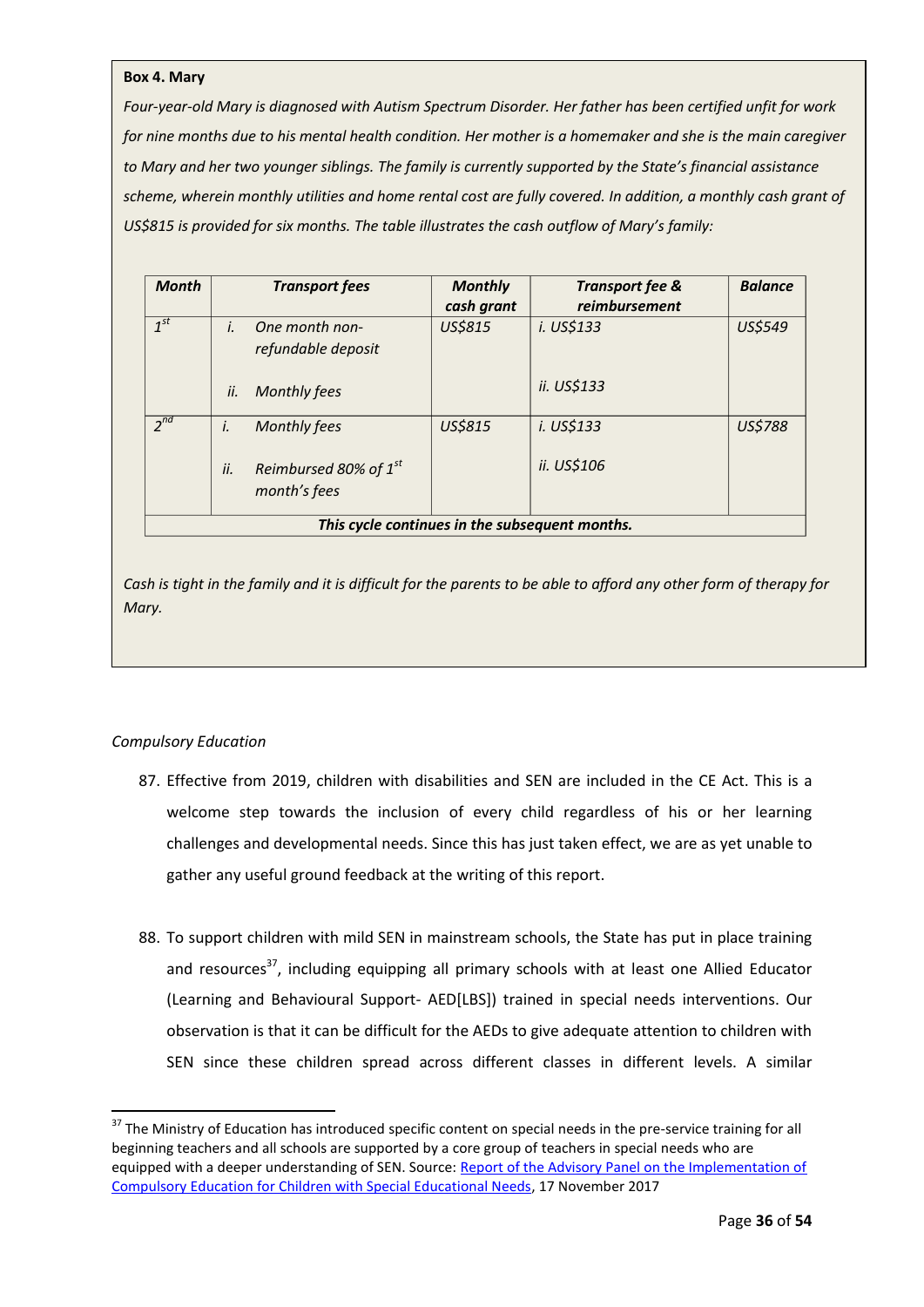observation was brought up by a Member of Parliament (MP) in a parliamentary speech in July 2018. She cited instances where teachers and AEDs have difficulty managing the students and class situations as the needs and pace of learning vary greatly. She further noted that there appeared to be a shortage of teachers trained to teach students with SEN<sup>38</sup>. In the same Parliamentary sitting, a Nominated Member of Parliament (NMP) added that currently, the use of and access to occupational therapists in schools is low and they are usually activated or provided on an ad hoc and time-limited basis.<sup>39</sup>

## *Special Student Care Centres*

89. There are 19 Special Education (SPED)<sup>40</sup> schools in Singapore, but there are only seven Special Student Care Centres (SSCCs) to cater to the developmental engagement of these children after school hours. Most of these SSCCs are not co-located within the SPED schools.

#### *Caregiver resources*

90. The State has developed guides for parents, caregivers, educators and practitioners<sup>41</sup>, offering practical suggestions on modifying play activities for children with different abilities. These materials are typically meant for self-reading but not all caregivers have the capacity to fully understand the information.

## *Public education efforts*

91. There is an on-going five-year public education campaign to promote inclusion in Singapore<sup>42</sup>. In recent years, there are also ground-up initiatives such as Superhero Me, an inclusive arts movement that promotes social mixing amongst children of diverse backgrounds.

 $\overline{a}$ 

<sup>&</sup>lt;sup>38</sup> Singapore Hansard (2018) Parliament No. 13, Session No. 2, Volume No. 94, Sitting No. 80

 $39$  Ibid.

<sup>&</sup>lt;sup>40</sup> SPED schools run programmes which cater to distinct disability profiles of children with special educational needs.

 $41$  An example is the Health Promotion Board's 'Healthier Child, Brighter Future' and ECDA's Care and Development Resource Kit help parents to monitor their child's growth and development.

<sup>42</sup> Se[e https://www.ncss.gov.sg/Our-Initiatives/See-The-True-Me/About](https://www.ncss.gov.sg/Our-Initiatives/See-The-True-Me/About)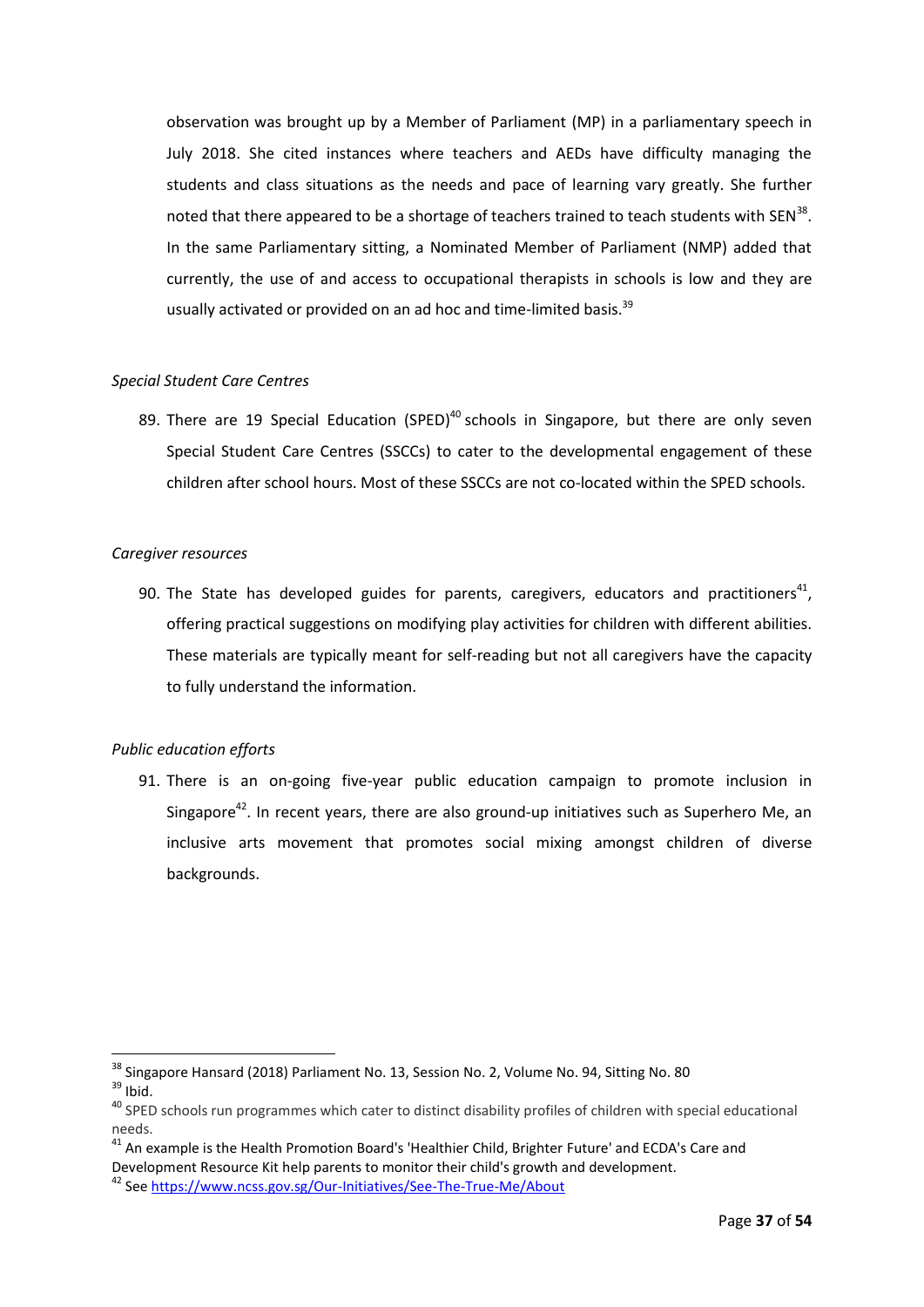#### **Recommendations**

- 92. Support for children with developmental needs: FY has given periodic feedback to the State that the current reimbursement approach for transport subsidies is not helpful for cash strapped low-income families. The State could re-look the administration of the subsidy disbursement.
- 93. Compulsory Education: We urge the State to look into the points brought up by the MP and NMP to ensure all students with SEN can access quality professional services on a continuing and sustainable basis. This includes the utilisation of support services provided by organisations like Singapore Association of Occupational Therapists and the Society for the Physically Disabled to support schools.
- 94. Special Student Care Centres: More SSCCs could be set up, and they should preferably be located within the SPED schools. This will reduce transport costs for the families.
- 95. Caregiver resources: The content in these resources could be presented in a manner that is easily understood for all caregivers, e.g. using more pictorial to bring across ideas and concepts.
- 96. Public education efforts: We look forward to the evaluation results at the end of the fiveyear campaign to find out how these efforts have changed public perception. These findings would help in the service delivery of relevant NGOs.

## <span id="page-38-0"></span>**B. Adolescent health**

#### **Observation**

97. We note that the State had explained in paragraph 83 in its replies to the list of issues (CRC/C/SGP/Q/4-5/Add.1) that the police are activated as first responders for cases of attempted suicides. This is done to ensure the safety of the person in distress.

#### **Recommendation**

98. In addition to the police being the first responder, the State could consider activating mental health professionals too. This would facilitate the provision of emotional support onsite to the child and his/ her family members.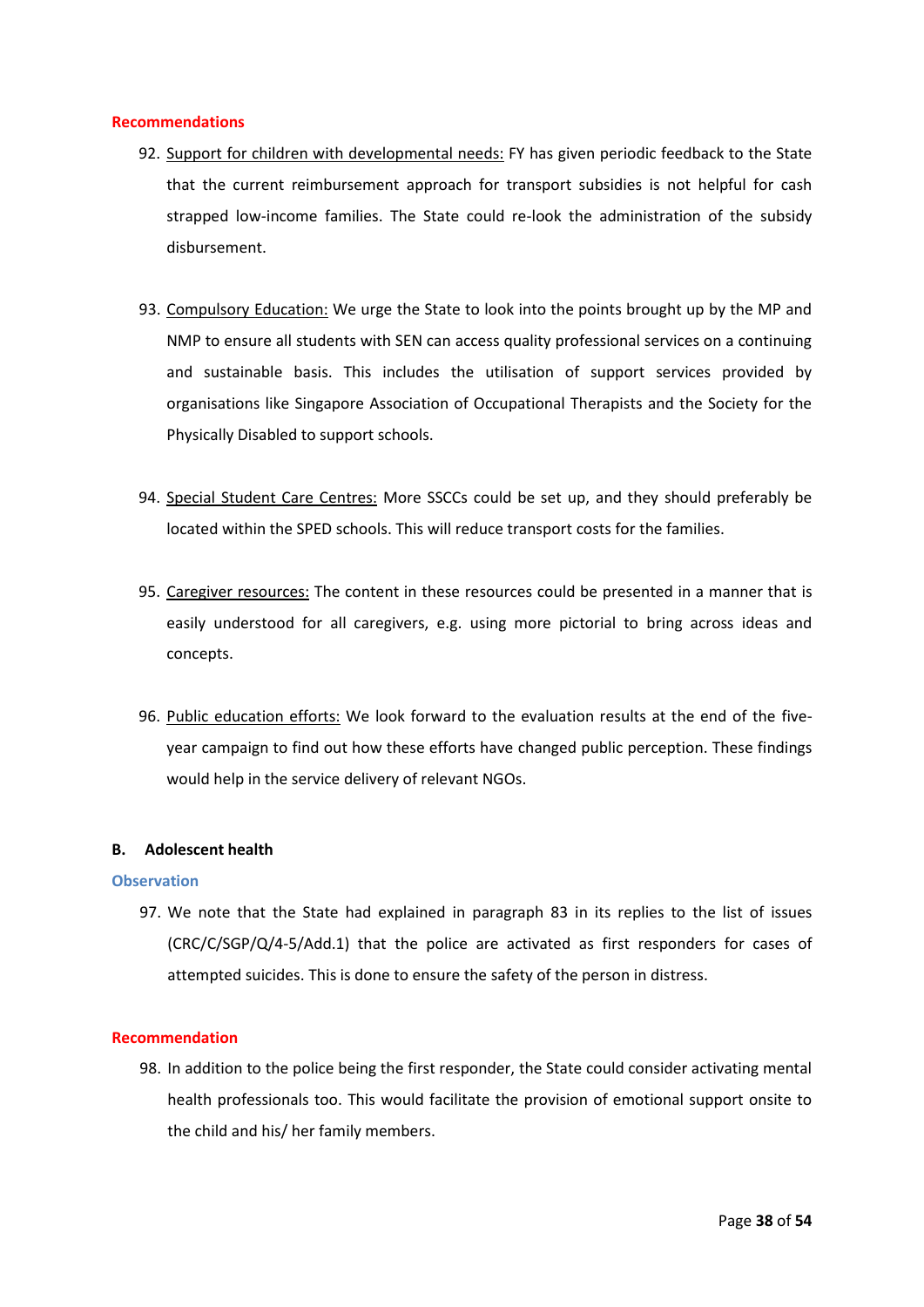## <span id="page-39-0"></span>**C. Social security**

#### **Observation**

**.** 

- 99. In November 2018, the State published a report on the measures that it has taken to address the issue of social stratification. This Occasional Paper<sup>43</sup>, which is the first of its kind, is available for public access and includes indicators on the progress of children from lowincome families.
- 100. There are various social assistance schemes in place to support and uplift low-income families. However, these measures typically focus on reducing material scarcity by providing short-term hand-outs of three to six months, like the ComCare Short-to-Medium Term Assistance (SMTA).<sup>44</sup> The experience of SCS caseworkers is that current assistance schemes are administered according to strict eligibility criteria (through assets and means testing) in specific domains for limited spans of time, are highly conditional and are subjected to regular reviews (see Box 5). In March 2019, the State announced strengthening social service delivery through more comprehensive, convenient and coordinated support for low-income and vulnerable families<sup>45</sup>.

<sup>&</sup>lt;sup>43</sup> The <u>[MSF's Occasional Pa](https://www.gov.sg/~/sgpcmedia/media_releases/msf/press_release/P-20181101-1/attachment/Occasional%20Paper%20-%20Improving%20the%20lives%20of%20low-income%20and%20vulnerable%20families%20in%20Singapore.pdf)per</u> highlights the various government schemes in place to assist the low-income and vulnerable families in Singapore.

<sup>&</sup>lt;sup>44</sup> They succeed in helping families who have temporarily slipped into crisis and are experiencing "episodic" poverty.

<sup>45</sup> Ministry of Social and Family Development *[Better Support For Parents Of Preschoolers And The Early](https://www.msf.gov.sg/media-room/Pages/More-Comprehensive-Convenient-and-Coordinated-Support-for-Low-Income-and-Vulnerable-Families.aspx)  [Childhood Sector,](https://www.msf.gov.sg/media-room/Pages/More-Comprehensive-Convenient-and-Coordinated-Support-for-Low-Income-and-Vulnerable-Families.aspx)* Press Release (Singapore, 2019).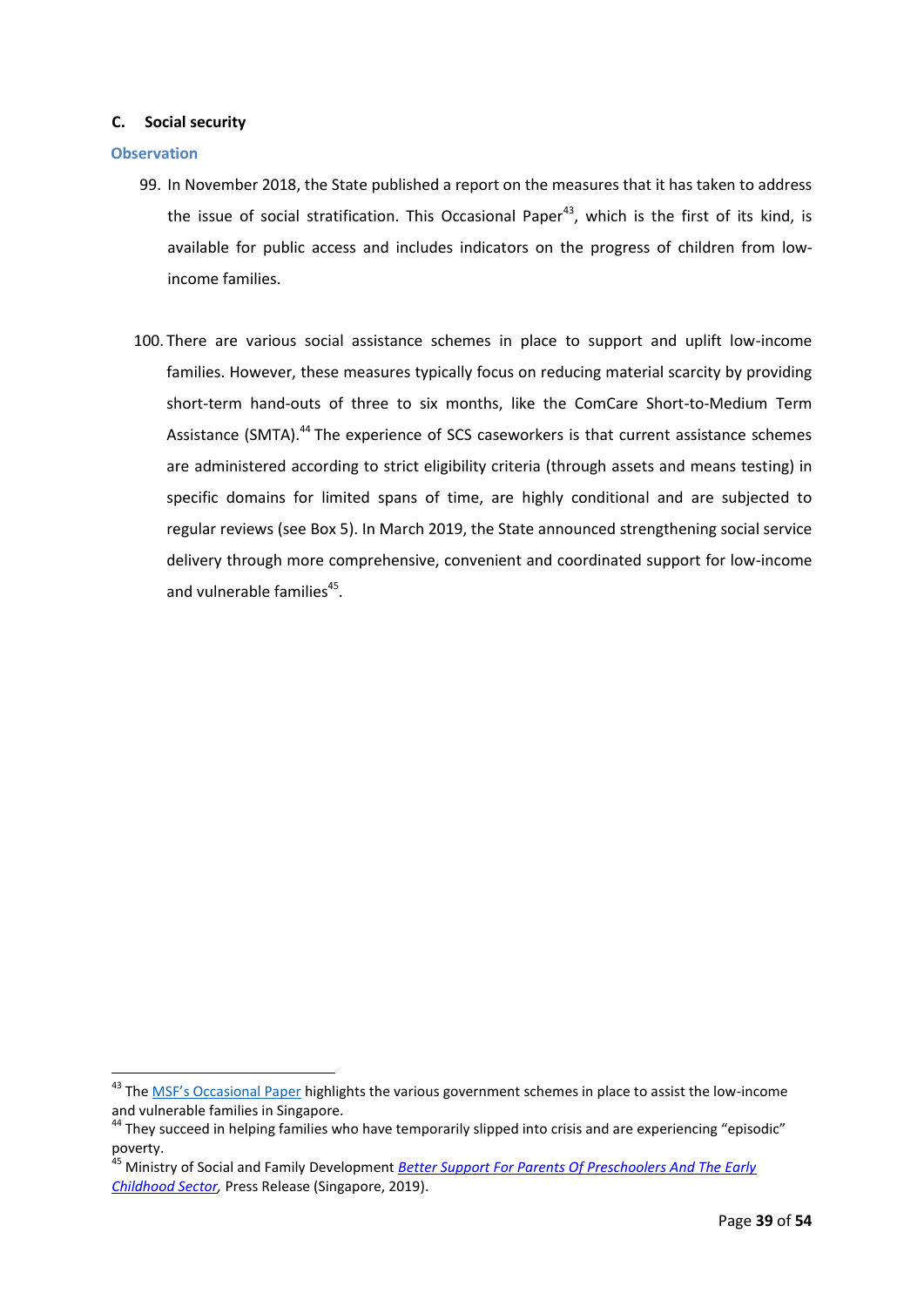## **Box 5. Mdm Nancy and John**

*Mdm Nancy is a divorced single-mother who has legal custody of John, her 15-year-old son. She has four other siblings, but is tasked with the sole responsibility of caring for their 85-year-old father with a mental health condition. She has not been able to work since.*

*Mdm Nancy's divorce led to the sale of the flat she shared with her ex-husband. Since 2012, she had been living in a subsidised public rental flat with her father and son and her household has been receiving case work support from SCS' Family Service Centre.*

*John has begun to display risky behaviour and has committed petty crimes. He was caught for shoplifting on two consecutive days. John also had run away from home several times.*

*Mdm Nancy and John had also exhausted the two-year temporary relief from The Straits Times School Pocket Money Fund (STSPMF)\*. The social worker has applied for a further extension of the STSPMF, which under special circumstances can be extended but capped at 48 months; renewal application has to be done every six monthly. Mdm Nancy now relies on a separate grant provided by the education ministry for her son's educational needs, but the grant covers only school-related expenses such as his uniforms and books.*

*Mdm Nancy's on-going application to the SMTA is being reviewed and is contingent on her meeting requirements. However, she is stuck because she is unable to work due to her caregiving role to her father.*

\*The STSPMF provides pocket money to children and youth from low-income families to help them through school. The children can use this money for school-related expenses, such as buying a meal during recess, paying for transport or using it to meet other schooling needs. The assistance period can be up to two years.

## **Recommendations**

- 101. Information provided in the Occasional Paper is helpful in guiding the work of social service practitioners. We hope the State will continue to provide insights into the outcomes of initiatives undertaken to address societal concerns.
- 102. We are hopeful that the new measures will translate to social assistance schemes that are sensitive to the unique circumstances of the families. The State could look into collecting feedback from NGOs on how these measures have helped families in need.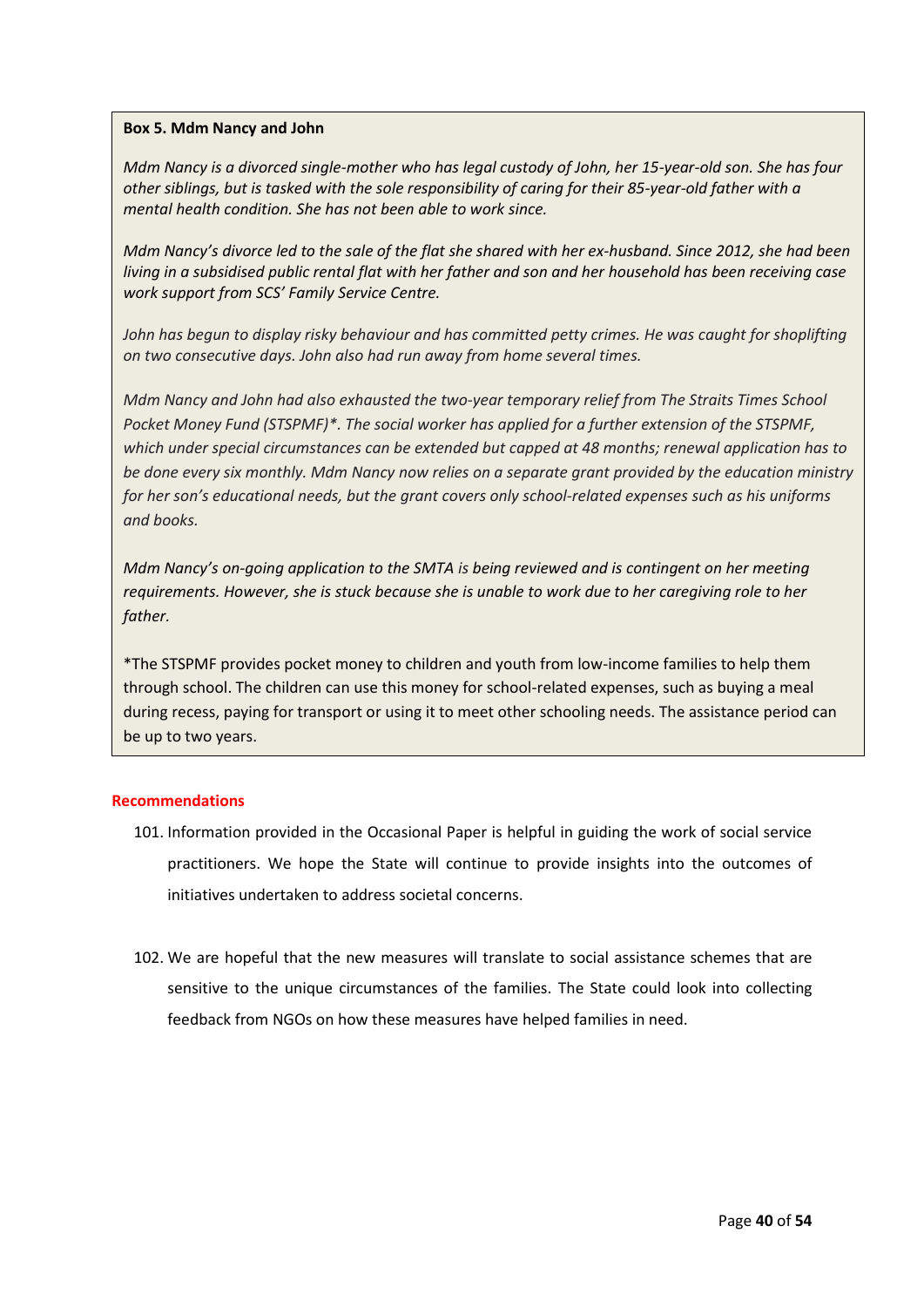#### <span id="page-41-0"></span>VIII. EDUCATION, LEISURE AND CULTURAL ACTIVITIES

#### <span id="page-41-1"></span>**A. Provision of quality education**

#### **Observation**

1

- 103. Children in Singapore receive quality education and are able to achieve significant educational mobility<sup>46</sup>. Even so, one persistent criticism of the education system has been on its academic streaming<sup>47</sup>. This streaming exercise and its inadvertent labelling has, in the 40 years since its implementation, generated unintended stigma against academically weaker students.
- 104. In March 2019, the State announced plans to abolish streaming and replace it with subjectbased banding (SBB) <sup>48</sup> across all secondary schools by 2024. This is much welcomed, as it will allow for customised learning at the students' own pace. In time, it will hopefully reduce the comparison and competitive stress among students.
- 105. While there have been significant changes to the education system, it would likely take some time to shift parents' mind-sets away from the over-emphasis on academic achievements. The findings of an education survey of 1,200 respondents showed that more children are enrolling in private tuition outside of school hours as they rise through the school levels, with 72% of the parents surveyed indicating that they would send their children for private tuition even if they are already performing well in school. This led to a MP labelling Singapore a "tuition nation".<sup>49</sup> The role of private tuition has increasingly shifted from providing supplementary help to weaker students to giving children whose parents can afford the fees the advantages over their peers.
- 106. There are also concerns that, with the education reform to cut back on examinations, private tuition operators will attempt to fill the void by simulating exam-like conditions for

<sup>46</sup> OECD. "[Equity in education: Breaking down barriers to social mobility](http://www.oecd.org/publications/equity-in-education-9789264073234-en.htm)", *PISA, OECD Publishing*, 2018.

<sup>&</sup>lt;sup>47</sup> Currently, based on student's Primary School Leaving Examination results, they are channelled into the Express, Normal (Academic) or Normal (Technical) streams in secondary school.

<sup>&</sup>lt;sup>48</sup> Students will be able to study subjects (such as Mathematics, Science and Humanities) at a range of levels, based on their strengths and interests. Furthermore, the State plans to consolidate the existing GCE N- and O-Level examinations into a common national examination. Students will then graduate with a common national certificate which reflects the level at which each subject is taken.

<sup>49</sup> Amelia Teng, "[Call to stop tuition centres promoting ways to game system](https://www.straitstimes.com/politics/call-to-stop-tuition-centres-promoting-ways-to-game-system)*", The Straits Times*, 12 July 2018.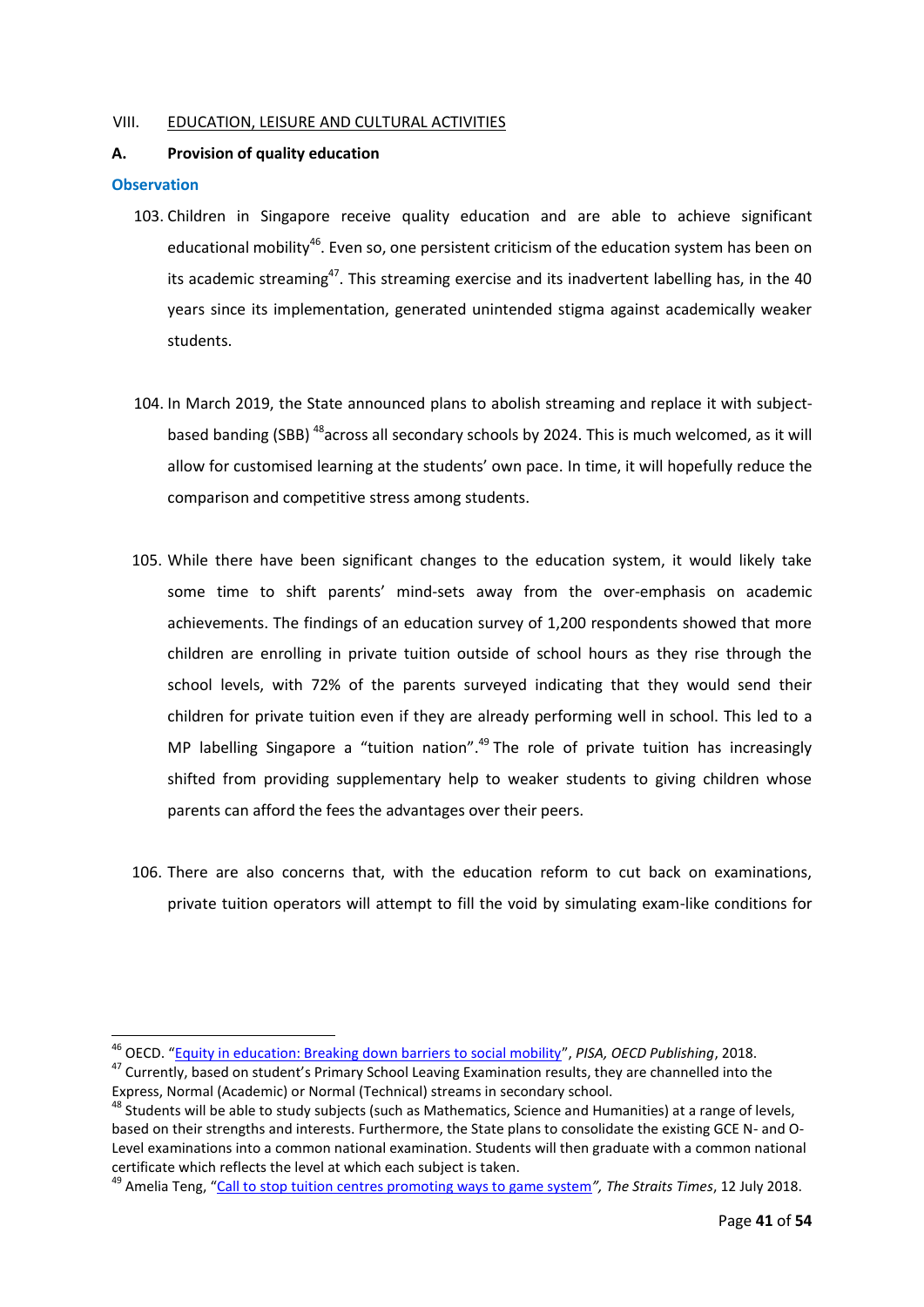students<sup>50</sup>. It remains to be seen if changes by the State aimed at reducing the stress and anxiety of Singapore's education system might be undermined.

## **Recommendation**

1

107. While the State has initiatives in place to help parents manage their expectations, it could also ensure responsible advertising from private tuition agencies to prevent misleading claims and "gaming" of the education system.

<sup>50</sup> Jolene Ang, "[Tuition centres should not prey on parents' anxieties over removal of exams: Ong Ye Kung](https://www.straitstimes.com/singapore/education/tuition-centres-should-not-prey-on-parents-anxieties-over-removal-of-exams-ong)*", The Straits Times*, 3 October 2018.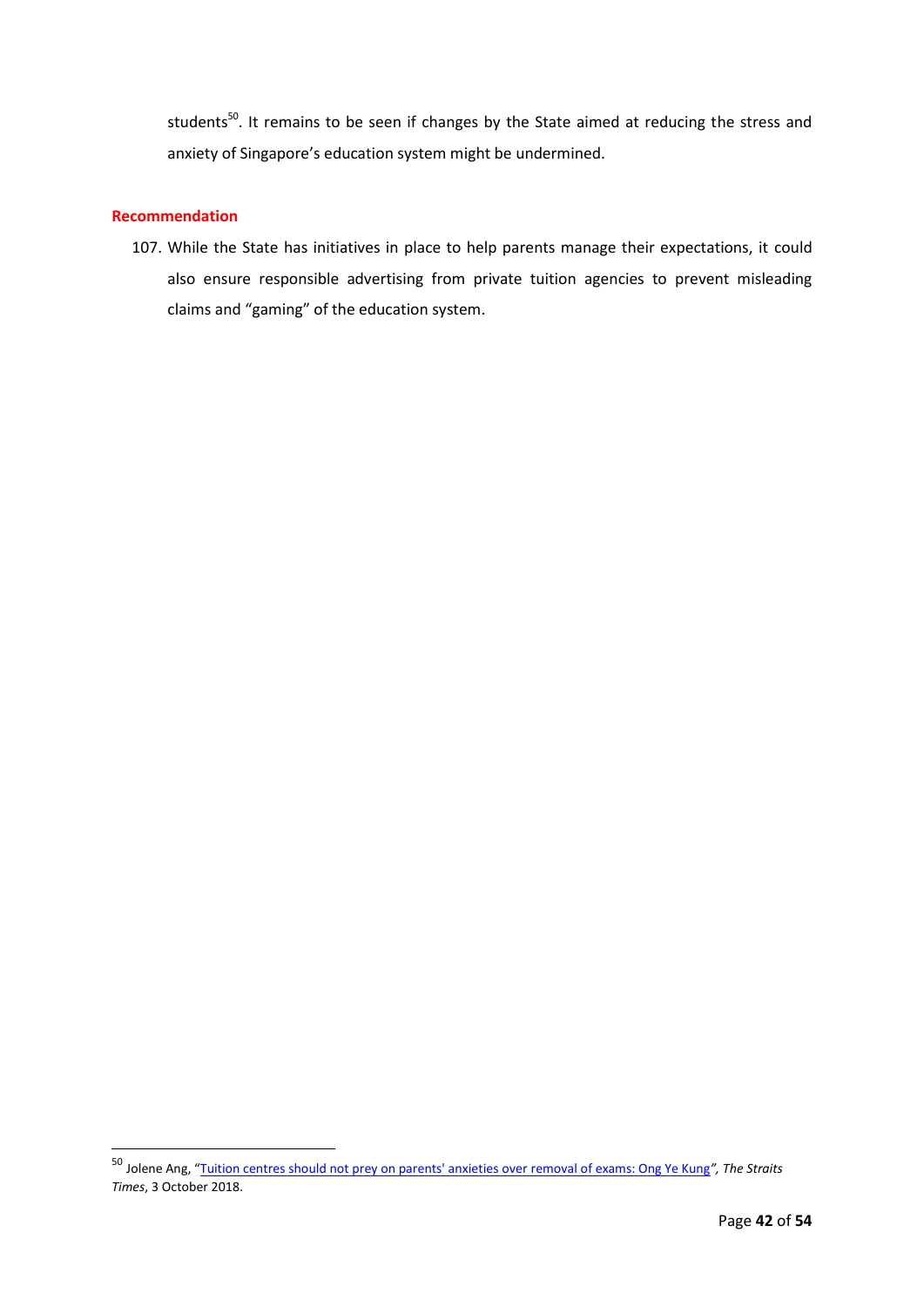#### <span id="page-43-0"></span>IX. SPECIAL PROTECTION MEASURES

#### <span id="page-43-1"></span>**A. Sexual exploitation and sexual abuse**

#### **Observation**

- 108. We welcome the State's proposed amendments to the Penal Code, with a number of key changes centred on enhancing protection for minors in sexual offences. This includes the criminalisation of child abuse material (CAM) in recognition of the harm and depravity inherent in such material.
- 109. As mentioned in paragraph 52 in this report, we do not know if the State collects nationally representative data on the prevalence of child sexual exploitation and abuse. The data presented in Annex C of the State report does not give a complete picture on the prevalence of child sexual abuse in Singapore, as the data does not take into account extra-familial abuse cases.

#### **Recommendations**

**.** 

- 110. Individuals in professions, such as teaching, interact with children as part of their work, and therefore owe a duty of care to report knowledge of CAM. This duty of care obligation should also extend to individuals who, in their professional capacity, do not come into contact with children, but may potentially come across CAM as a result of their job responsibilities. They could be, but are not limited to, IT professionals, and organisations or corporations whose services may be used to proliferate CAM or related activities, such as the IASPs, search engines, software companies, social media companies, credit card companies and banks.<sup>51</sup>
- 111. Understanding the prevalence of child sexual abuse will help to prioritise public education efforts in its prevention.

<sup>&</sup>lt;sup>51</sup> Please refer to SCS' [submission](https://www.childrensociety.org.sg/resources/ck/files/news/Key%20recommendations%20for%20Legislation%20against%20Child%20Sexual%20Abuse%20Material_Final_with%20logo.pdf) on Child Abuse Material to the Penal Code Review Committee.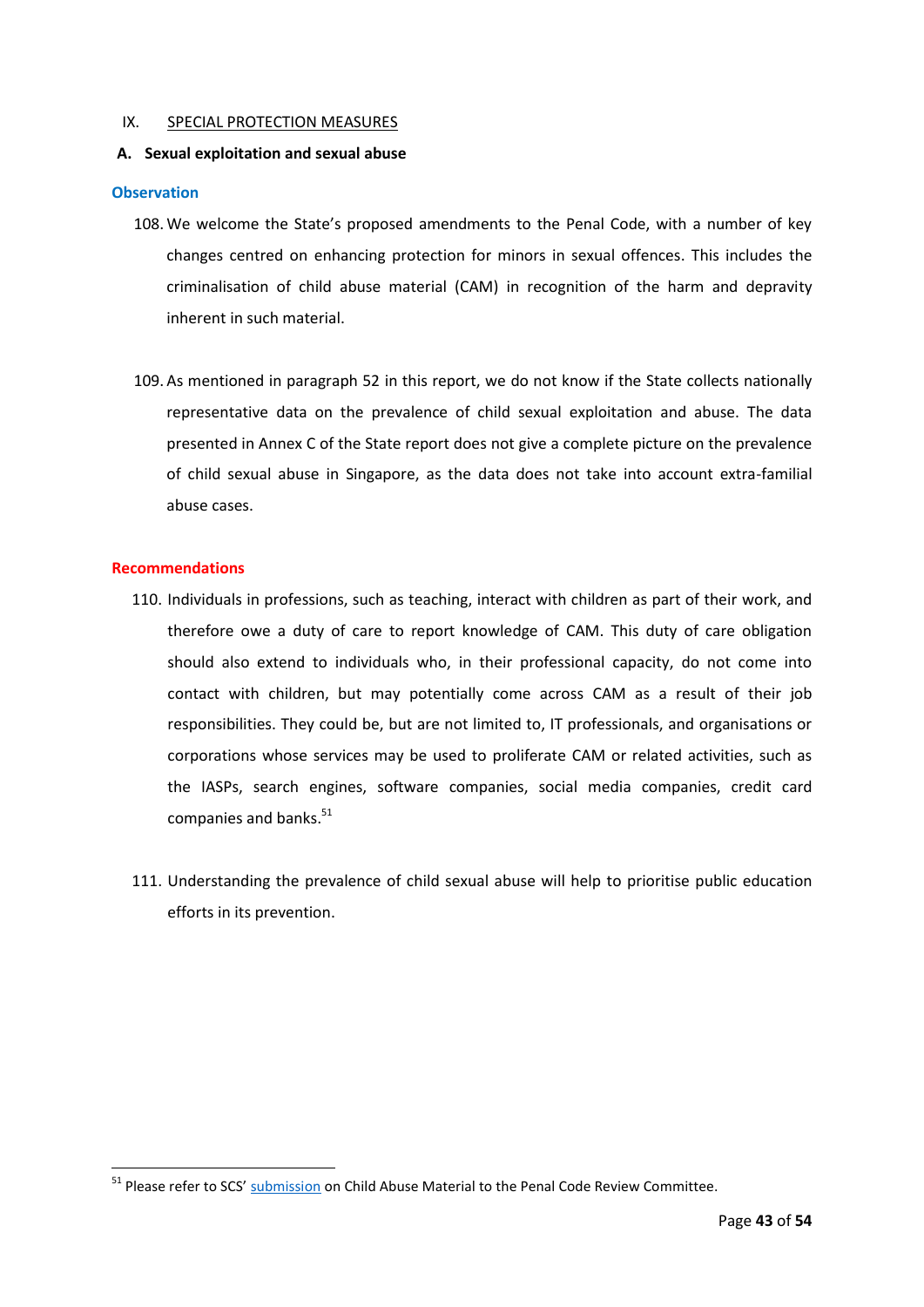## **B. Protection for victims and witnesses of crimes**

## **Observation**

#### *Appropriate Adult Scheme for Young Suspects*

112. On the Appropriate Adult Scheme for Young Suspects (AAYS)<sup>52</sup>, feedback from the ground has been generally positive as social service professionals feel that this is a marked improvement from the past when the young suspect undergoes police interviews unaccompanied. However, after the police interview, we are unsure if the young suspect receives any form of professional support in the lead up to court proceedings. The AA is prohibited from any contact or follow-up with the young suspect due to potential conflict of interest.<sup>53</sup> We have flagged up this gap to the relevant authorities.

#### *Vulnerable Witness Support Programme*

113. Referrals for the Vulnerable Witness Support Programme (VWSP) have remained low. In 2018, SCS received 21 activations to the Family Justice Court and one to the State Court to accompany and support child witnesses. Observations from stakeholder meetings point to a low awareness of this service and consequently, low utilisation by law enforcement personnel and judicial authorities.

#### **Recommendations**

**.** 

- 114. Appropriate Adults for Young Suspects: The State could consider measures, e.g. independent counselling, to support young suspects in the lead up to court proceedings.
- 115. Vulnerable Witness Support Programme: Law enforcement and judicial authorities should continue to tap on this service.

 $52$  At the moment, this programme is on a pilot run and is slated to be fully rolled out in April 2020. The scope and reach of the AAYS is expected to extend beyond police investigations to also cover investigations carried out by other agencies such as the Central Narcotics Bureau.

<sup>&</sup>lt;sup>53</sup> They must remain neutral and not advocate for the young suspect, nor provide legal advice or disrupt the course of justice in any way.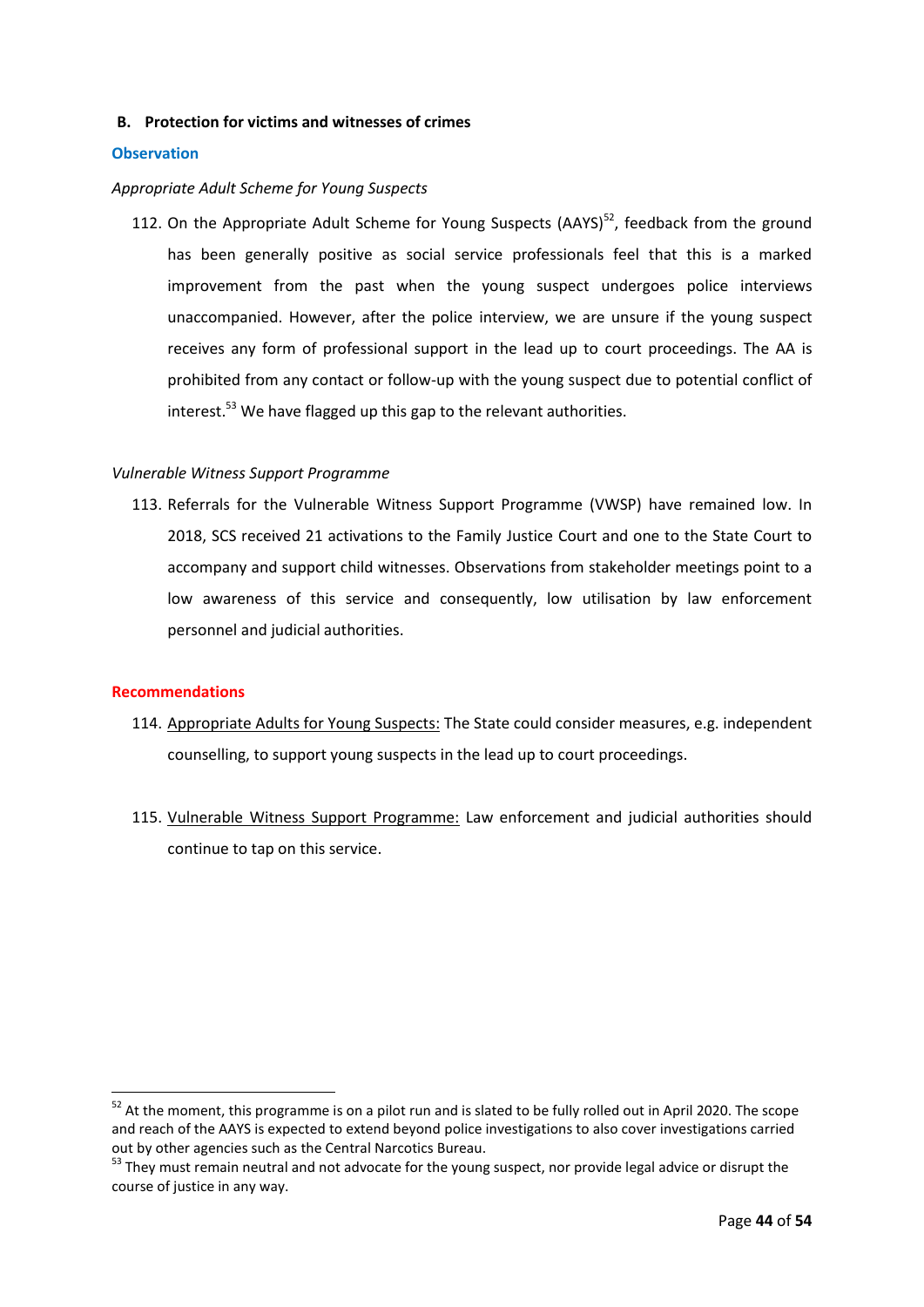## Appendix 1—Proposed recommendations for the Concluding Observations

## **I. GENERAL MEASURES OF IMPLEMENTATION**

## Adoption:

1. We welcome the State's current review of the ACA; we hope that it could look into regulating existing matching practices.

## Runaway youths:

2. The State could look into enacting a legislation to allow NGOs to place runaway youths in temporary shelters. Provisions similar to the "Runaway and Homeless Youth Act" in the U.S. will be helpful.

#### Coordination and National Plan of Action:

3. We urge the State to consider developing an action plan to serve as a roadmap for the advancement of child well-being to guide NGOs, businesses and professions working with children. The roadmap could lay out strategic directions and key milestones to guide these stakeholders who work at different levels through diverse modalities in aligning their services with the broader picture, resulting in a more coordinated effort.

## Data Collection:

- 4. We hope that the State will formulate more child well-being indicators consistent with the CRC and collect data that will allow better insights into the state of our children's well-being. For example, the United States' National Survey of Children's Health<sup>54</sup> examines positive and strengths-based indicators such as how often a child is read to, and whether the child participates in organised activities/ lessons in school, on top of child health indicators.
- 5. Examples of child well-being indicators we hope to see include:
	- Data on attempted suicide by CYPs. We note that an inter-agency research workgroup chaired by the Institute of Mental Health has embarked on a study of suicides, suicidal and self-harming behaviours in CYPs. This data would facilitate NGOs' interventions with CYPs who experience suicide ideation.

<sup>1</sup> <sup>54</sup> NSCH is backed by the US' Department of Health and Human Services. See NSCH's web portal at [http://childhealthdata.org/.](http://childhealthdata.org/)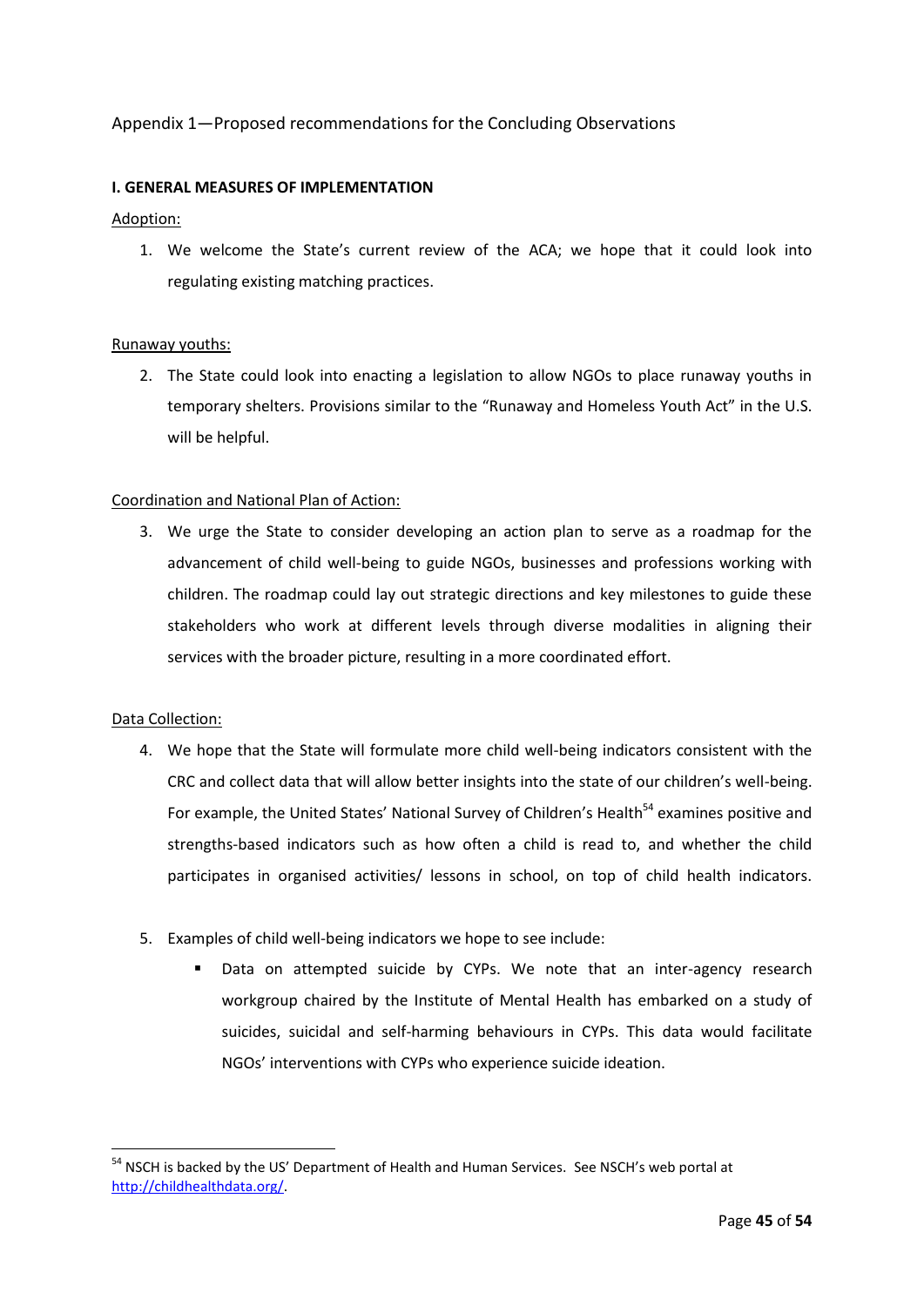- Data on children's educational engagement. Data on school attendance, CYP's sense of belonging to the school and participation in co-curricular activities will help practitioners to better understand the issues encountered by CYPs in school.
- Data on mainstream CYP's learning disabilities, disaggregated by type of disability. Having a detailed breakdown of the overall data on CYPs with learning disabilities will inform the prevalence of each learning disability, thereby helping NGOs make resource allocation decisions, identify issues in service outreach and prevent duplication of services.
- 6. We hope that there will eventually be procedures clearly spelt out with regard to requests for additional data not found on [data.gov.sg.](https://data.gov.sg/)

## Dissemination and Awareness-raising

7. More can be done to help parents, caregivers, as well as the general public, understand what child rights entail and, more importantly, how they can be put into practice. Specifically, public education can focus on illustrating how adults can weave child rights into their everyday lives. Such resources can be presented as bite-sized practical tips. In addition, the Social Service Institute<sup>55</sup> can look into the provision of training on child rights for practitioners.

## Training:

1

8. Adequate training and capacity building, as part of CPD, would enable different professions to flag up suspected child abuse or family violence concerns. Further support could be put in place for trained professionals to consult with or seek supervision from when the need arises.

## Cooperation with Civil Society:

9. We look forward to a systematic collaboration by way of better engagement and follow through on the reporting cycle of the CRC. For instance, immediately after this reporting cycle, the State and NGOs could work together on the concluding observations in preparation for the next cycle. Mid-term reviews would be helpful.

<sup>&</sup>lt;sup>55</sup>The Social Service Institute is the human capital development arm of Singapore's National Council of Social Services.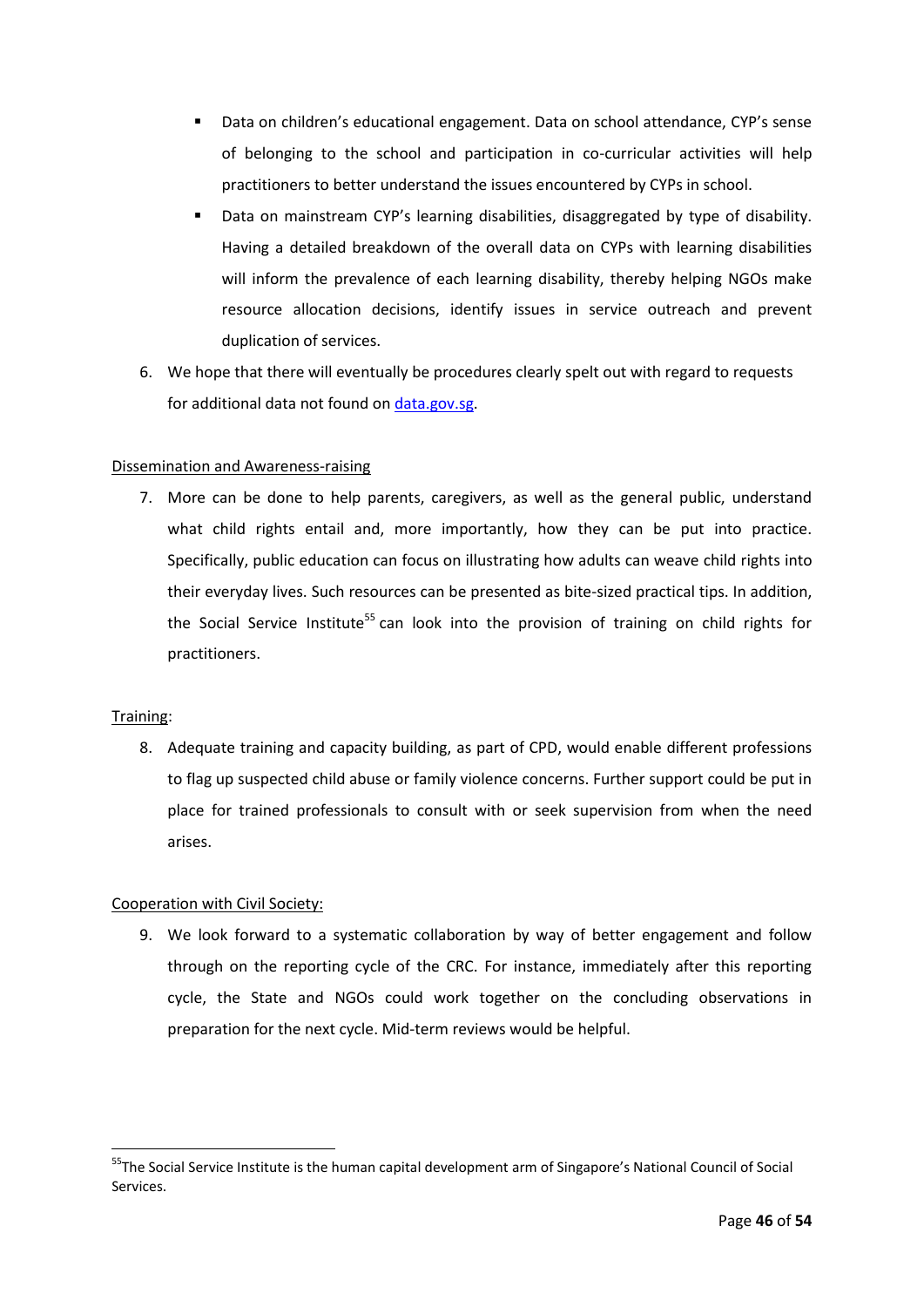#### **III. GENERAL PRINCIPLES**

#### Children who are non-Singaporean:

- 10. We acknowledge that it may not be tenable for the State to provide the same resources to these children as it does for Singaporean children. The State could explore working with NGOs and corporate entities to support these children to meet their education, mental and physical health needs.
- 11. To ensure judicious allocation of resources, eligibility criteria can be clearly spelt out.

#### Child-sensitive interviewing procedures:

12. We would like for the State to provide updates on the progress and outcomes of the MDI model currently piloted for child sexual abuse victims. If the pilot outcomes are positive, the State could extend this model to all cases involving child victims.

#### Media:

13. Guidelines should be put in place to minimise the risk of harm when conducting media interviews with CYPs, especially if the interviews are carried out in the context of social research. Such guidelines should clearly define the ethical considerations so that this vulnerable population is not put through unnecessary distress. An example is the guidelines that UNICEF has developed<sup>56</sup> to assist journalists in interviewing and reporting on children. These include the need to avoid questions and comments that are judgemental, insensitive or that may potentially expose the child to embarrassment. CYPs participating in media interviews should also be provided with avenues to seek redress when necessary.

#### CYPs in residential facilities:

14. We would urge for documentation to be maintained and for national statistics to be published each year on the incidence of physical force and restraint. This includes disaggregated data on the circumstances of CYPs subjected to restraint and the reasons for restraint.

#### Respect for the views of the child:

15. We would like to know how inputs from CYPs at these forums and dialogue sessions inform future practice and policymaking. These would include efforts to evaluate the quality and

**.** 

<sup>&</sup>lt;sup>56</sup> See UNICEF's [reporting guidelines.](https://www.unicef.org/media/media_tools_guidelines.html)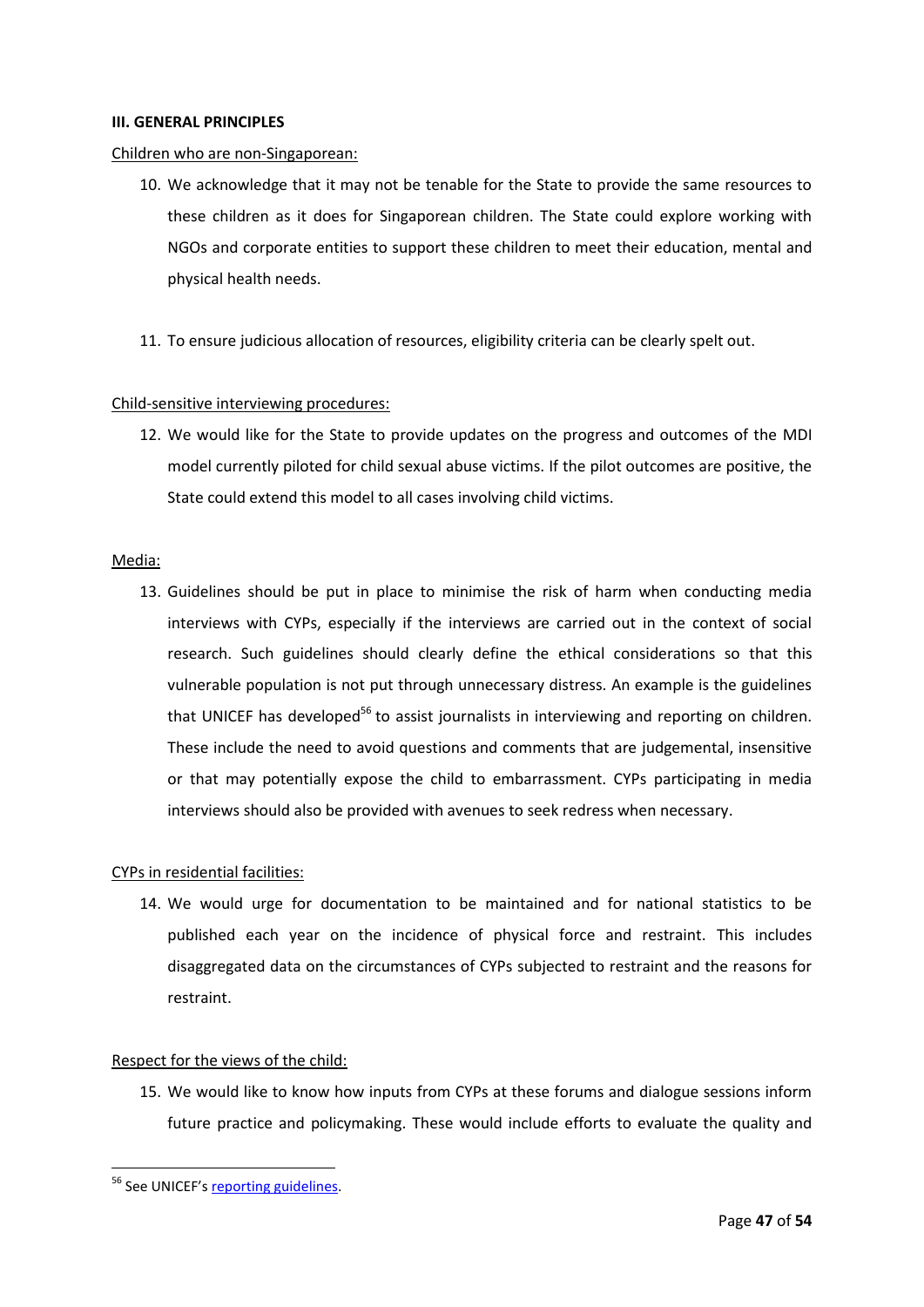impact of CYPs' participation; if CYPs understand what has been the outcome from their participation; and how their contribution has been used, among others. For example, while SCS organises a biennial Singapore Children's Forum, we acknowledge that more can be done in terms of follow-up to ensure that the children's views are taken up in concrete and meaningful ways.

16. More efforts can be channelled to make information on laws and policies that concern and impact CYPs in a language that can be easily understood by them. This will encourage CYPs to participate more actively on the REACH consultation portal.

#### **IV. CIVIL RIGHTS AND FREEDOMS**

#### Protection of Privacy:

17. It has been seven years since the PDPA was enacted, and it could be timely for the State to re-examine the need to include the protection of CYPs' privacy in our legislation.

#### Access to Appropriate Information:

18. The State could enhance the existing Internet Code of Practice for local Internet Access Service Providers (IASPs). At present, IASPs typically deny access to websites only when directed by the State to do so. A stronger system would be one where the IASPs are obliged to report undesirable content to the State whenever they are aware that their service have been used to access or distribute such content<sup>57</sup>.

#### **V. VIOLENCE AGAINST CHILDREN**

Sector Specific Screening Guide:

1

- 19. More coordinated efforts could be directed at generating awareness about the SSSG and its use among early childhood educators through cyclical structured briefings and trainings. Child protection training could also be included as a CPD course to ensure that pre-school educators are kept updated.
- 20. The State could consider evaluating the effectiveness of information dissemination and usage of the SSSG in the sectors that it has been rolled out to, if this is not already being done. This would help plug gaps in sectors where dissemination and skills training are found to still be lacking.

<sup>&</sup>lt;sup>57</sup>These best practices are adapted from The Protection Project and International Centre for Missing and Exploited Children's [Child Protection Model Law.](https://www.icmec.org/wp-content/uploads/2015/10/Annotated_CP_Model_Law_Jan_2013_Final_w_cover.pdf)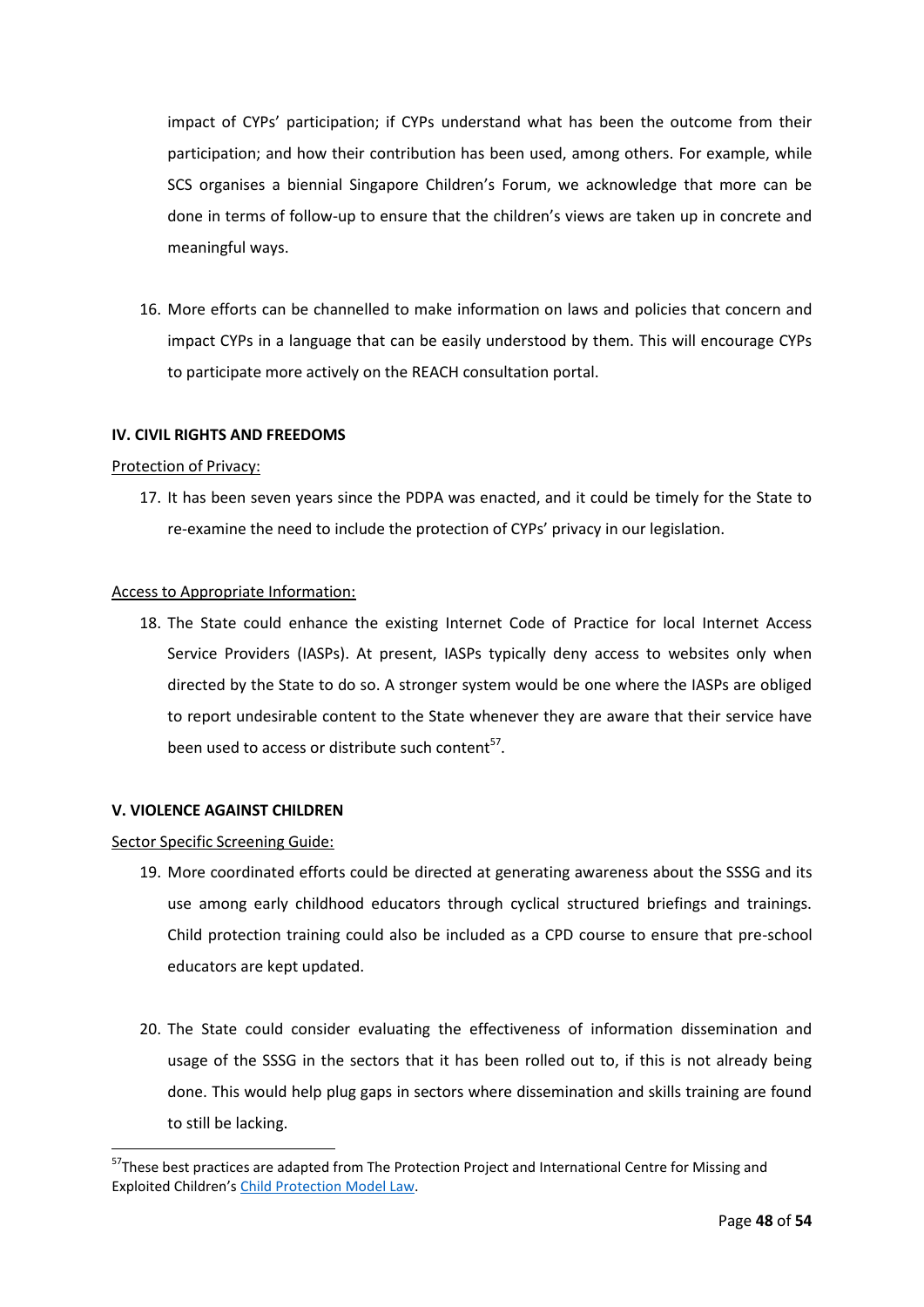#### Public education on abuse prevention:

- 21. Priority could be given to sustainable, upstream work in protecting our young children against sexual abuse. Such education could be integrated into the pre-school curriculum to ensure that all young children are taught the necessary protective skills. It also has to be built on and carried through in an age-appropriate manner through a child's primary and secondary school years. As the child grows older, the focus could shift to sensitising them to safety issues online, including sexual grooming.
- 22. The State could develop suitable resources for children with developmental delays. These can guide educators and help professionals in equipping these children with strategies to sound the alarm when the need arises.

## Mandatory reporting of abuses:

- 23. More resources could be channelled towards the training of professionals outside of the social service sector to enable them to better manage suspected abuse. CPD is a possible platform.
- 24. Feedback from educators suggests that child protection training within ECDA needs to be more rigorous so that better support can be provided to pre-school educators.

## Corporal punishment:

- 25. In-depth research on the prevalence, effectiveness and impact of corporal punishment on children in Singapore would be most helpful.
- 26. The State could consider funding a variety of parent education programmes which vary in their delivery timings and locations. This will expand the reach to all parents who require parenting guidance, especially those who are unable to attend the regular parenting programmes due to long working hours or family commitments. This would scale up efforts to engage caregivers who would benefit from them.

## Research:

27. The State could consider collecting data on the prevalence of child abuse and neglect, if this is not already being done. If such data is available, the State could share this to help NGOs prioritise their service focus.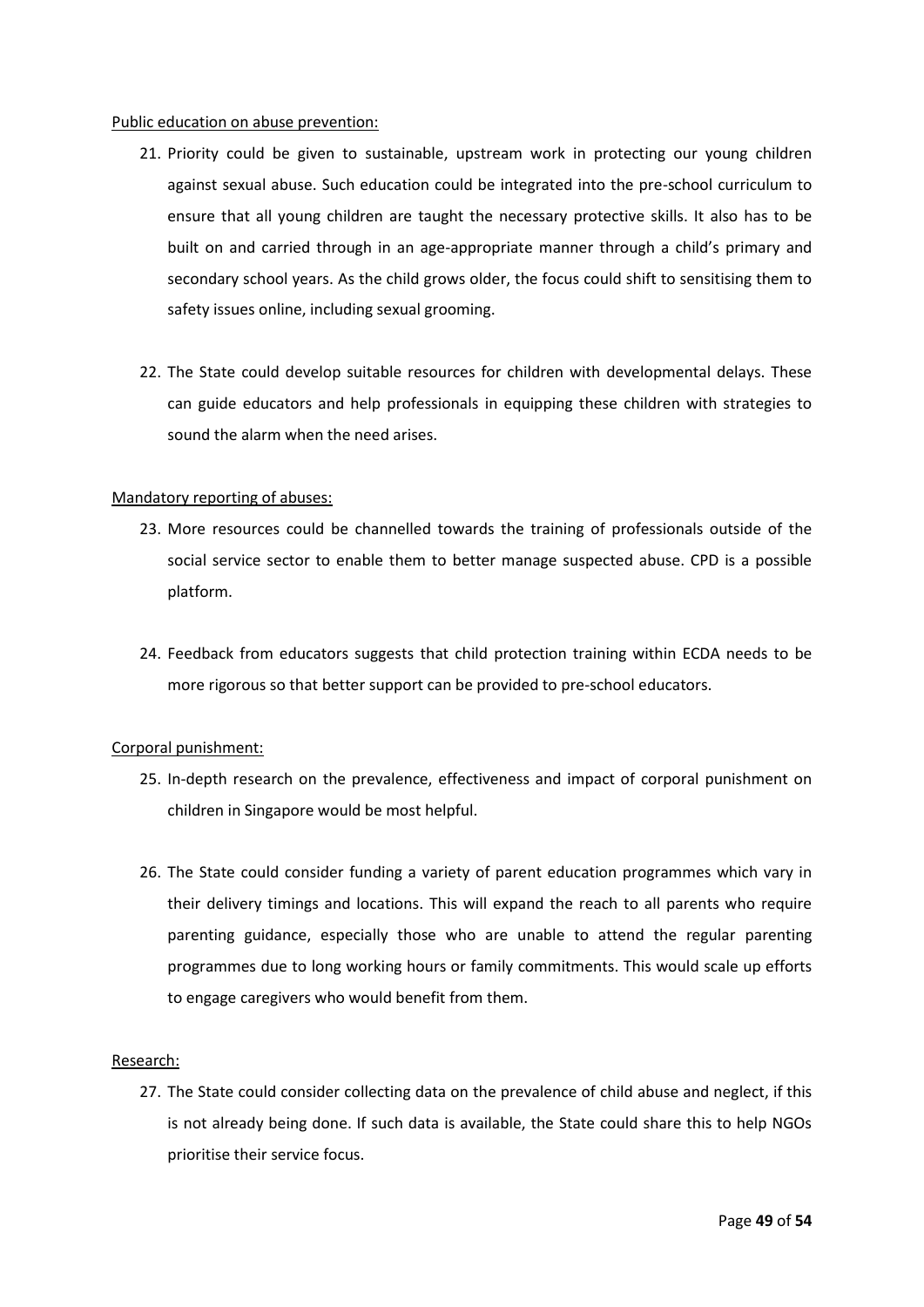#### **VI. FAMILY ENVIRONMENT AND ALTERNATIVE CARE**

Infant/ child care subsidies:

28. The enhanced support continues to preclude some mothers who do not meet the eligibility criteria. These include those who experience long-term illness, are disabled, have an incarcerated partner or other extenuating circumstances such as needing to care for other dependants in the family.<sup>58</sup> For families who are unable to access the enhanced subsidy support or require even further financial assistance, child and infant care affordability concerns remain.<sup>59</sup>

## Parental leave schemes:

29. We recommend for adoption leave to include mothers who are adopting children older than a year.

#### Bi-national families:

30. The State could consider forming an inter-agency operations team to advise and work with NGOs to help bi-national families resolve and navigate the complex issues faced by these families. This will also provide a single contact point for NGOs/ bi-national families.

#### Beyond Parental Control:

**.** 

- 31. The State could have regular meetings with all stakeholders to ensure that they appreciate the purpose of the BPC programme; this will enable accurate referrals. In addition, more research on the efficacy of the BPC programme and its impact on CYPs should be conducted.
- 32. SCS has given our feedback on the BPC programme to the State in the public consultation that closed on 21 March 2019. Our recommendations are as follows:
	- i. Adopting an appropriate terminology that highlights the responsibility of the parents— We find that the proposed term "children in need of statutory supervision" still carries the connotation that the child is at fault and is to be blamed. Some suggestions are: "Supplementary Parental Guidance Order", "Statutory Family Support" or "Statutory Family Guidance". These suggested

<sup>58</sup> AWARE, *"Why Are You Not Working? Low-income mothers explain challenges with work and care",* 2018.

 $59$  While they have the option to apply for a "one-time grant" to cover the initial start-up costs for registration (uniforms, mattress/bedding covers, insurance as well as material fees), a deposit amounting to a month's fees is additionally required and may be costly.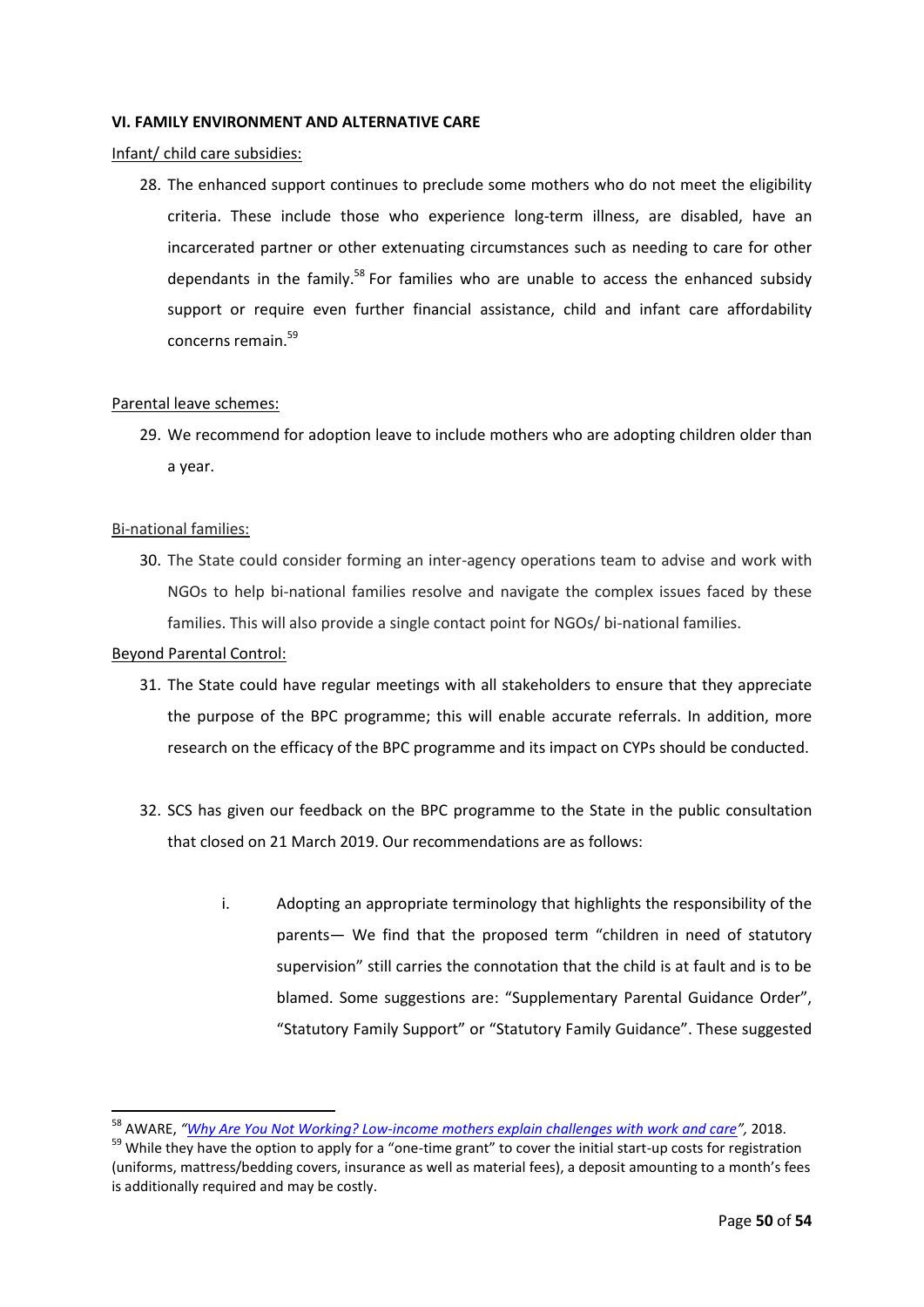terms would highlight the importance of shared responsibilities between parents/caregivers and children in correcting the CYP's misbehaviour.

- vii. Allowing the Court to mandate attendance at a family programme before a complaint can be filed. This would ensure that CYPs who can be helped with community-based resources do not have to be subjected to the harshness of the BPC programme.
- viii. Consider alternative placements during the safe custody period, rather than for the CYP to be placed in SBH or SGH. These alternative placement options can include kin care or the CYP Homes that currently take in BPC cases.
- ix. Keep the offender and non-offender populations (BPC and CP cases) in the SBH and SGH separate to avoid non-offenders being negatively influenced by offenders, if this is not already being done.
- x. Ensure that programming and interventions cater to the specific needs of the BPC population and are distinct from treatment provided to the youth offender population. This should apply both during the safe custody period and after the court order.
- xi. For parents who are experiencing caregiver fatigue and parenting stress, look into offering parents some respite.

## Singapore Girls' Home and Singapore Boys' Home:

33. With the SGH housing more non-offenders, it is necessary that different programmes are offered to cater to the non-offending population. Although MSF will be introducing more diversion programmes to prevent offenders from entering the system, it would take time for its efficacy to show. The State could share its evaluation findings when available.

#### Family preservation and reunification:

34. We support and await the State's examination of permanency planning for children in State care.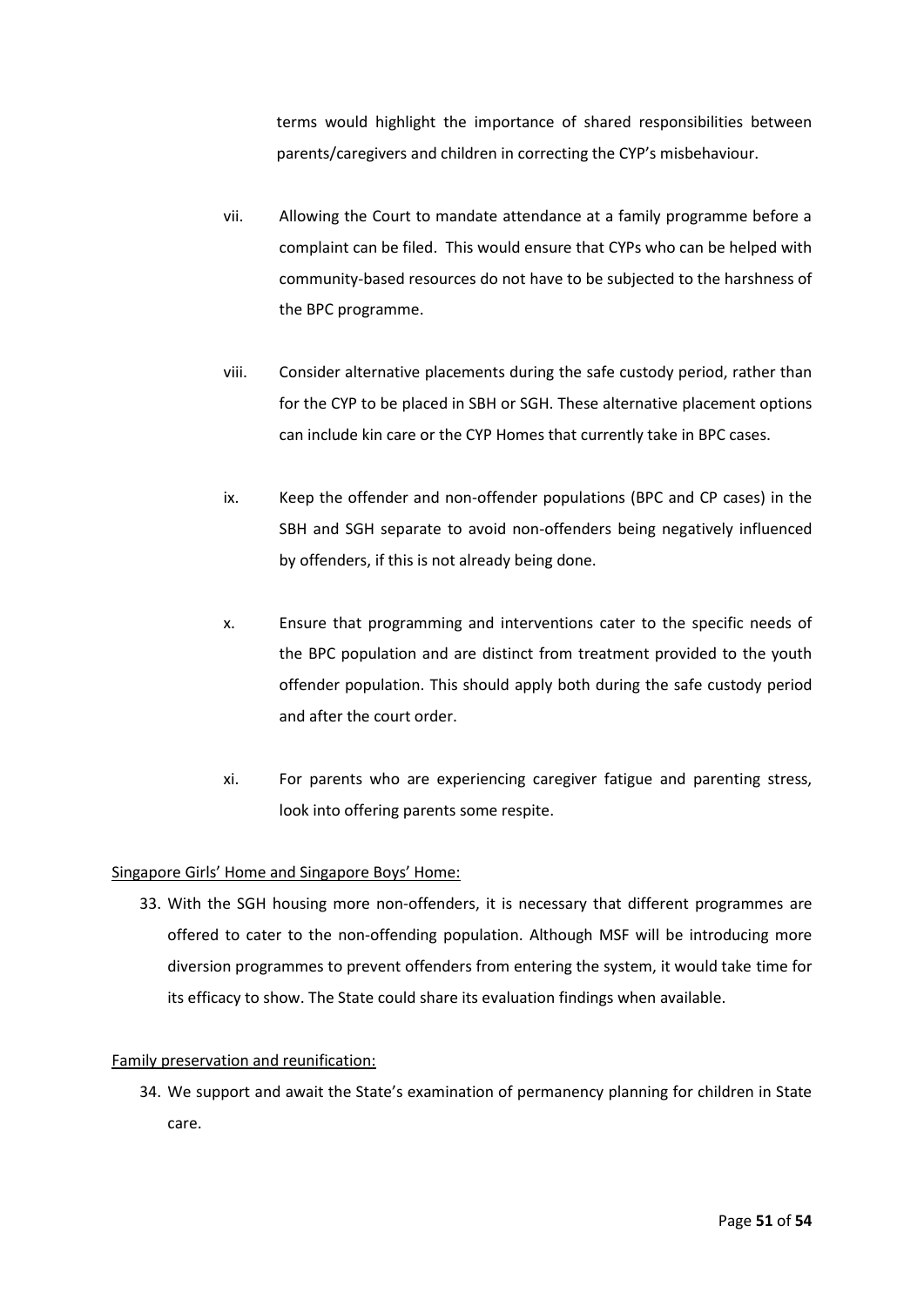## Adoption:

35. We urge the State to consider conducting pre-adoption briefing by specific adoption types to better cater to the needs each entails.

## Protection of children with incarcerated parents:

- 36. There is a need to assess the alternative care arrangements of children whose parent(s) are incarcerated. At the same time, more support ought to be put in place for caregivers so that they can better manage their responsibilities. For example, a mother known to FY asked her single male friend to care for her four young sons aged between three and eight when she was incarcerated. The four children were abandoned at FY subsequently as the caregiver was unable to cope.
- 37. We urge the State to look into police procedures to limit trauma exposure for children during arrest. Children who have witnessed their parent's arrest should be referred immediately for support.
- 38. For children whose parent has been sentenced to the death penalty, the State could trigger an alert to relevant NGOs so that timely support can be offered to the families. More importantly, this will ensure that the children's well-being are being looked into<sup>60</sup>. They could take the form of therapeutic intervention or emotional support.
- 39. Help avenues, e.g. in-school counselling and pastoral care, programmes and services available in the community, can be more widely publicised. Publicity and dissemination of help resources could be done in community clubs, on social media, or on the school bulletin boards. Publicity materials have to also be worded with care as the stigma associated with incarceration might deter affected families and children from seeking help.

#### **VII. DISABILITY, BASIC HEALTH AND WELFARE**

Support for children with developmental needs:

**.** 

40. FY has given periodic feedback to the State that the current reimbursement approach for transport subsidies is not helpful for cash strapped low-income families. The State could relook the administration of the subsidy disbursement.

 $60$  For example, when the CE Act was first enacted in 2003, the State appointed SCS to approach families whose children were not attending or registered for school. This cushions the resentment that these families may have against the State.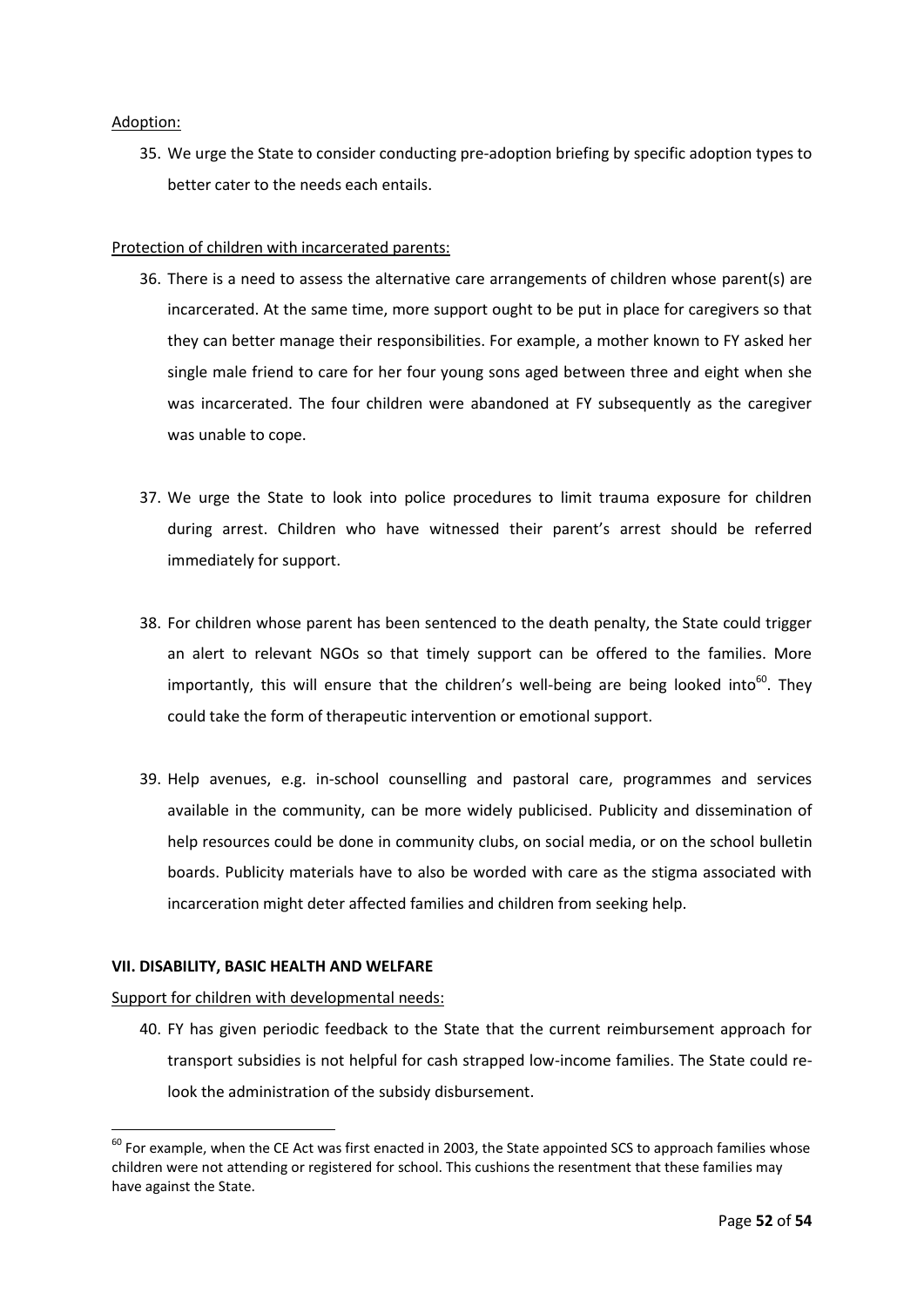#### Compulsory Education:

41. We urge the State to look into the points brought up by the MP and NMP to ensure all students with SEN can access quality professional services on a continuing and sustainable basis. This includes the utilisation of support services provided by organisations like Singapore Association of Occupational Therapists and the Society for the Physically Disabled to support schools.

## Special Student Care Centres:

42. More SSCCs could be set up, and they should preferably be located within the SPED schools. This will reduce transport costs for the families.

## Caregiver resources:

43. The content in these resources could be presented in a manner that is easily understood for all caregivers, e.g. using more pictorial to bring across ideas and concepts.

#### Public education efforts:

44. We look forward to the evaluation results at the end of the five-year campaign to find out how these efforts have changed public perception. These findings would help in the service delivery of relevant NGOs.

## Adolescent health:

45. In addition to the police being the first responder, the State could consider activating mental health professionals too. This would facilitate the provision of emotional support onsite to the child and his/ her family members.

#### Social Security:

- 46. Information provided in the Occasional Paper is helpful in guiding the work of social service practitioners. We hope the State will continue to provide insights into the outcomes of initiatives undertaken to address societal concerns.
- 47. We are hopeful that the new measures will translate to social assistance schemes that are sensitive to the unique circumstances of the families. The State could look into collecting feedback from NGOs on how these measures have helped families in need.